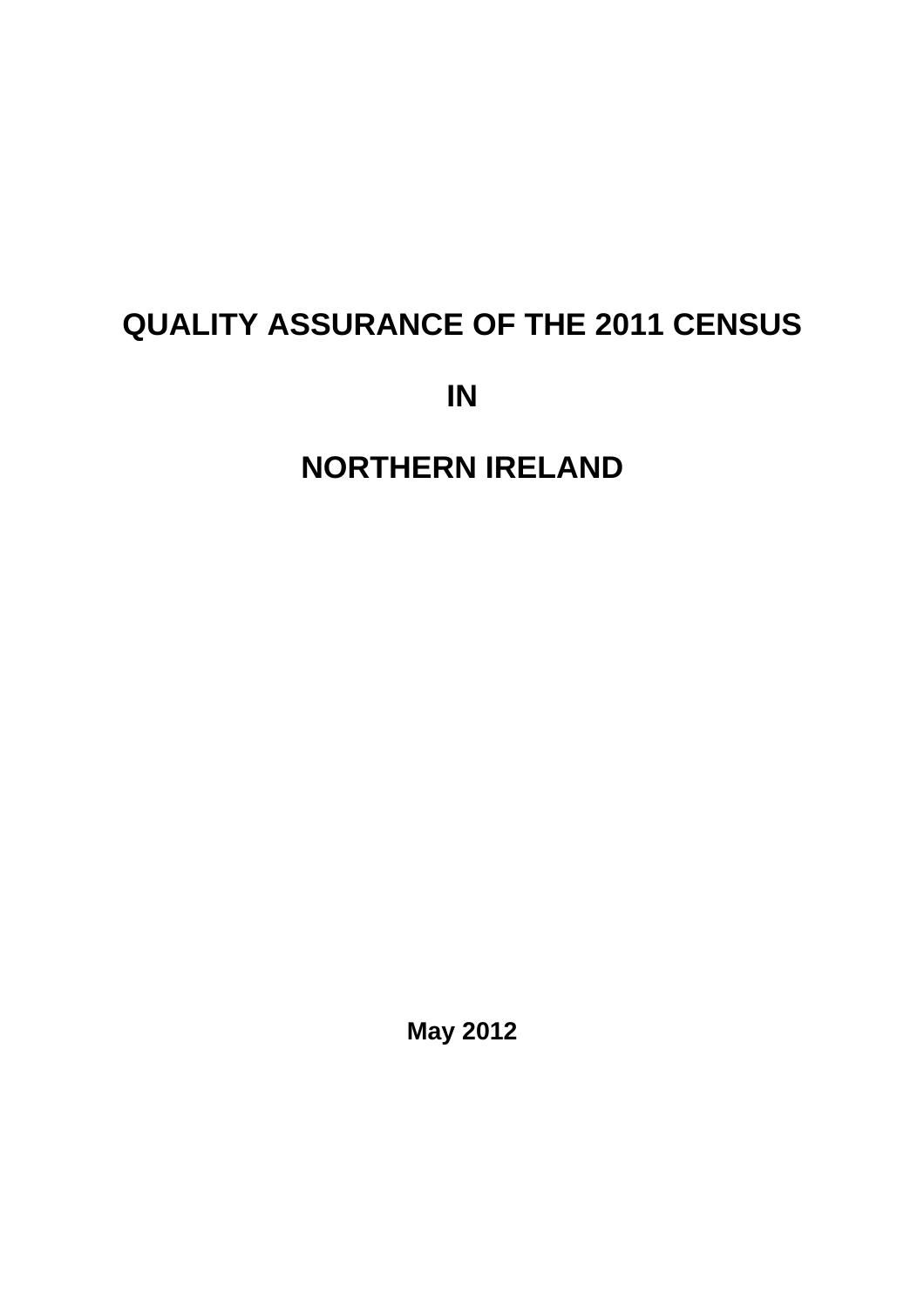# **Contents**

| 1 |                                                                                                              |    |
|---|--------------------------------------------------------------------------------------------------------------|----|
| 2 |                                                                                                              |    |
| 3 |                                                                                                              |    |
|   |                                                                                                              |    |
|   |                                                                                                              |    |
|   |                                                                                                              |    |
|   |                                                                                                              |    |
| 4 | The Four Phases of the planned Quality Assurance Work10                                                      |    |
|   | Phase One - Utilising intelligence from the Fieldwork and Early Extract Data  10                             |    |
|   | Phase Two - Utilising intelligence following the Data Load and Validation stage of                           |    |
|   | Phase Three - Utilising intelligence following the Edit & Imputation and Coverage                            |    |
|   | Phase Four - Protecting the Confidentiality of Individual Census Returns 13                                  |    |
| 5 | Phase 3 - Quality Assurance checks and comparator data that                                                  |    |
|   |                                                                                                              |    |
|   |                                                                                                              |    |
|   | Category 2: People Counts (Overall population and main sub-populations) 17                                   |    |
|   |                                                                                                              |    |
|   |                                                                                                              |    |
|   |                                                                                                              |    |
| 6 | Other important aspects of the Quality Assurance Work22                                                      |    |
|   |                                                                                                              |    |
|   |                                                                                                              | 22 |
| 7 |                                                                                                              |    |
|   |                                                                                                              |    |
|   |                                                                                                              |    |
|   |                                                                                                              |    |
| 8 | <b>Options for improving Census Population Estimates</b><br>should they be considered too low or two high 26 |    |
| 9 | Signing-off the 2011 Census Population Estimates27                                                           |    |
|   |                                                                                                              |    |
|   |                                                                                                              |    |
|   |                                                                                                              |    |
|   |                                                                                                              |    |
|   |                                                                                                              |    |
|   |                                                                                                              |    |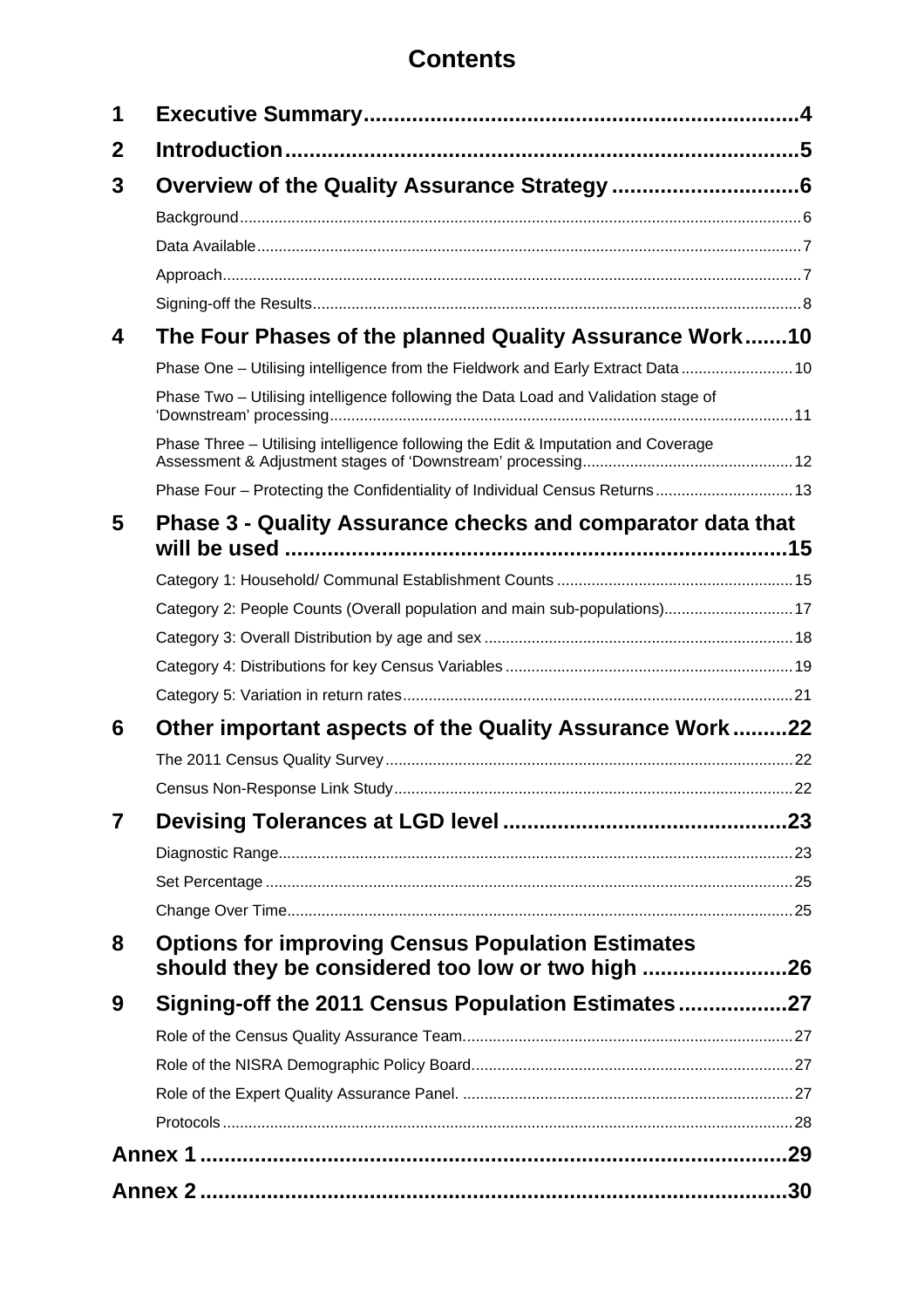# **Index of Tables and Figures**

| Table 2 - 2011 Census Questions compared to 2001 |  |
|--------------------------------------------------|--|

| Figure 1 – Worked Example of Age/Sex Diagnostic Range 24 |  |  |
|----------------------------------------------------------|--|--|
|                                                          |  |  |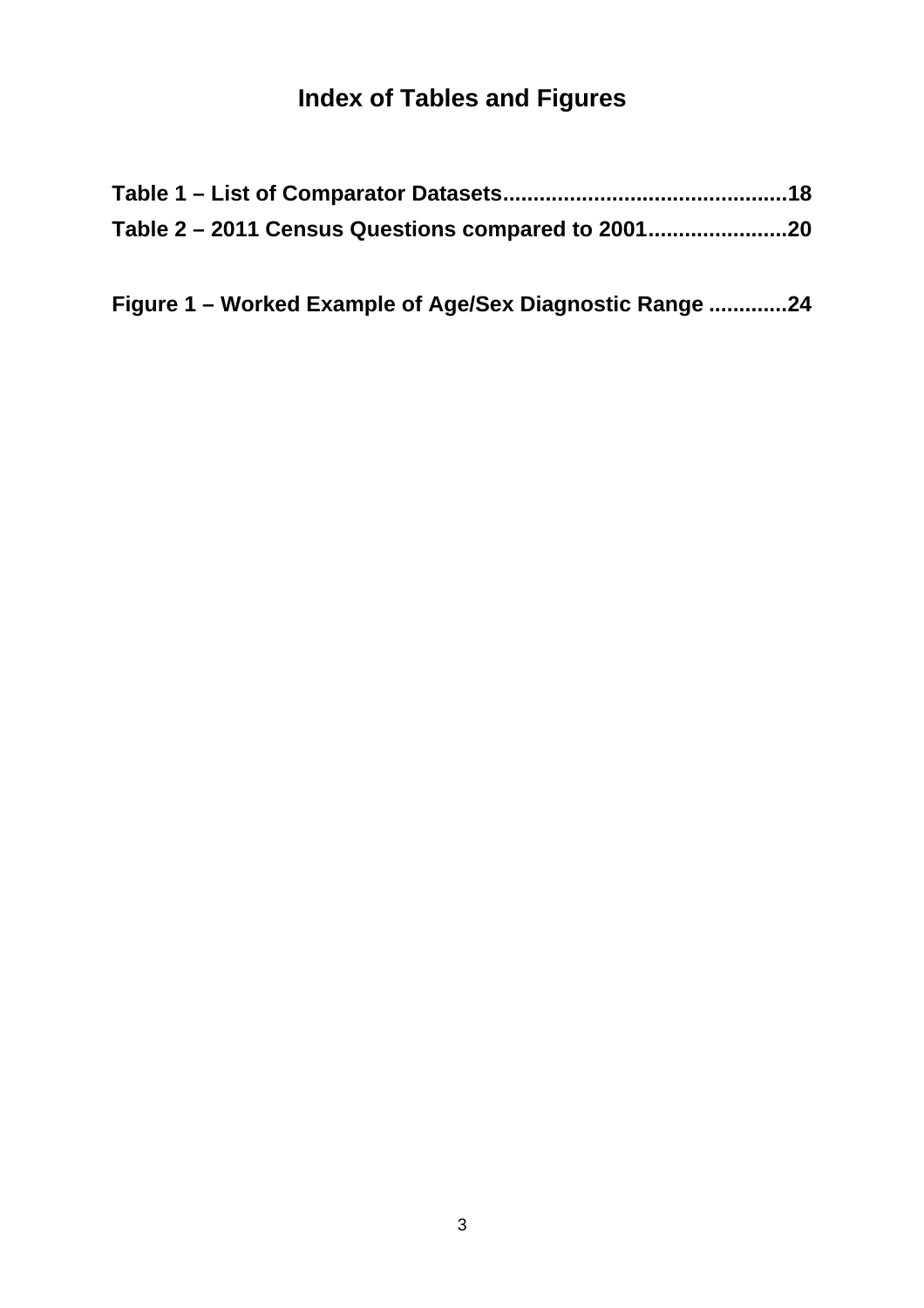## <span id="page-3-0"></span>**1 Executive Summary**

- 1.1 The delivery of high quality, fit for purpose outputs that meet the needs of users has been at the heart of the work that NISRA has undertaken to plan, develop and implement the 2011 Census in Northern Ireland. As in 2001, the information collected through the Census will be assessed for coverage and completeness and adjusted to take account of any under-enumeration. NISRA acknowledges the joint work that, on behalf of the UK Census Offices, has been led by the Office for National Statistics (ONS) in developing the harmonised Coverage Assessment and Adjustment Methodology.
- 1.2 The purpose of this paper is to outline the Quality Assurance work that will be completed prior to signing-off that the 2011 Census information is ready for the outputs production phase.
- 1.3 Section 3 of the paper provides a useful overview of the Quality Assurance process discussing how quality measures were built into the 2011 Census design, the data that will be available to Census Office for the Quality Assurance work, the approach that will be taken (in terms of using appropriate comparator datasets) and how the results will be signed-off.
- 1.4 Sections 4 and 5 outline the four main phases to the Quality Assurance work along with the five categories of checks that will be undertaken. They also outline the various comparator datasets that will be utilised in the work.
- 1.5 Section 7 of the paper outlines the approach that will be taken to determine appropriate tolerance levels around the various comparator datasets, within which the Census estimates might reasonably be expected to fall. This work acknowledges the level of variance in the comparators themselves due to, for example, definitional and/or coverage differences.
- 1.6 Section 8 of the paper outlines options for improving the Census population estimates should they ultimately be considered too high or too low. The ONS has taken the lead in developing these methodologies on behalf of the UK Census Offices.
- 1.7 Finally section 9 details the various Quality Assurance panels that will be involved in considering the 2011 Census information and signing it off as fit for release.
- 1.8 A presentation of the planned work was given to users during the Census Outputs Information Events held in Belfast, Londonderry and Enniskillen in January and February this year. These events included a question and answer session which provided the opportunity for users to raise any points of clarification about the planned work.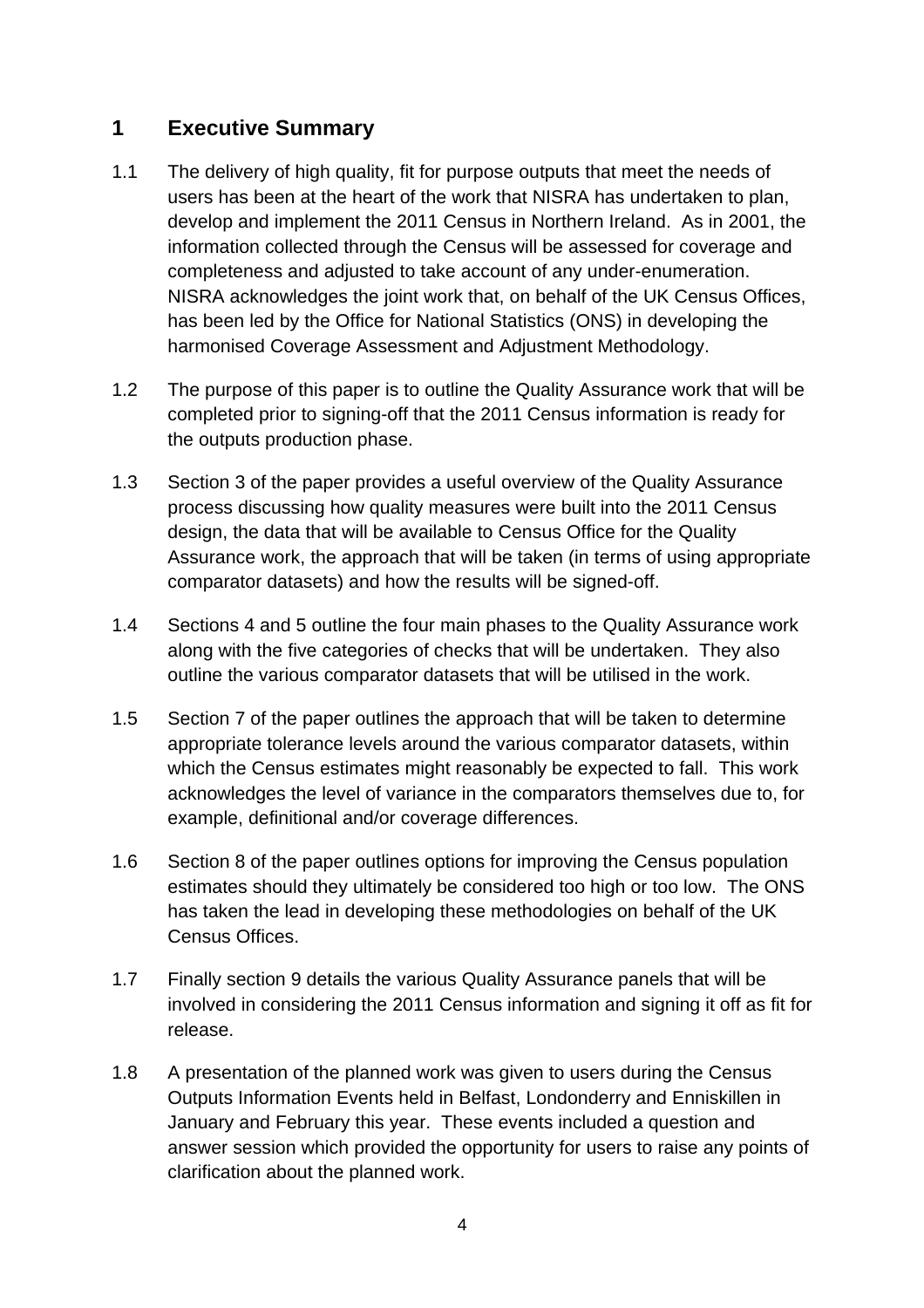# <span id="page-4-0"></span>**2 Introduction**

- 2.1 The 2011 Census in Northern Ireland was conducted on 27 March 2011, in line with arrangements across the rest of the UK. All of the planning, development, testing and operational aspects for the Census were underpinned by the following high-level strategic aims:
	- to provide high quality, value for money statistics that are fit for purpose and meet the needs of users;
	- to maximise response rates by actively encouraging public participation in the Census and raising awareness of its important role;
	- to protect, and be seen to protect, the confidential personal information collected through the Census; and
	- to secure public and user confidence in the final results and deliver them in a timely manner.
- 2.2 The paper entitled "The 2011 Census of Population in Northern Ireland" provided comprehensive information about how the Census in Northern Ireland would be conducted in order to ensure that the above aims would be achieved. This can be accessed via the following link:

[\[The 2011 Census of Population in Northern Ireland\]](http://www.nisranew.nisra.gov.uk/census/pdf/proposals.pdf)

2.3 In keeping with the high-level strategic aims referenced above, the purpose of this paper is to outline the Quality Assurance (QA) work that will be undertaken by NISRA in order to ensure that the outputs released from the 2011 Census in Northern Ireland are of a high quality, fit for purpose and meet the needs of users. An important element of this work will be assessing the extent to which any Census estimate varies from those derived from alternative sources and ensuring that the difference is understood, plausible and can be explained to users.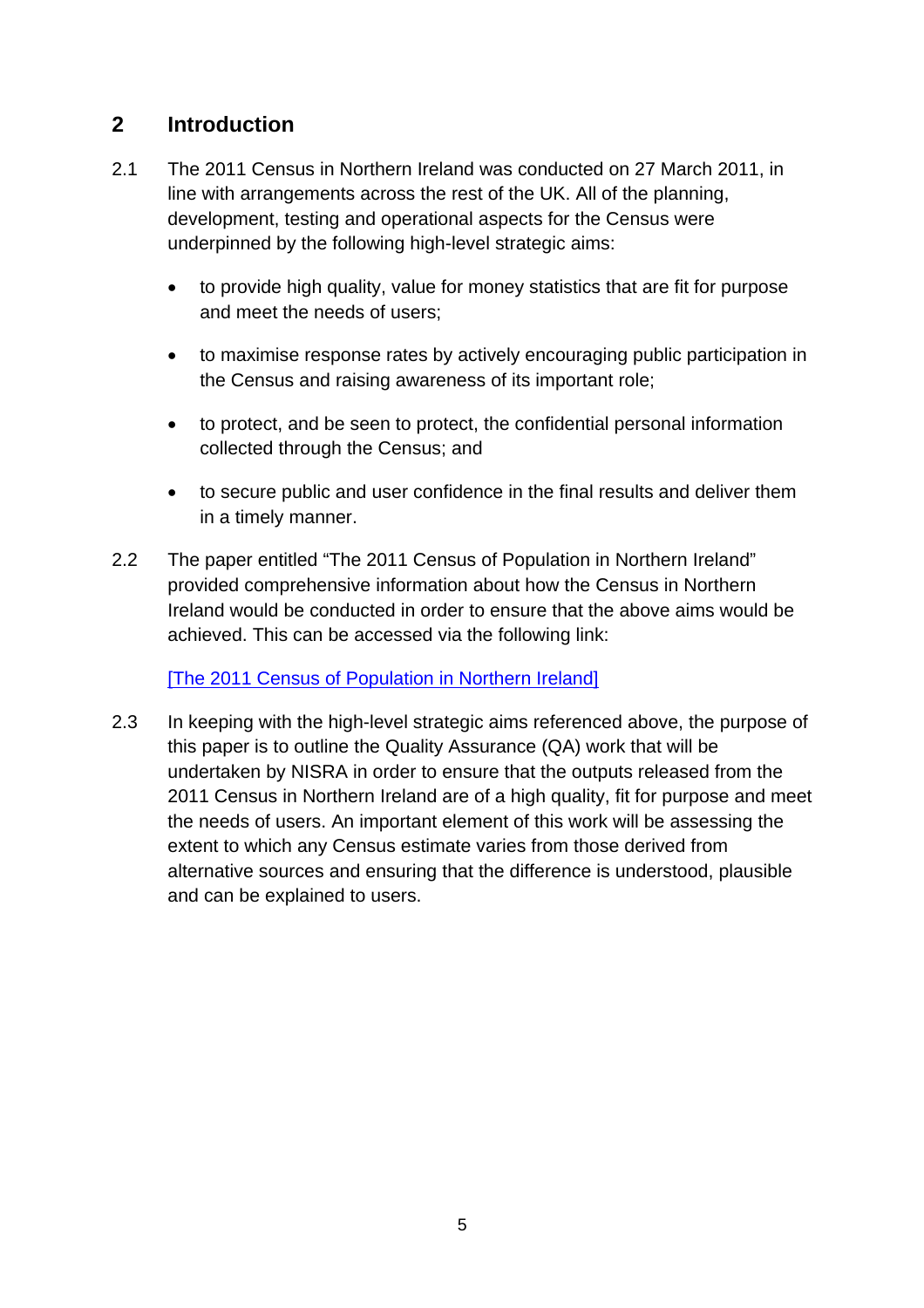# <span id="page-5-0"></span>**3 Overview of the Quality Assurance Strategy**

#### **Background**

- <span id="page-5-1"></span>3.1 NISRA undertook a number of important quality control measures in the interest of delivering high quality results from the Census in Northern Ireland. These initiatives, which were central to all aspects of the 2011 Census design and methodology, included:
	- the development of an authoritative Census Address Register to support the delivery of Census questionnaires;
	- the implementation of a robust field methodology that (a) identified and rectified deficiencies in the Census Address Register through a full address check, (b) followed-up any undelivered questionnaires, (c) followed-up any non-responding households and (d) specifically identified those non-responding households from which a completed questionnaire would have been expected (this is key from a coverage assessment perspective);
	- the postal delivery of Census questionnaires by Royal Mail with each questionnaire incorporating a unique barcode associated with each address to facilitate both the delivery and tracking of the questionnaires;
	- the provision of an Internet response channel access to which was through a unique 20 digit internet access code that was printed on the front of each questionnaire;
	- the provision of public interface services, including the provision of a dedicated 2011 Census 'self-help' website, telephone helpline and a dedicated in-house 'fulfilment' team to respond to requests from the general public and get a questionnaire out to any newly identified addresses;
	- the implementation of a comprehensive publicity campaign to ensure that everyone realised the importance of the Census and their obligation to take part;
	- the development and implementation of a comprehensive requirement specification for the automated systems for data capture and coding with challenging associated service levels and quality control measures; and
	- the development of robust "Downstream' processes to, for example,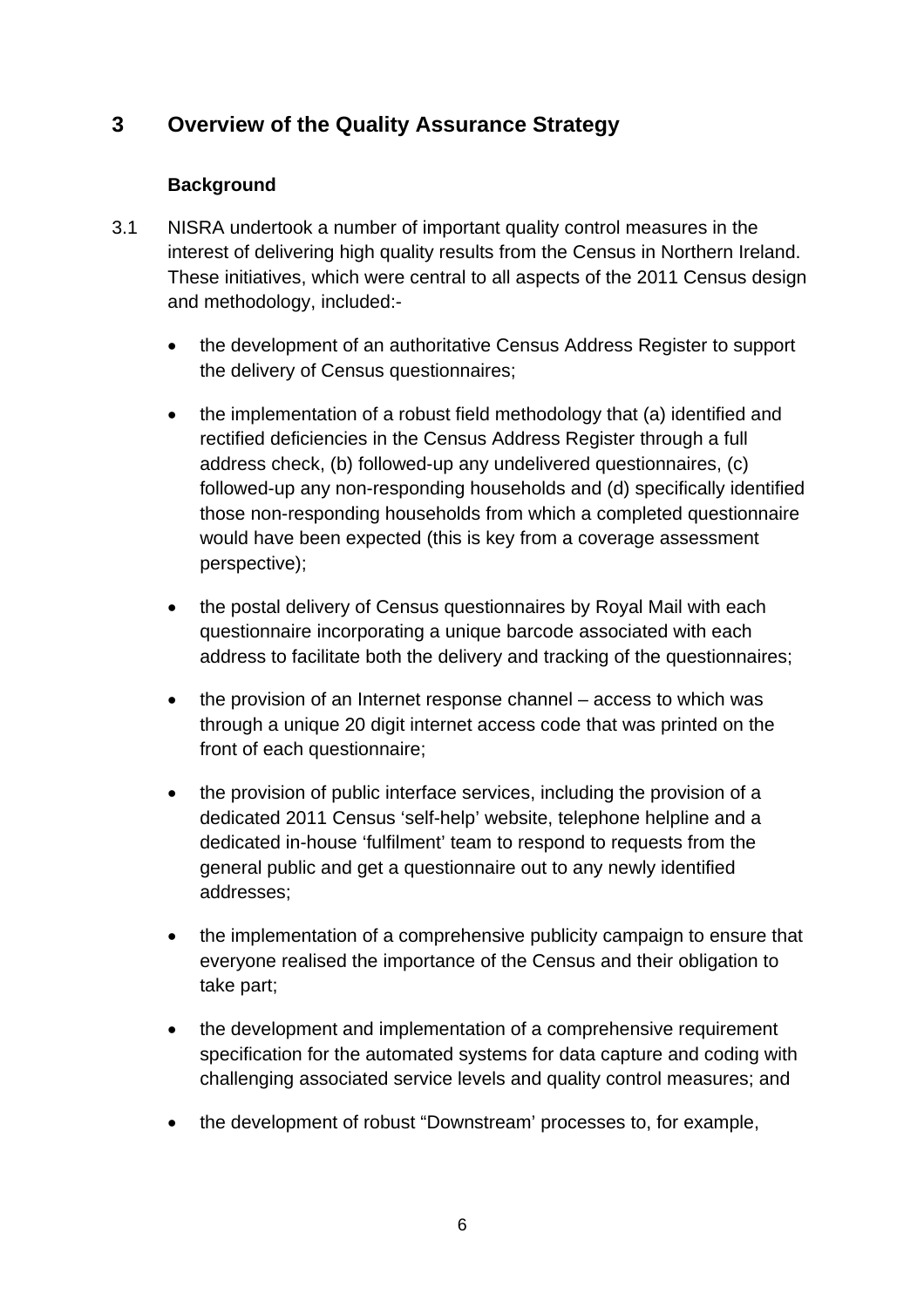- ► confirm that the captured data was delivered by the contractor in accordance with the agreed specification and service levels;
- ► identify and address any duplicate households or individuals in the data;
- ► identify any missing items in the data and impute the required values in accordance with methodology agreed across the UK;
- ► undertake an assessment of coverage and adjust the results as appropriate; and
- ► apply the necessary statistical disclosure control techniques in order to ensure that the confidentiality of the information provided by the general public is protected in the aggregate outputs produced from the Census.

#### **Data Available**

- <span id="page-6-0"></span>3.2 The captured data for Northern Ireland was delivered to Census Office over the course of summer 2011 following the Census in three groups as detailed in Annex 1 'The NI Delivery Groups'. The main thrust of NISRA's QA work will focus on the information contained in these delivery groups (referred to as 'Tranche 1' data) and will be completed in advance of the first release of outputs currently planned for the summer of 2012.
- 3.3 The delivery of questionnaires to households started on 14 March 2011, and the information flow through to NISRA commenced in line with the onset of the field operation. As discussed later, this early information (referred to as 'Early Extract' data) was used to monitor return rates for specific geographical areas in NI, examine item non-response, check if there were any systematic errors apparent in the data and provide some insight into how well the questionnaire had been understood by the general public.

#### **Approach**

- <span id="page-6-1"></span>3.4 The approach to the QA work will comprise of undertaking a range of predefined checks to examine the extent to which the captured data aligns with a variety of appropriate comparator datasets.
- 3.5 Importantly, the strategy recognises that the 2011 Census results will not align precisely with the comparator datasets. To address this, appropriate tolerances will be developed for each comparison to specify where the results should fall in order for the Census information to be considered of acceptable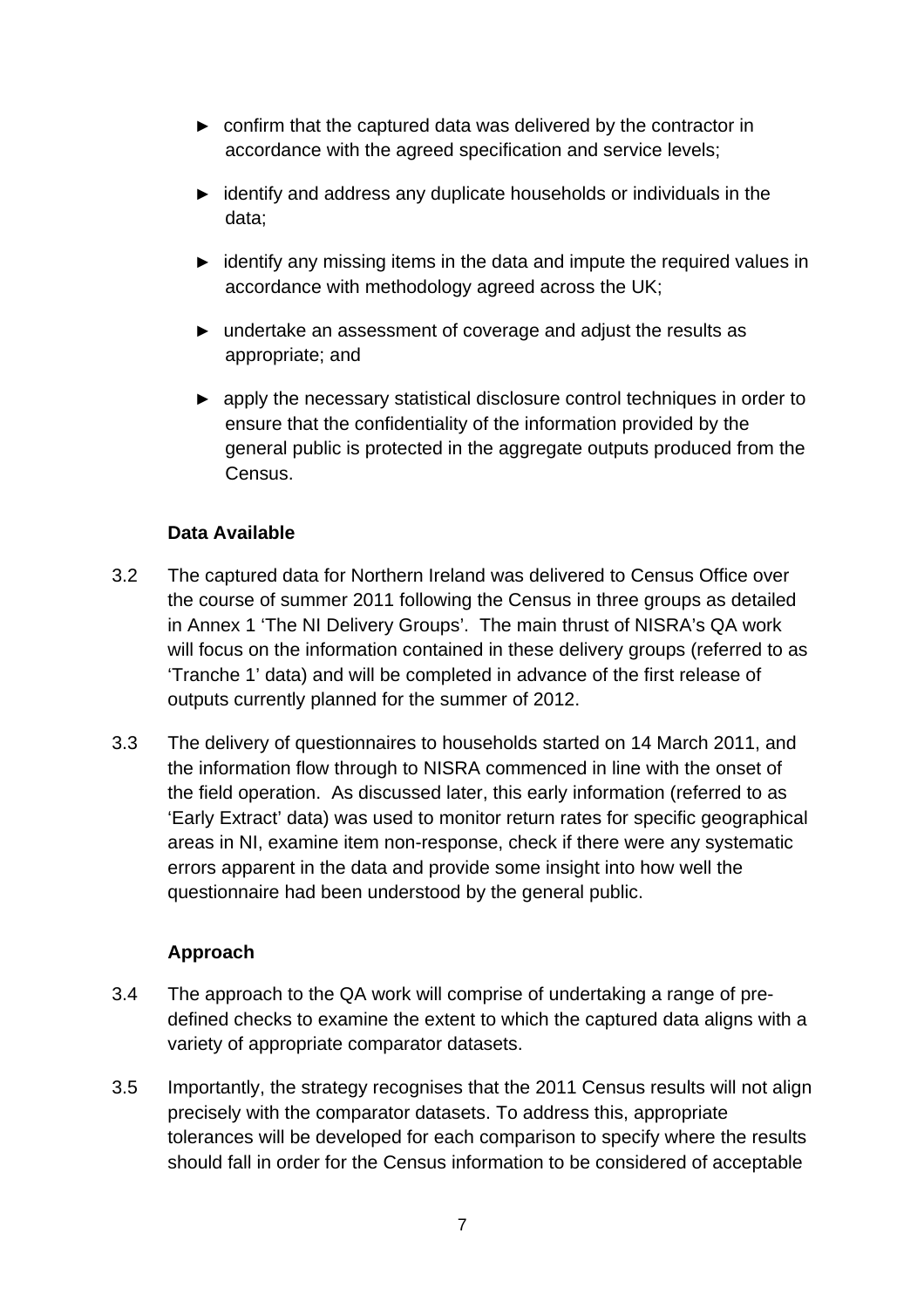### [\[Quality Report/ User Guide – Northern Ireland Population Estimates\]](http://www.nisra.gov.uk/archive/demography/population/midyear/Quality%20Report%20and%20Users%20Guide%20-%20MYE%20NI%202010.pdf)

- 3.6 The specific checks that will be undertaken are discussed in more detail in section 4 below, along with the comparator datasets that will be used. The approach to the development of the tolerance levels, which mirrors the approach being taken by the Office for National Statistics (ONS) in their QA of the Census results for England & Wales, is discussed further in section 7 below.
- 3.7 The strategy and associated planned checks also recognises that the captured data will be at various stages of completeness as it makes its way through the planned 'Downstream' processes as summarised below. The processes in question have been used to divide the QA work into 4 key phases using the relevant intelligence gathered. These are:-
	- **Phase One:** The Fieldwork and Early Extract Data
	- **Phase Two:** Data Load and Validation
	- **Phase Three:** Edit & Imputation and Coverage Assessment & Adjustment
	- **Phase Four:** Protecting the Confidentiality of Individual Census Returns

Each of these phases is discussed in more detail below in section 4 below.

#### **Signing-off the Results**

<span id="page-7-0"></span>3.8 One of the key deliverables from the QA Strategy will be a set of 'approved' population estimates for each Local Government District in Northern Ireland. Three levels of QA Panels will be responsible for the work as described in Section 9, namely,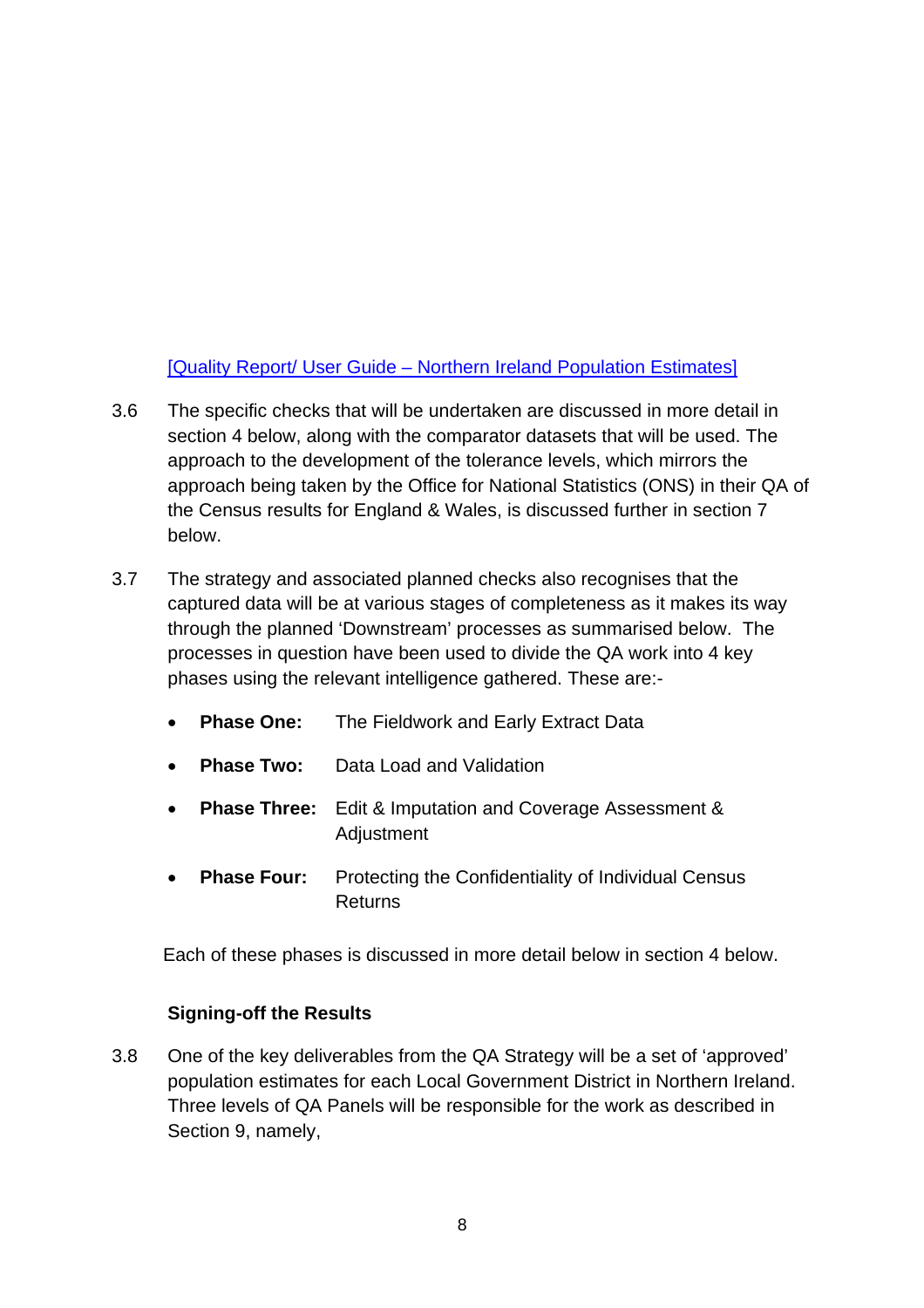- The Census QA Team with day-to-day responsibility for the QA Strategy and undertaking the agreed checks,
- NISRA's Demographic Policy Board, including both Census and Demographic experts,
- An Expert QA Panel comprising Census leads, Demography leads and Topic experts drawn from across NISRA and the Census Advisory Group.
- 3.9 The role of the Expert QA Panel is to sign-off the Census population estimates and make the recommendation to the Registrar General that they are fit for release.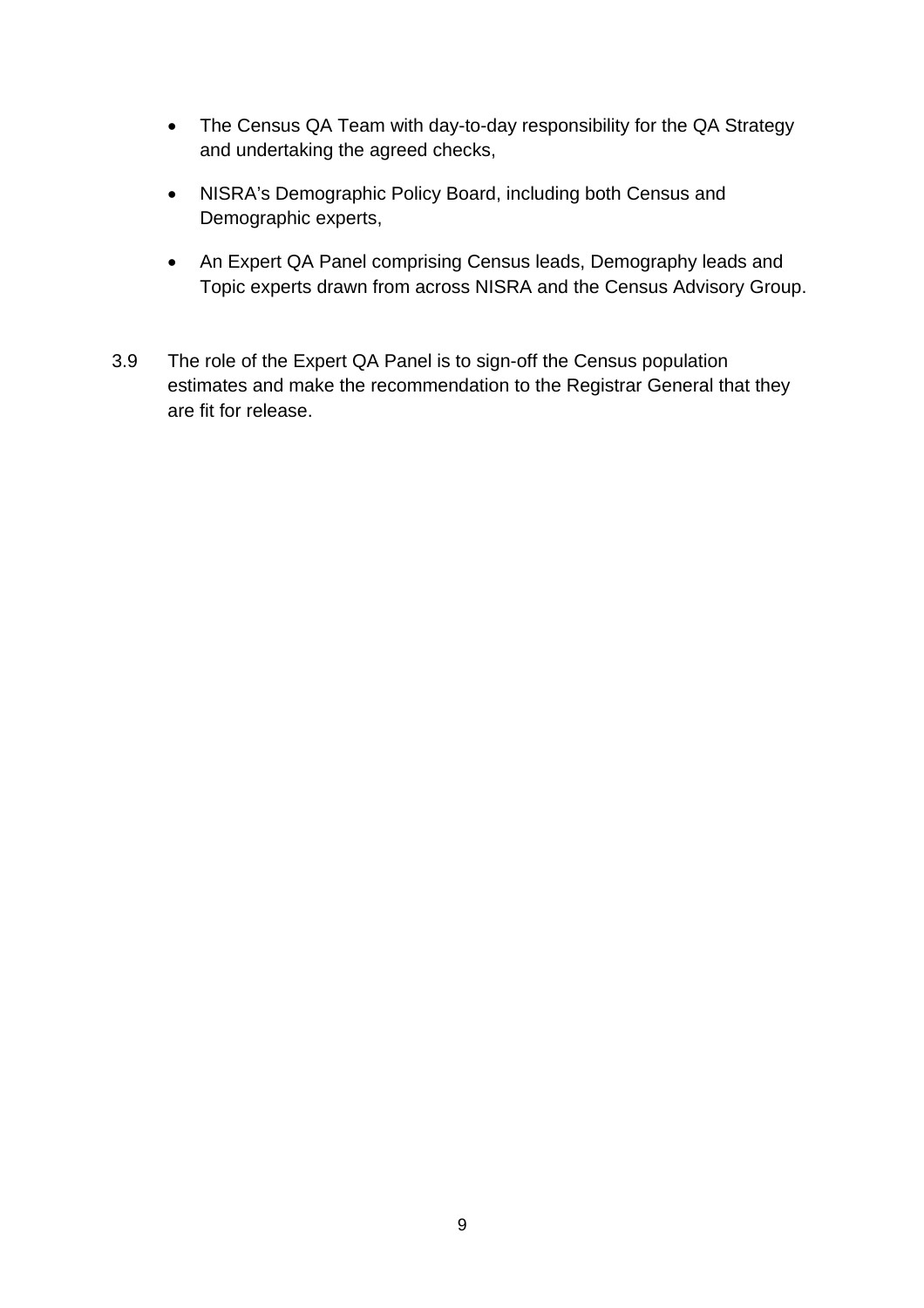# <span id="page-9-0"></span>**4 The Four Phases of the planned Quality Assurance Work**

#### **Phase One – Utilising intelligence from the Fieldwork and Early Extract Data**

- <span id="page-9-1"></span>4.1 Phase one of the QA work, which at the time of publishing this paper was largely complete, was cross-cutting in nature, involving various teams within Census Office (e.g. the fieldwork team, data processing team, communication/publicity team). The aim of this particular phase was twofold, namely,
	- to identify any specific enumeration issues that had arisen (e.g. areas of low response) and consider what action might be taken to try and address the problem. The information used to inform this work was derived from a variety of sources, including the field staff, the questionnaire tracking system and the in-house Census Management Information System that was used to monitor return rates by geographical area. The intelligence gathered during this phase did give rise to action being taken in respect of extending the publicity campaign and conducting tailored postal based follow-up exercises in order to encourage response.
	- to identify, at an early stage, if (a) the data planned to be delivered by the processing contractor (Lockheed Martin UK Ltd) was being captured and processed in accordance with the agreed data capture requirement specification, (b) if there was any evidence of systematic errors being introduced through, for example, phantom ticks arising from marks on the questionnaire being mistakenly read as proper responses, automated coding errors that require fine tuning and other inconsistencies arising from the manual coding process and (c) how well the questionnaire had been understood by the general public (e.g. had the routing been followed correctly). Importantly, the data used for this phase of the QA work represented whatever had been processed to date and was available at any given point in time rather than the complete data set – analysis of the complete data set will be conducted in subsequent phases of the QA work. Checks on the plausibility of the data provided specifically for this purpose included an examination of :-
		- ► item non-response and questionnaire routing;
		- ► frequency distributions across the response categories for each question;
		- ► frequencies of tick combinations for each single-tick question;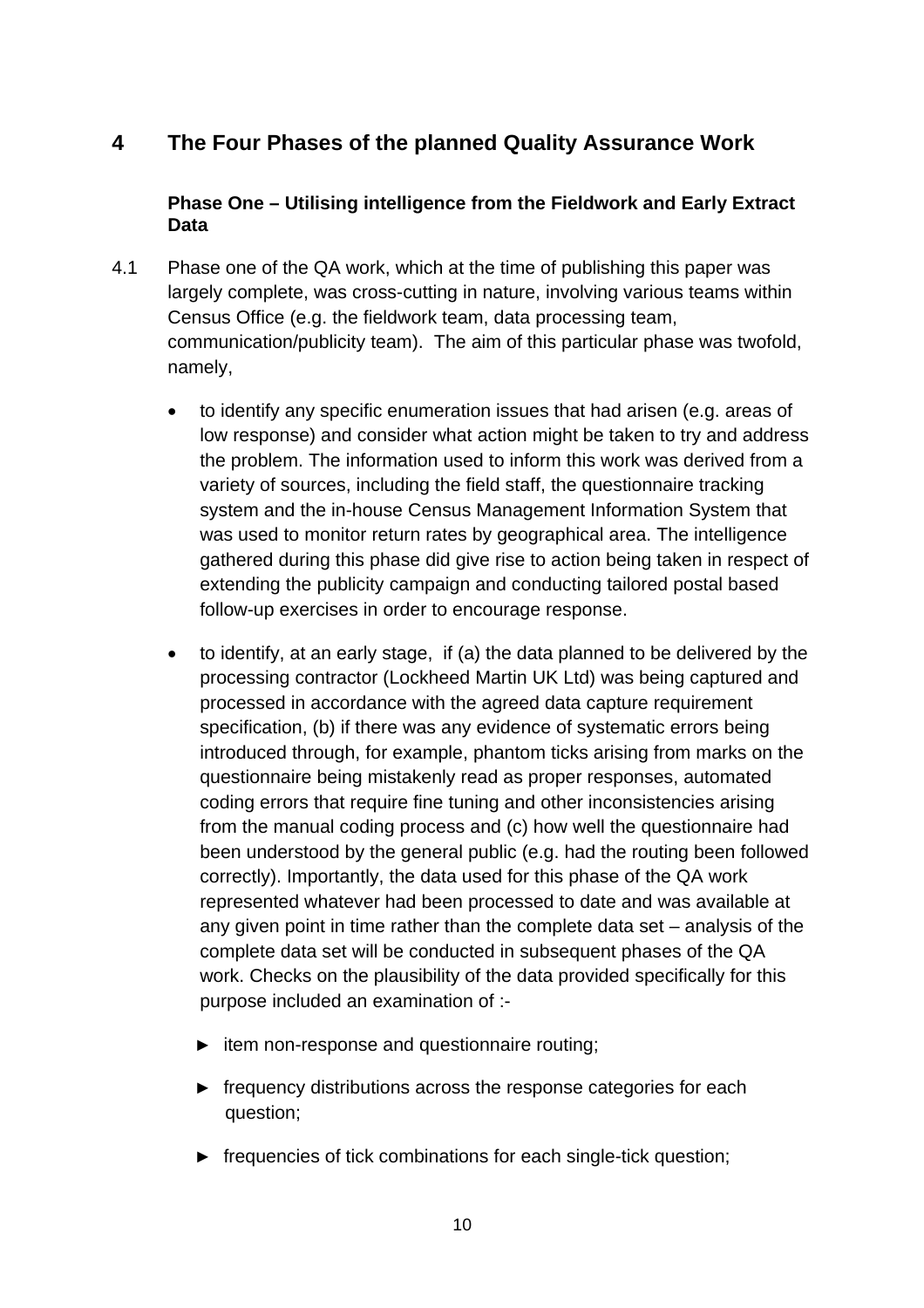- ► frequencies of tick combinations for each multi-tick question;
- ► range checks on key variables (e.g. derived age); and
- ► internal inconsistencies between responses to particular questions.

#### **Phase Two – Utilising intelligence following the Data Load and Validation stage of 'Downstream' processing**

- <span id="page-10-0"></span>4.2 As part of the data processing contract, Lockheed Martin UK (LMUK) were obligated to formally deliver the Northern Ireland Census data to NISRA in three waves, referred to as the NI 'Delivery Groups'. In summary, the three Delivery Groups covered Belfast and surrounding area, east of Northern Ireland and west of Northern Ireland and was referred to as the 'Tranche 1' data (see Annex 1 for further detail on the Local Government District areas included in each Delivery Group). Once the data was delivered by the contractor and had been successfully loaded and validated as part of the agreed internal 'Downstream' processes, NISRA were contractually obligated to accept or reject the data within a specified timeframe (i.e. 12 weeks).
- 4.3 The key focus of this phase of the QA work on the 'Tranche 1' data was to repeat and build on the Phase One activities undertaken on the 'Early Extract' data. This work was pivotal to the decision making process regarding formally accepting or rejecting the 'Tranche 1' data. It was also particularly important as the data in question, unlike the 'Early Extract' data, would ultimately be reflected in the final outputs after passing through the remaining planned 'Downstream' processes (e.g. Edit & Imputation, Coverage Assessment & Adjustment and Statistical Disclosure Control).
- 4.4 The additional activities undertaken during Phase Two of the QA process included examining:
	- if the accuracy levels for both the data capture process and the data coding process were in accordance with agreed Service Levels;
	- if the Data Capture Requirement Specification had been correctly implemented;
	- if the number of households, communal establishments and people in the captured data from those that had responded to the Census looked plausible;
	- if the age/ sex distributions and age/ sex ratios that could be derived from the captured data from those that had responded to the Census looked plausible; and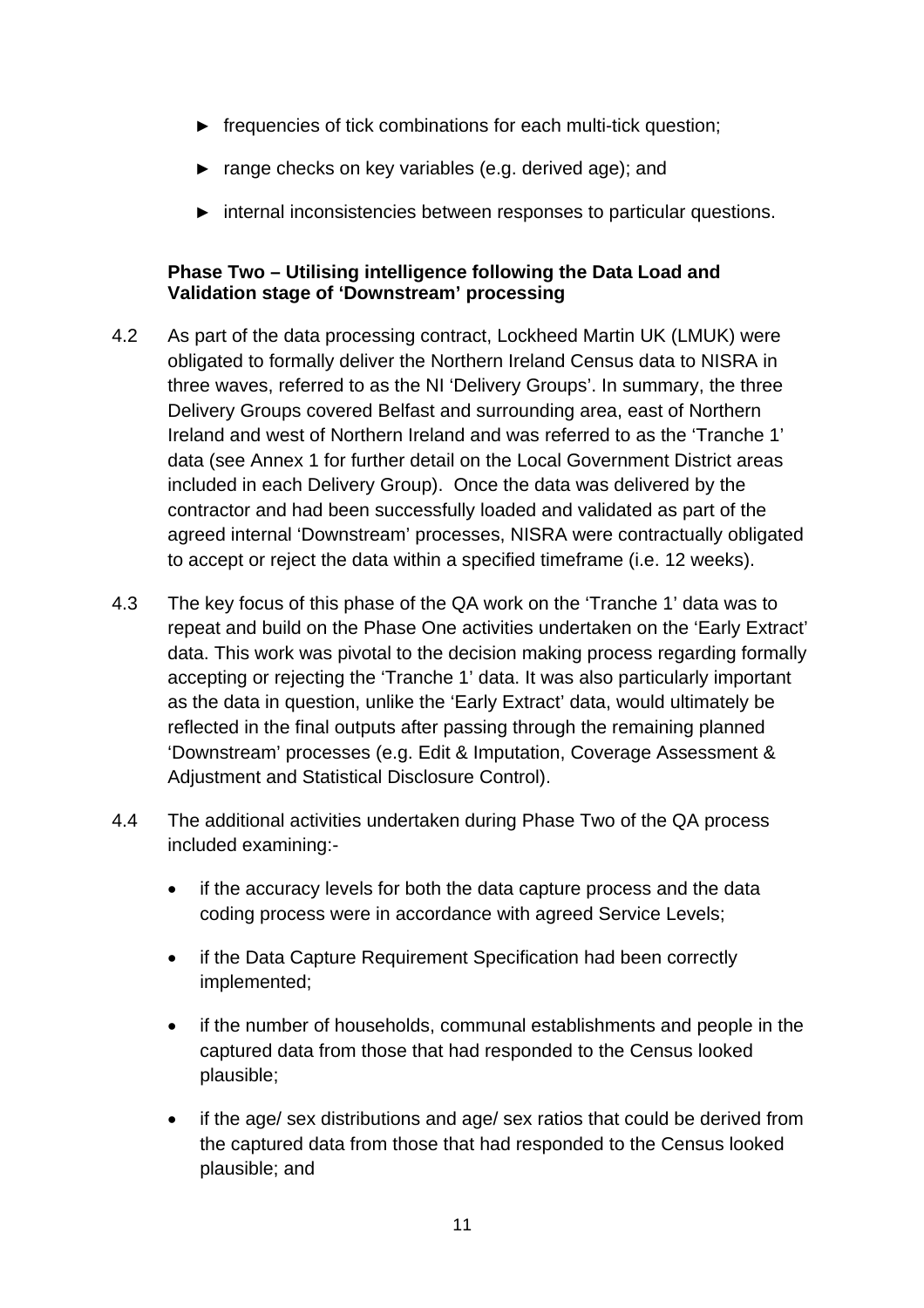the diagnostics from agreed 'downstream' processes such as range checks and reconciling multiple responses (e.g. when a household returns both an internet response and a paper questionnaire).

#### **Phase Three – Utilising intelligence following the Edit & Imputation and Coverage Assessment & Adjustment stages of 'Downstream' processing**

- <span id="page-11-0"></span>4.5 While completion of a Census questionnaire is a legal requirement, the reality is that a minority of individuals will not comply fully with the Census. Detailed statistical processes are used to address the coverage issues that arise as a result of this and make adjustments to the Census counts to ensure that the outputs from the Census provide the best estimate of the true population.
- 4.6 In order to ensure that Census outputs across the UK are comparable, similar processes are being applied to each of the Censuses in the UK. The ONS has taken the lead in developing the statistical methodology, and accordingly further detail on the statistical methodology used for the Northern Ireland Census can be found at the following link:

[\[ONS Statistical Methodology - Coverage Assessment and Adjustment\]](http://www.ons.gov.uk/ons/guide-method/census/2011/the-2011-census/processing-the-information/statistical-methodology/index.html)

4.7 The methodologies described on the ONS website (above) will be applied in Northern Ireland, subject to necessary, but minimal, changes that reflect differences in Northern Ireland. A number of Northern Ireland specific issues are addressed in the additional links below. For example, the geographic base for Northern Ireland Census outputs is obviously specific to Northern Ireland and a paper outlining the proposed approach can be found at the following link:

[\[Policy for main geographic outputs from the 2011 Census\]](http://www.nisra.gov.uk/Census/pdf/2011_Geographic_Outputs.pdf)

- 4.8 The two main adjustment components, which are implemented as part of the internal 'Downstream' processes are outlined below:-
	- **Edit & Imputation** this acknowledges that Census returns are sometimes incomplete (that is, respondents do not answer every question) and sometimes inconsistent (for example, in the 2001 Census, some respondents recorded parent-child relationships the 'wrong-wayround', recording the child as the parent). The purpose of edit and imputation processes is the production of a dataset that is internally consistent, and has no relevant missing values for any returned questionnaire.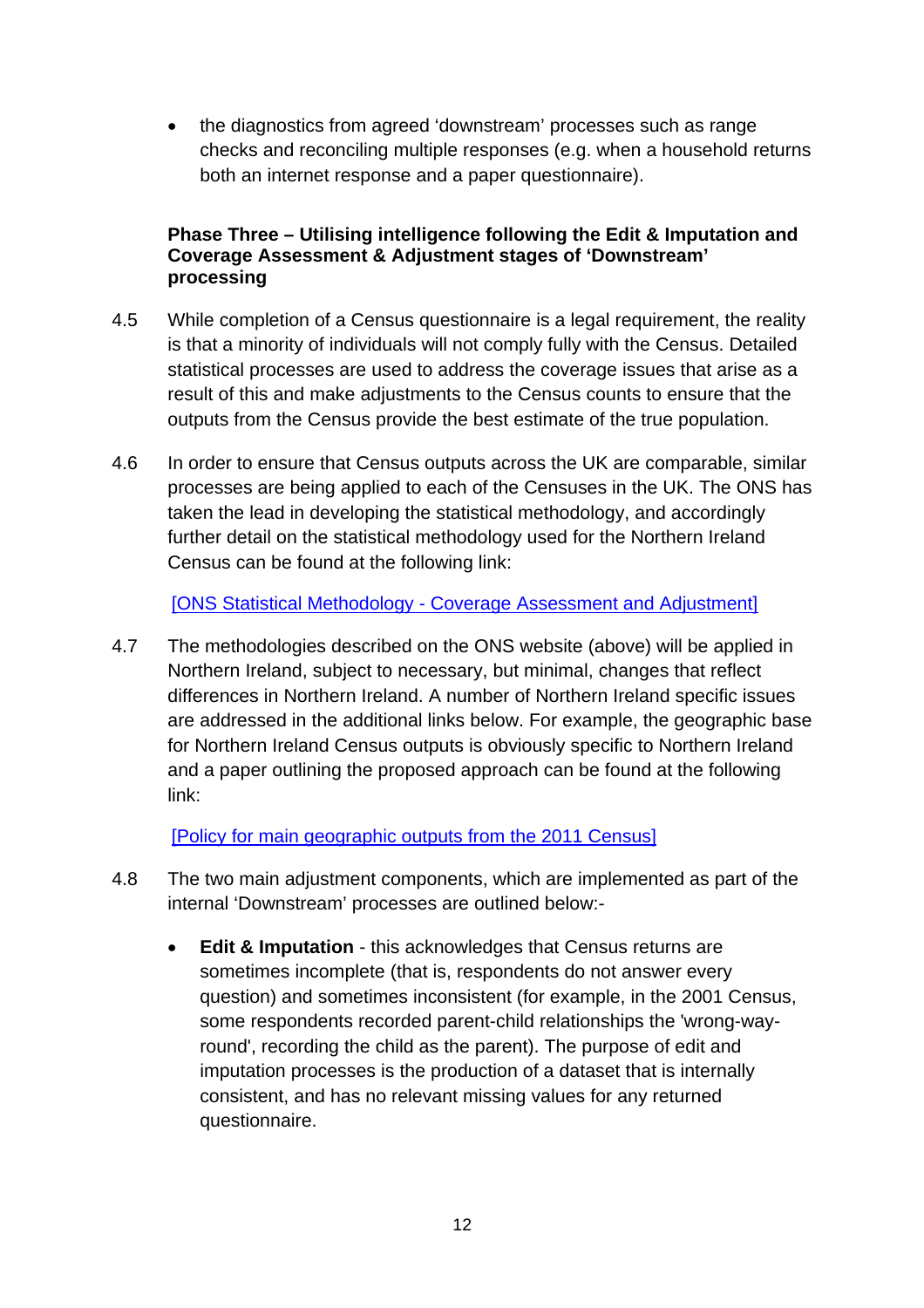- **Coverage Assessment & Adjustment** this acknowledges that some people will not have been included in a Census return, and some people may have been included more than once (for example, the child of a separated couple may have been included in both of their returns). This has been addressed primarily through a Census Coverage Survey in which about 14,000 households were visited, by trained survey interviewers who conducted a detailed survey that focussed on determining the number of people living at each household on Census Day. Comparison of the responses to the Census and to the Census Coverage Survey will inform adjustments to the Census counts that lead to Census outputs that are best estimates of the true population, taking account of any people missed or double-counted by the Census. Intelligence gathered through (a) the development of the Census Address Register, (b) the field operation and (c) administrative data sources accessible to NISRA are used to inform the adjustment required. A more detailed discussion of the methodology can be found at the link given in paragraph 4.6.
- 4.9 The preceding paragraphs describe how the information in Census returns is adjusted for incomplete returns and coverage. Following the application of these processes, the Census data is expected to represent the best estimate of the true population (along with its associated characteristics) in Northern Ireland. These estimates form the basis of Census outputs and the third phase of QA is designed to ensure that those outputs are plausible and in line with other evidence. This will be achieved by comparing the data with a raft of relevant comparator datasets, and making any minor adjustments that may be considered necessary in light of the evidence that emerges. Phase 3 of the QA process is described in more detail in Section 5.

#### **Phase Four – Protecting the Confidentiality of Individual Census Returns**

- <span id="page-12-0"></span>4.10 While most Census outputs take the form of statistical counts, there is a risk that information about an individual person could be deduced from Census outputs. For example, if everybody in a particular geographic area was aged under 50 years old apart from one old-age pensioner living in a single person household, a cross-tabulation of age and general health would reveal the response of that pensioner to the Census question on general health.
- 4.11 One of the high-level strategic aims for the Census was to protect, and be seen to protect, the confidential personal information collected through the Census and, accordingly, respondents were assured on the Census questionnaire that the information they provide will be treated as confidential. To this end, statistical disclosure control techniques are applied as part of the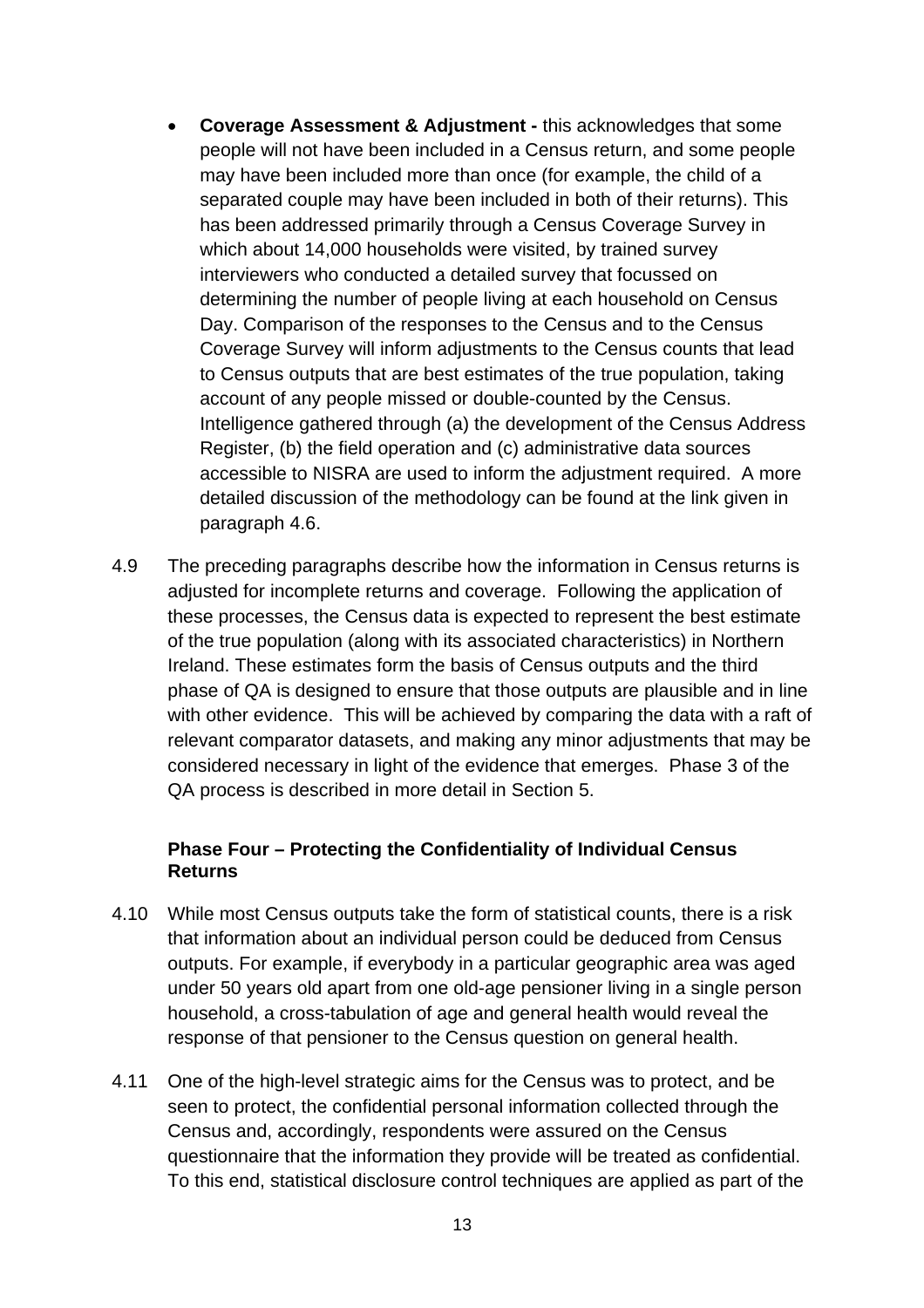- 4.12 The main thrust of the QA work in this phase is to ensure that the application of the statistical disclosure control techniques has been effective in terms of affording the necessary protection.
- 4.13 Through consultation events which have been ongoing since 2004, users of Census information have indicated a strong preference for a pre-tabular statistical disclosure control methodology as this would ensure that any outputs are additive and have consistent cell counts. In response to this, the ONS has taken the lead in developing a statistical disclosure control approach that will (a) meet these requirements and (b) be consistent and harmonised across the UK. Details of the Statistical Disclosure Control methodology for the 2011 Census can be found at the following link:

[http://www.ons.gov.uk/ons/guide-method/census/2011/census-data/2011-census](http://www.ons.gov.uk/ons/guide-method/census/2011/census-data/2011-census-prospectus/new-developments-for-2011-census-results/statistical-disclosure-control/index.html)[prospectus/new-developments-for-2011-census-results/statistical-disclosure](http://www.ons.gov.uk/ons/guide-method/census/2011/census-data/2011-census-prospectus/new-developments-for-2011-census-results/statistical-disclosure-control/index.html)[control/index.html](http://www.ons.gov.uk/ons/guide-method/census/2011/census-data/2011-census-prospectus/new-developments-for-2011-census-results/statistical-disclosure-control/index.html).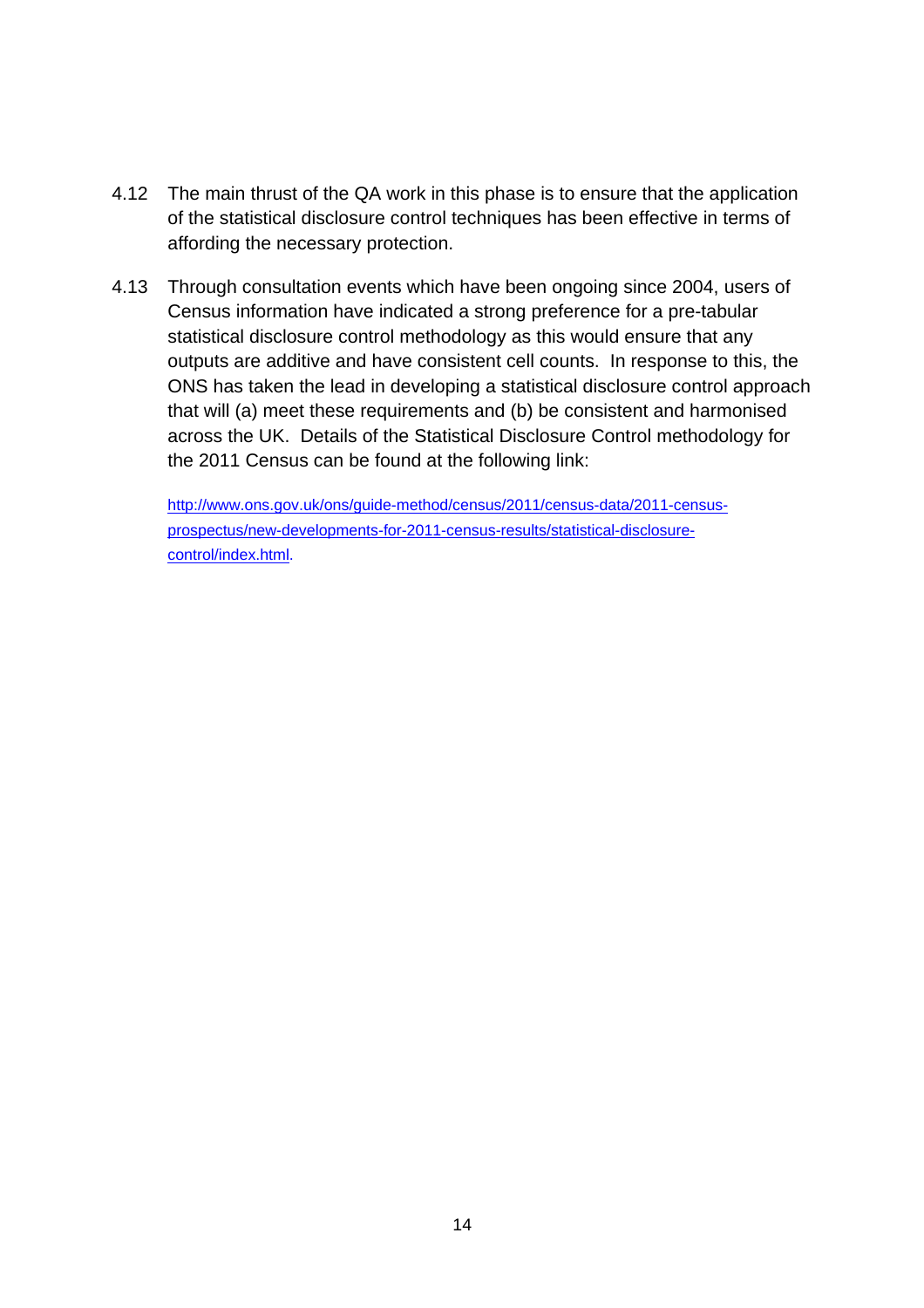# <span id="page-14-0"></span>**5 Phase 3 - Quality Assurance checks and comparator data that will be used**

- 5.1 The main thrust of the QA checks that will be undertaken will concentrate on the Census estimates at both the Northern Ireland and Local Government District levels. The QA team will of course have the capability and scope to examine the Census data at lower level geographies should that be considered necessary as part of the QA review process – and the appropriate comparator data is available to support these analyses.
- 5.2 The planned checks will concentrate on the usually resident population of Northern Ireland (i.e. those who, at the time of the Census, had lived in Northern Ireland, or who were intending to stay in Northern Ireland, for 12 months or more – this is consistent with both the official UN definition of the resident population and with the Mid-Year Population Estimates) and will fall into 5 main categories, namely,
	- **Category 1**: those that provide the necessary assurance that the household count (both occupied and vacant) and communal establishment count is correct;
	- **Category 2:** those that provide assurance that the number of people in both the overall population and main population sub-groups is correct, and that the distribution of households by household size and the average household size is correct;
	- **Category 3:** those that provide assurance that the overall distributions of people by age and sex are correct;
	- **Category 4**: those that provide assurance that the distributions for key Census variables is correct; and
	- **Category 5:** those aimed at assessing the variation in return rates across Local Government Districts and within Local Government Districts.
- 5.3 As acknowledged in paragraph 3.5, in view of the fact that the 2011 Census results will not align precisely with the comparator datasets, appropriate tolerances will be developed for each comparison to specify where the results should fall in order for the Census information to be considered of acceptable quality. This is discussed further in section 7.

### **Category 1: Household/ Communal Establishment Counts**

<span id="page-14-1"></span>5.4 Considerable effort was invested in advance of the Census to develop an authoritative Census Address Register, covering both residential households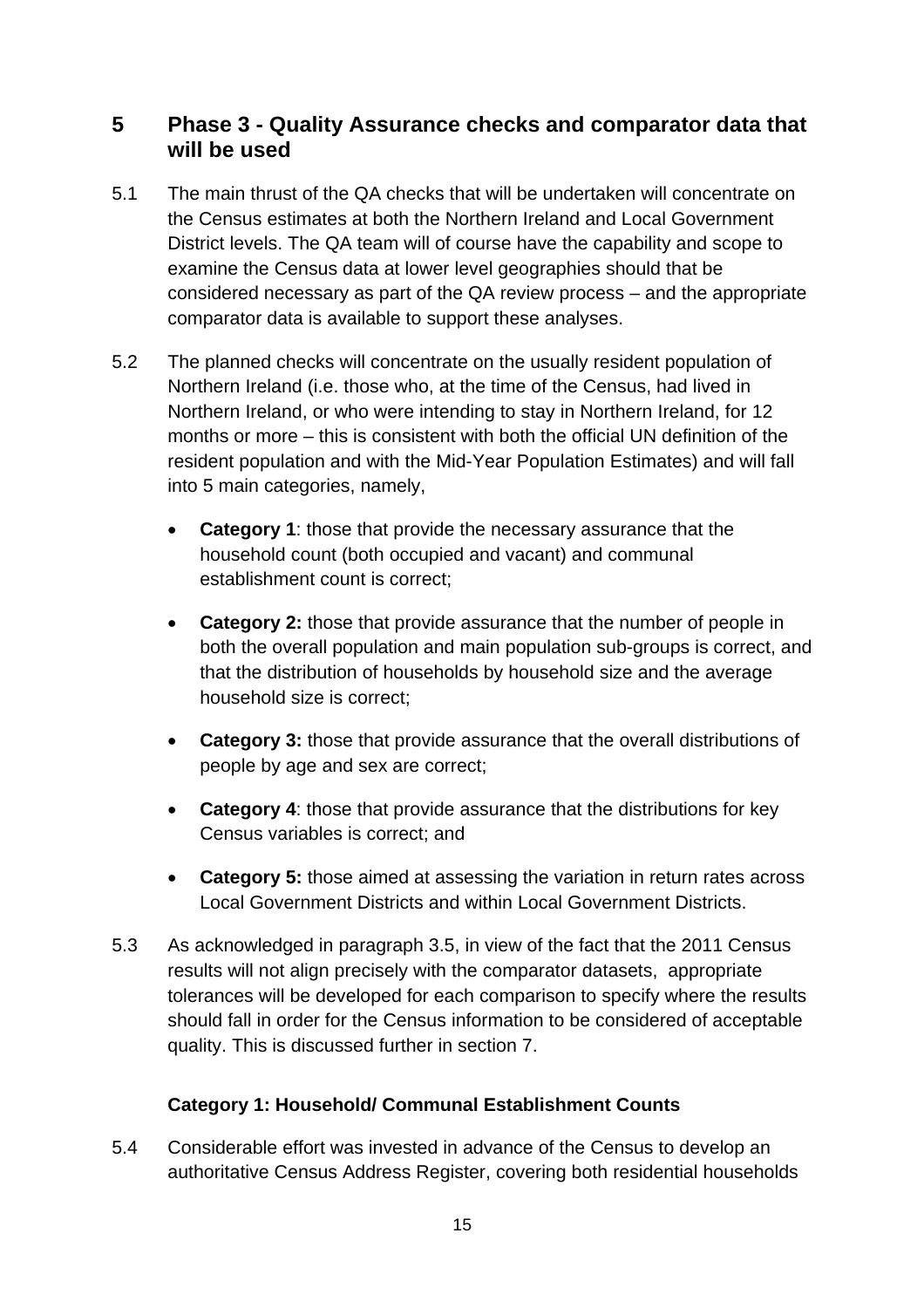- 5.5 Importantly, representatives from the various Local Government Districts were heavily involved in the development of the Census Address Register (and hence it's underlying coverage and quality) through their involvement in the Pointer Stakeholder Forum. Through this work, we ensured that the Census Address Register took note of the latest information available from key stakeholders across Northern Ireland. In addition, NISRA liaised with each individual Local Government District regarding the Census Address Register in summer 2010.
- 5.6 The Census Address Register development work was trialled in both the 2007 Census Test and the 2009 Census Rehearsal. Furthermore, the enumeration methodology recognised that the Census Address Register would not be perfect and incorporated important activities to rectify any deficiencies. These included:
	- assigning each member of the field staff responsibility for a fixed geographical area with a clear boundary and list of addresses and tasking them to conduct a full 'on the ground' address check.
	- following-up any questionnaires that Royal Mail were unable to deliver
	- following-up any non-responding households to try and secure a response
	- in the absence of a response, indicating whether they considered that a response should reasonably be expected from the address in question.
- 5.7 All of the above activities enabled NISRA to keep track of how the initial 'truth deck' in the form of the Census Address Register changed throughout the Census Operation.
- 5.8 Against this background, the Census Address Register will play a pivotal role in quality assuring both the estimated number of households and communal establishments that emerge from the Coverage Assessment & Adjustment process. Further intelligence on the count of occupied households based on Patient Register data will also be utilised. In respect of Communal Establishments, the main control will be the information provided by the manager on the number of residents that were present on Census night.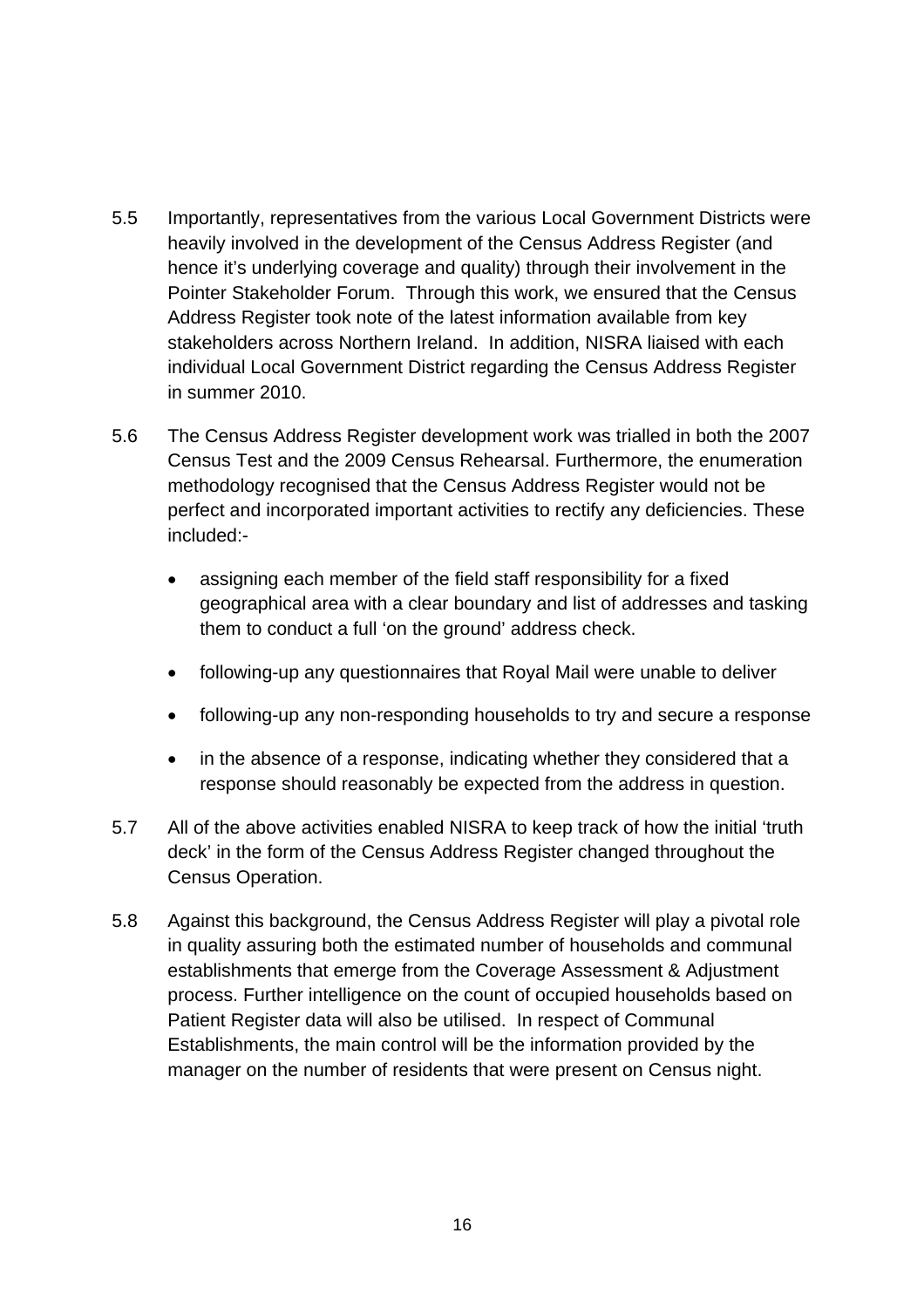#### **Category 2: People Counts (Overall population and main subpopulations)**

- <span id="page-16-0"></span>5.9 The main thrust of the checks in this category will be conducted to gain assurance that (a) the number of people in the population as a whole and in particular population sub-groups are correct, (b) the distribution of households by household size is correct and (c) that the figures for average household size are correct. Where necessary, the distribution of the Census population estimate at Super Output Area (SOA) and Output Area (OA) levels within each Local Government District will also be examined. Differences between the Census estimates and the comparator sources across SOAs and OAs will be reviewed to identify any systematic differences, for example where the census estimates tend to be generally higher or lower than comparator sources, and to identify outliers.
- 5.10 The main population sub-groups that will be considered will include students and migrants.

#### *Students*

5.11 Census estimates of students in full-time education aged 18 or over, will be checked by single year of age and sex. This includes students in further and higher education. The checks will cover all students (regardless of whether they live in communal establishments or in households) as it is imperative to ensure that students are counted at their usual address during term time. Given that students tend to be geographically clustered, checks will be carried out within each Local Government District at SOA level.

#### *Migrants*

- 5.12 Internal migration within Northern Ireland and from England & Wales and Scotland will be assessed using responses to the 2011 Census 'address one year ago' question.
- 5.13 The 'address one year ago' question will also be used to identify international migrants who previously lived outside the UK. The number of short and longterm migrants will both be assessed by age and sex. Short-term migrants are distinguished from long-term migrants using responses to the 2011 Census 'date of arrival' and 'intention to stay' questions for people whose country of birth was outside Northern Ireland.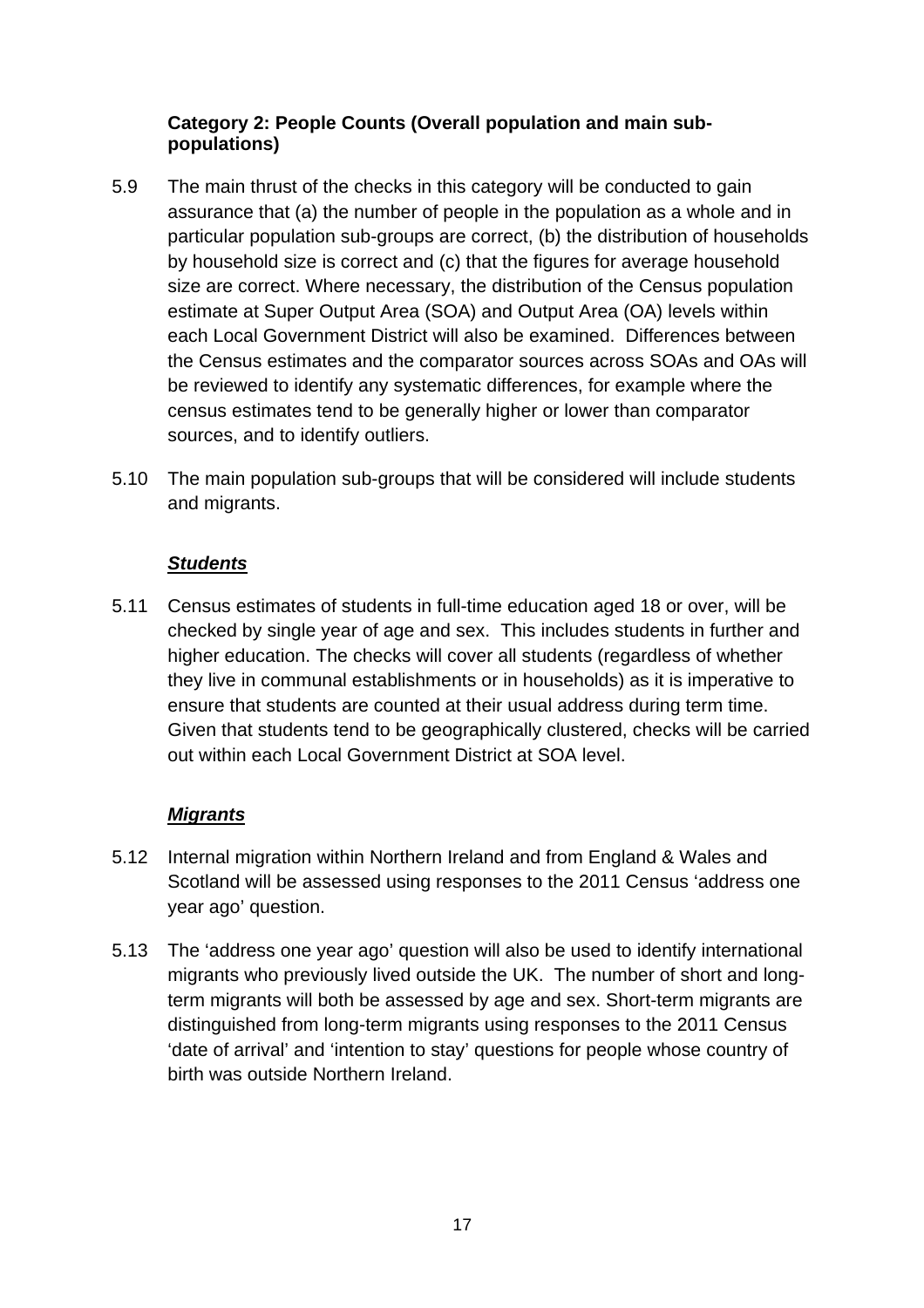- 5.14 Other important population sub-groups (e.g. children, those of compulsory school age, the elderly etc) will be consider as part of the age/sex checks falling into category 3.
- <span id="page-17-1"></span>5.15 A variety of comparator datasets will be used for the checks in category 2, including:-

| Item to be<br>checked     | <b>Comparator data that will be considered</b>                                            |
|---------------------------|-------------------------------------------------------------------------------------------|
| <b>Overall Population</b> | General Register Office Births data                                                       |
| counts                    | NISRA Demography and Methodology Branch Small Area<br><b>Population Estimates</b>         |
|                           | NISRA Demography and Methodology Branch Mid - Year Population<br>Estimates                |
|                           | National Health Service Patient Register data (Two datasets -<br>"standard" and "active") |
|                           | Department of Education NI School Census data (2009/10 and<br>2010/11)                    |
|                           | HM Revenue and Customs (HMRC) Child Benefit data                                          |
|                           | Department for Work and Pensions (DWP) Pensions data                                      |
|                           | NI Electoral Roll data                                                                    |
|                           | NISRA 2001 NI Census                                                                      |
| Number of occupied        | 2011 Household Projections                                                                |
| households/House          | NHS Standard Patient Register data                                                        |
| size                      | 2001 Census                                                                               |
| <b>Students</b>           | <b>Higher Education Statistics Agency data</b>                                            |
|                           | NI Department of Employment and Learning Further Education data                           |
| Migrants                  | Migration data provided by NISRA's Demography and Methodology<br>Branch.                  |

#### *Table1 – List of Comparator Datasets*

*Note: All comparator datasets will be adjusted to reflect the position on Census Day by either ageing-on or ageing-back the data as appropriate.* 

5.16 Metadata for each of the comparator datasets referred to above can be found at Annex 2. The information has been contextualised in terms of their application in the QA of the 2011 Census estimates. Many of these datasets are used as the basis of statistics used in the Northern Ireland Neighbourhood Information Service (NINIS). Accordingly, further generic supporting metadata for the comparator datasets in question can be found at [http://www.ninis.nisra.gov.uk](http://www.ninis.nisra.gov.uk/).

#### **Category 3: Overall Distribution by age and sex**

<span id="page-17-0"></span>5.17 For the most part, the age/sex comparisons will be undertaken using 5 year age categories. However, the QA team will have the functionality to run the comparisons for single year of age, provided the relevant comparator data supports such comparisons. The checks will include:-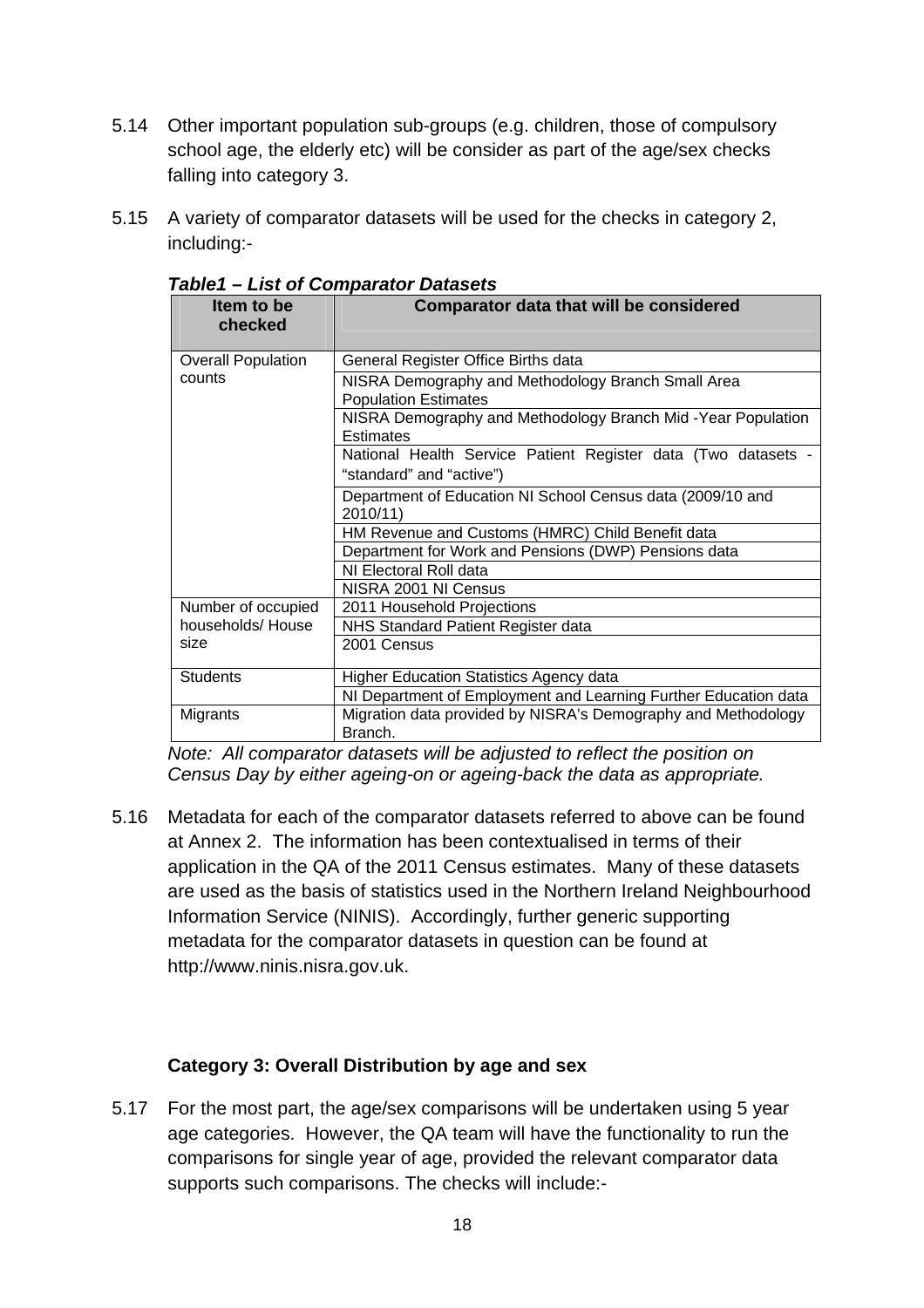- comparing overall age/ sex distributions;
- generating and comparing sex ratios by age, where the sex ratio is defined as the number of males per female.
- generating and comparing fertility rates by using the number of births in the numerator and the Census population estimate in the denominator; and
- generating and comparing mortality rates (by sex) by using the number of deaths in the numerator and the Census population estimate in the denominator;
- 5.18 The comparator data to be used to check the overall population counts (see the table above) will also be used in these checks.
- 5.19 Calculating and analysing rates of fertility and mortality can be a useful alternative way of assessing Census population estimates given the accuracy of compulsory birth and death registrations.
- 5.20 Fertility rates will be calculated on the basis of the 2011 Census estimates for women aged 15-44 within each Local Government District. These will then be compared to results that have already been published for previous years to check that the results are plausible. In respect of mortality rates, age/sex standardised mortality rates will be generated using 2011 Census estimates and then compared to the mortality rates for previous years.

#### **Category 4: Distributions for key Census Variables**

- <span id="page-18-0"></span>5.21 The content of the 2011 Census questionnaire was shaped through extensive consultations with users and agreed by the Northern Ireland Assembly as part of the Census legislative process.
- 5.22 While many of the questions included in the 2011 Census questionnaire were either identical, or very similar, to questions that were asked in the 2001 Census, a number of new questions were included. The table below details those questions which were either identical to, or very similar to, a 2001 question.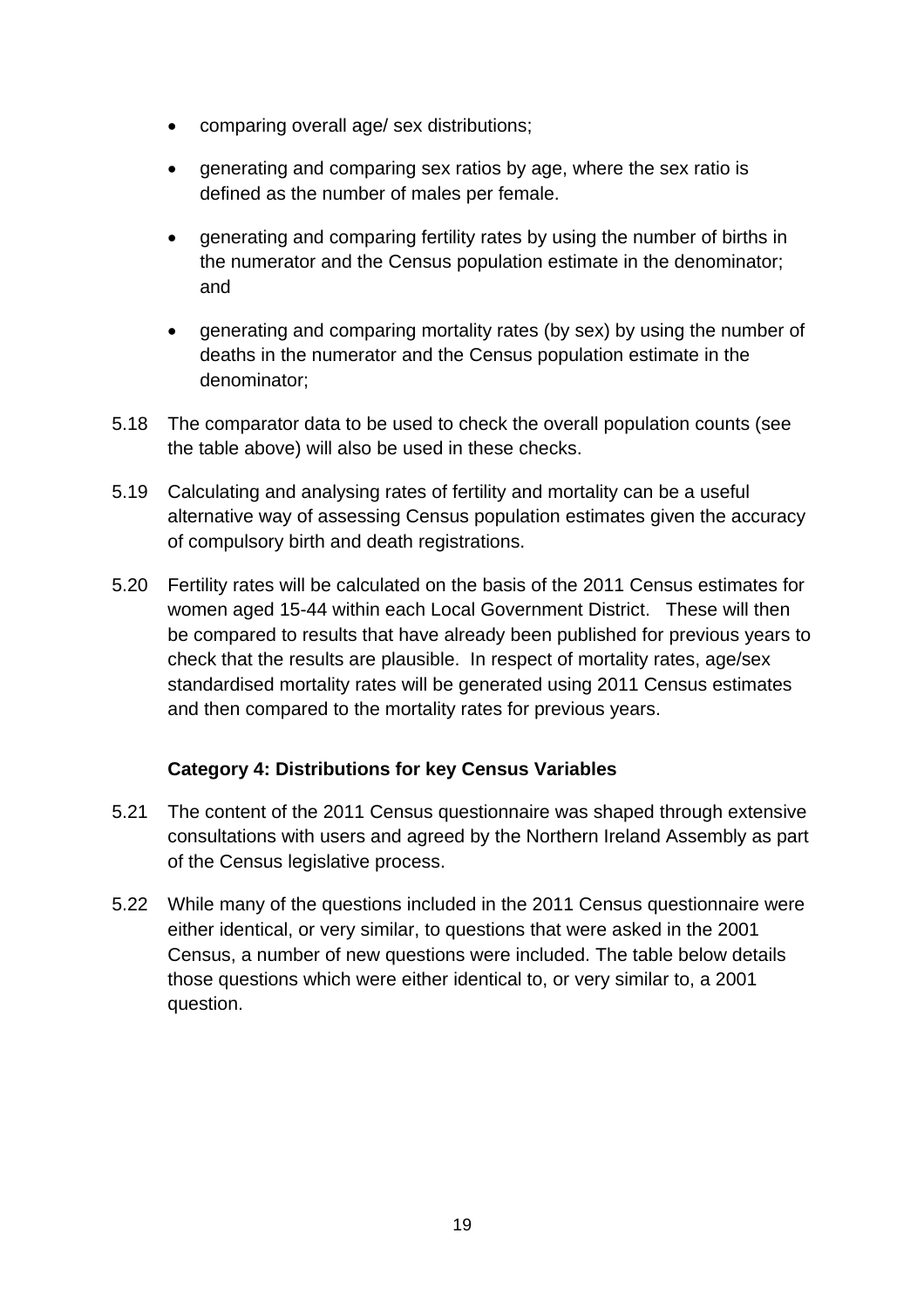| <b>Question Type</b> | <b>Questions</b>                 | <b>Key Comparator</b><br>data |
|----------------------|----------------------------------|-------------------------------|
|                      |                                  |                               |
| Identical to the     | <b>Household Questions</b>       | 2001 Census                   |
| question asked in    | Type of accommodation            |                               |
| 2001                 | Self-contained accommodation     |                               |
|                      | Number of rooms                  |                               |
|                      | Number of cars/vans available    |                               |
|                      |                                  |                               |
|                      | <b>Individual Questions</b>      |                               |
|                      | Schoolchild/student in full-time |                               |
|                      | education                        |                               |
|                      | Term-time address                |                               |
|                      | Country of birth                 |                               |
|                      | Ethnic group                     |                               |
|                      | Religion                         |                               |
|                      | Caring for others                |                               |
|                      | <b>Employment status</b>         |                               |
|                      | Employer's business              |                               |
| Similar to the       | <b>Household Questions</b>       | 2001 Census                   |
| questions asked in   | <b>Residents and Visitors</b>    |                               |
| 2001                 | Type of central heating          |                               |
|                      | Tenure                           |                               |
|                      | <b>Individual Questions</b>      |                               |
|                      | Legal marital or same-sex civil  |                               |
|                      | partnership status               |                               |
|                      | Address one year ago             |                               |
|                      | Ability in Irish                 |                               |
|                      | <b>Disability</b>                |                               |
|                      | Health                           |                               |
|                      | Qualifications                   |                               |
|                      | <b>Employers Name</b>            |                               |
|                      | Hours worked                     |                               |
|                      | Address travelled to for         |                               |
|                      | work/study                       |                               |
|                      | Type of transport to work/study  |                               |

|  | Table2 - 2011 Census Questions compared to 2001 |  |  |
|--|-------------------------------------------------|--|--|
|  |                                                 |  |  |

<span id="page-19-0"></span>5.23 Work will be undertaken to ensure that the Census distributions for the identical and similar questions highlighted in Table 2 above are broadly comparable with those observed in the 2001 Census. In respect of the new questions that were introduced in 2011 (e.g. household adaptations, last country lived in, date arrived in Northern Ireland, passports held, national identity, main language, ability to speak English, ability in Ulster-Scots, health conditions, voluntary work) work will also be undertaken to ensure that the distributions look plausible. Such checks will be based on relevant information from sample surveys and/or administrative data sources.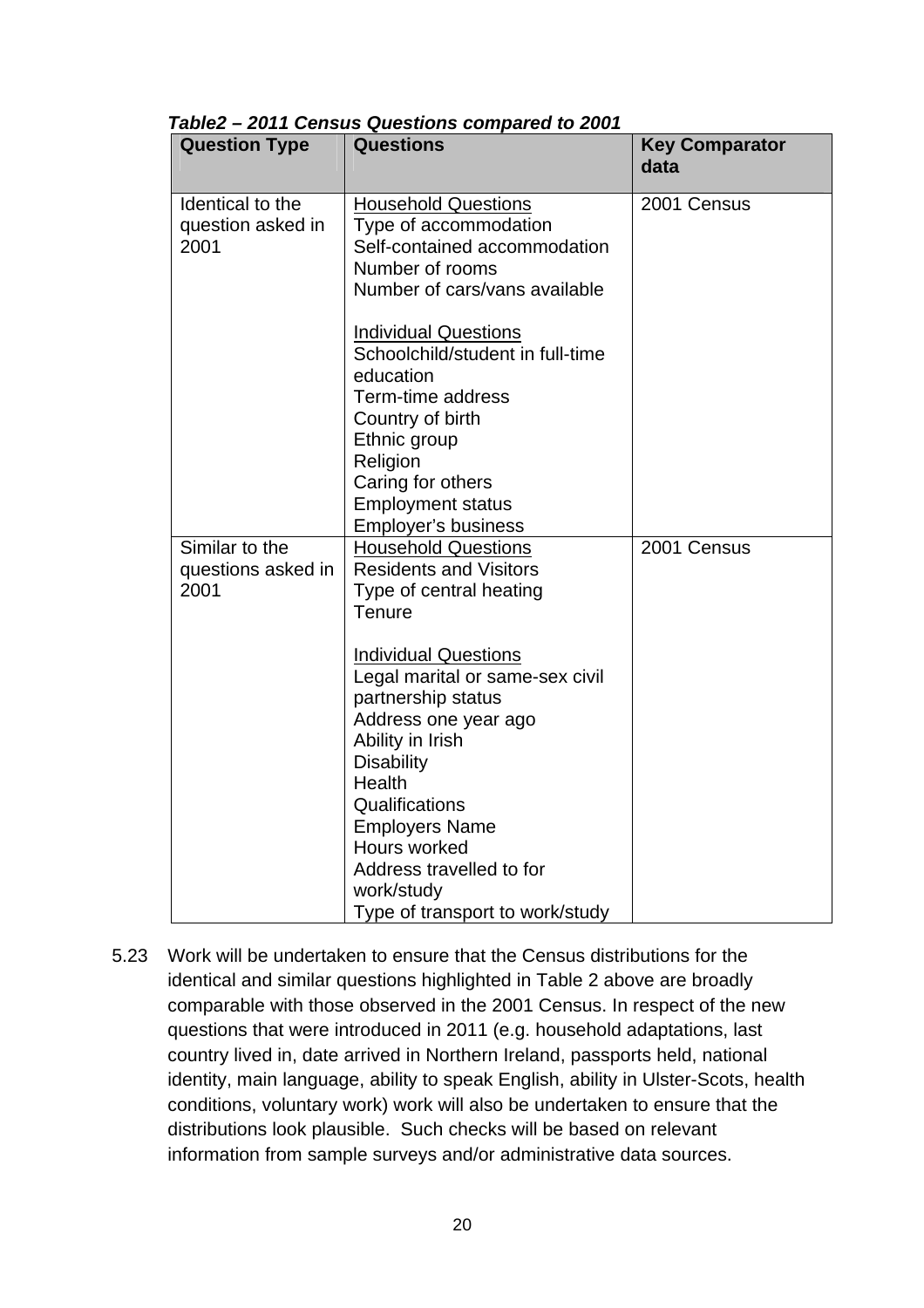#### **Category 5: Variation in return rates**

<span id="page-20-0"></span>5.24 Work will also be undertaken to assess the variation in return rates both across and within Local Government Districts (e.g. at SOA level). The thrust of the work will be twofold, namely, (a) to ensure that the figures are accurate and can be explained and (b) to be satisfied that the Coverage Assessment & Adjustment process can cater for the variation. Information on the return rates from the 2001 Census will provide useful insight for this work as will the intelligence gathered through the creation and maintenance of the 2011 Census Address Register. Where potential problems are identified a range of additional intelligence can be considered. Additional intelligence includes the findings from debriefings with the Field Operations Team and Census Area Managers on any problems with the field operation. It will also draw on the detailed information provided by the Questionnaire Tracking system.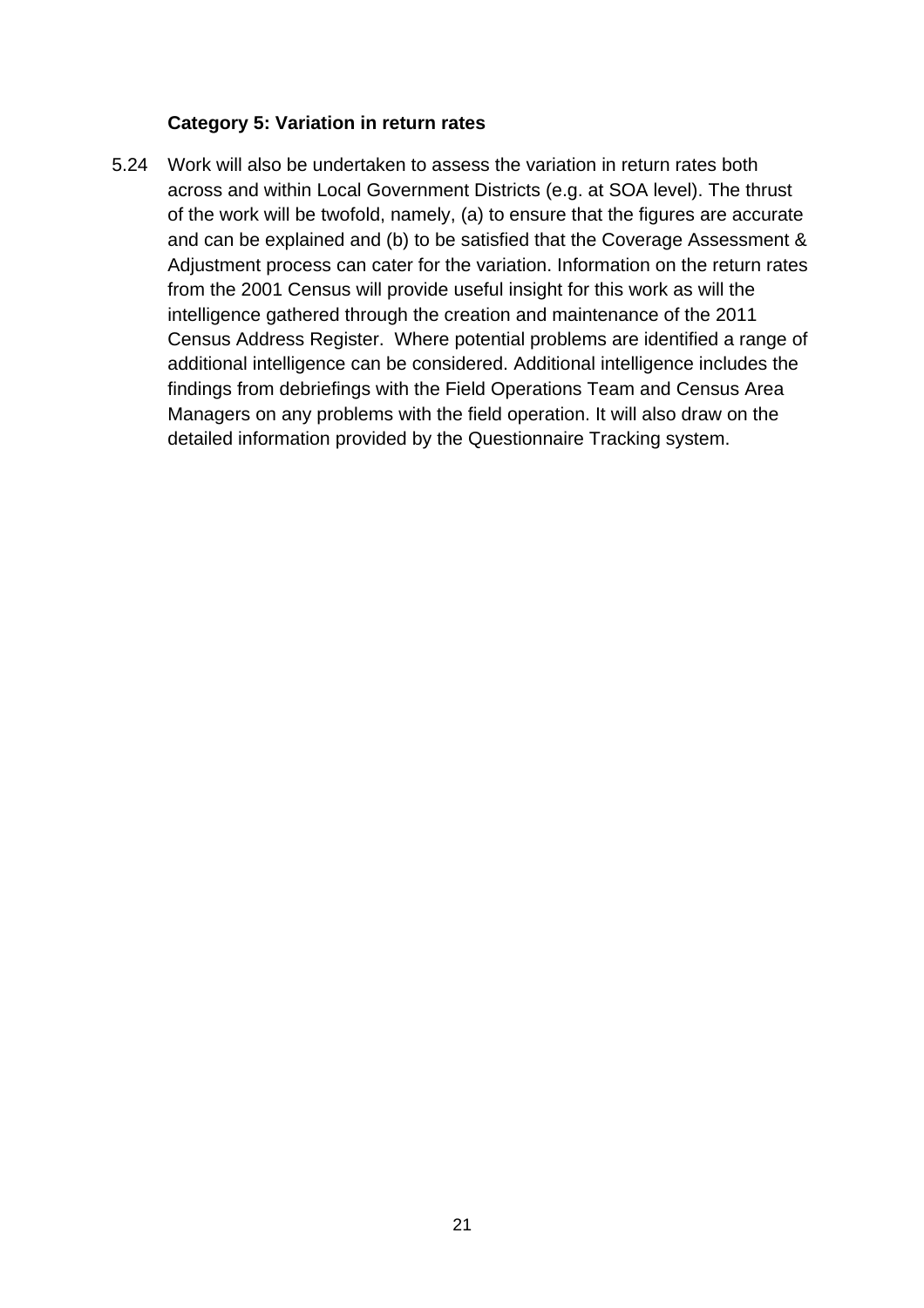# <span id="page-21-0"></span>**6 Other important aspects of the Quality Assurance Work**

#### **The 2011 Census Quality Survey**

<span id="page-21-1"></span>6.1 In line with arrangements across the rest of the UK, Census Office undertook the 2011 Census Quality Survey, participation in which was voluntary. The field work for the survey, which was conducted by NISRA's Central Survey Unit (CSU) between the 6 June 2011 and 9 July 2011, covered some 2500 households, 70% of whom participated. By way of summary, CSU's experienced field staff conducted face-to-face interviews with Census respondents asking them to answer a number of the 2011 Census questions again – this process was facilitated through the use of 'show cards' which contained copies of the Census questions. The analysis from the survey will seek to establish the extent to which inconsistent responses were given between participation in the Census and participation in the Census Quality Survey, which in turn will provide insight into the overall quality of the information collected in the Census.

#### **Census Non-Response Link Study**

- <span id="page-21-2"></span>6.2 The Census Non-Response Link Survey will match respondents in relevant NISRA social surveys, (including the Labour Force Survey, the Survey of Living Conditions and the Living Costs and Food Survey) to the Census. The work will have two primary benefits, namely:
	- It will provide insight into the characteristics of non-respondents to the social surveys in question; and
	- It will provide insight into the dependency adjustment that may need to be applied as part of the Coverage Assessment & Adjustment process following the matching of the Census Coverage Survey to the Census.
- 6.3 Results from the matching will be particularly useful to assess whether there is systematic under-coverage of individuals from households where a Census form was returned.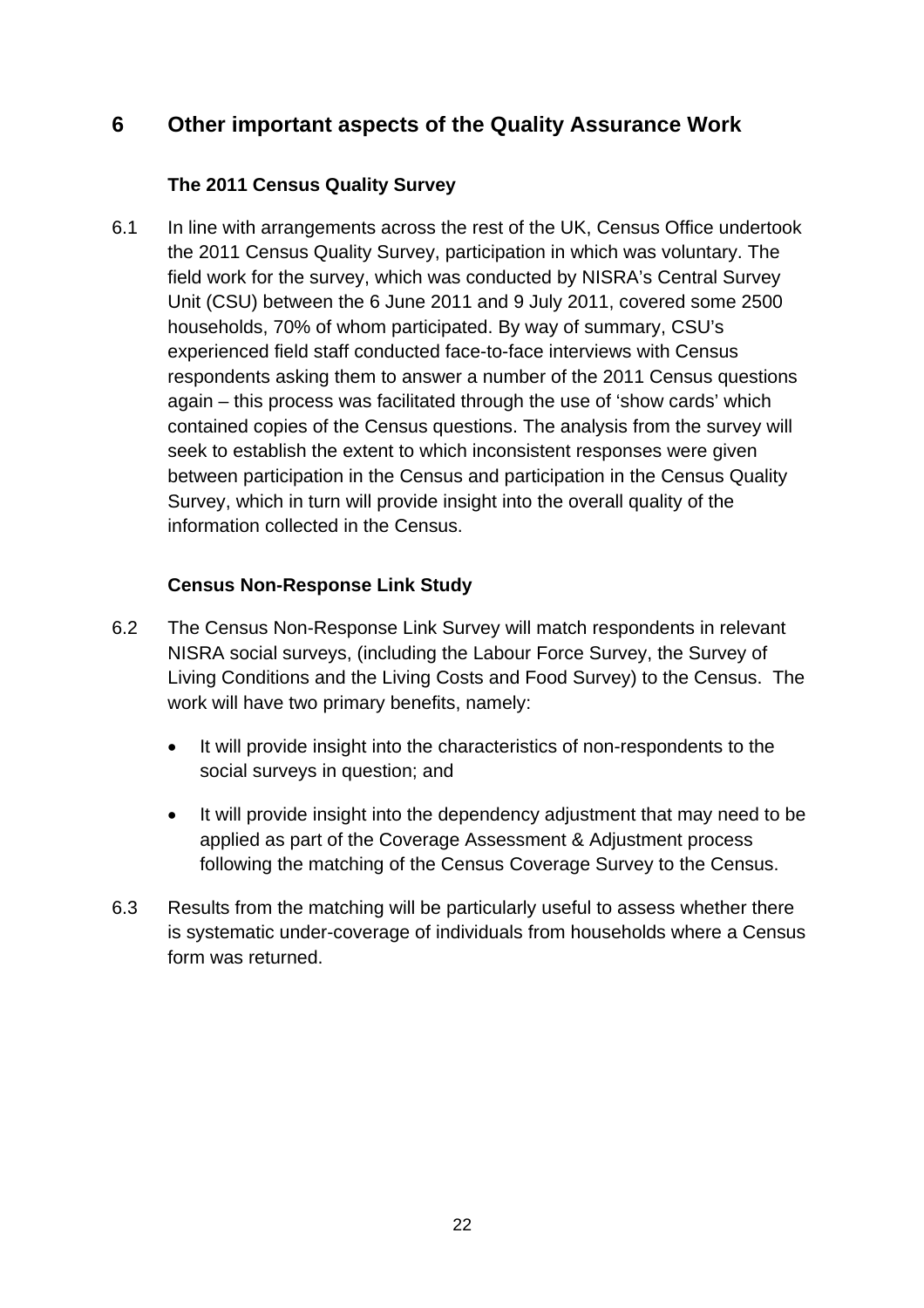# <span id="page-22-0"></span>**7 Devising Tolerances at LGD level**

- 7.1 Each of the core comparator checks will have a pre-defined tolerance range which will be used to identify potential discrepancies between Census estimates and the comparator data. Using tolerances recognises that although comparator data provide a good estimate of the indicator in question, the comparators themselves will contain error and variance. In addition there may well be definitional and coverage differences to take into account.
- 7.2 Understanding of the Census and comparator sources will improve during the QA process. Thus, during the QA process tolerances will be reviewed to assess how effectively they identify Census estimates requiring further investigation.
- 7.3 There are three types of method used to set tolerances, which are each described in detail below:
	- Diagnostic Range (multiple comparators)
	- Set Percentage (single comparator)
	- Change Over Time (single comparator)

#### **Diagnostic Range**

- 7.4 The Diagnostic Range approach was first used in the QA of the 2001 Census estimates of age and sex. The same basic approach will be used again in 2011 for a number of checks. The Diagnostic Range is defined as: *the midpoint of the range of different comparators plus or minus the range itself.* By defining the Diagnostic Range in this way the range is broadly between 2 and 2.5 standard deviations beyond the extreme values of the range of comparators.
- 7.5 For the 2011 Census QA, Diagnostic Ranges are calculated for each LGD and each category checked. In the case of age/sex for instance, different Diagnostic Ranges are calculated for each single year of age and each fiveyear age group. The width of the Diagnostic Range reflects variation in comparator sources.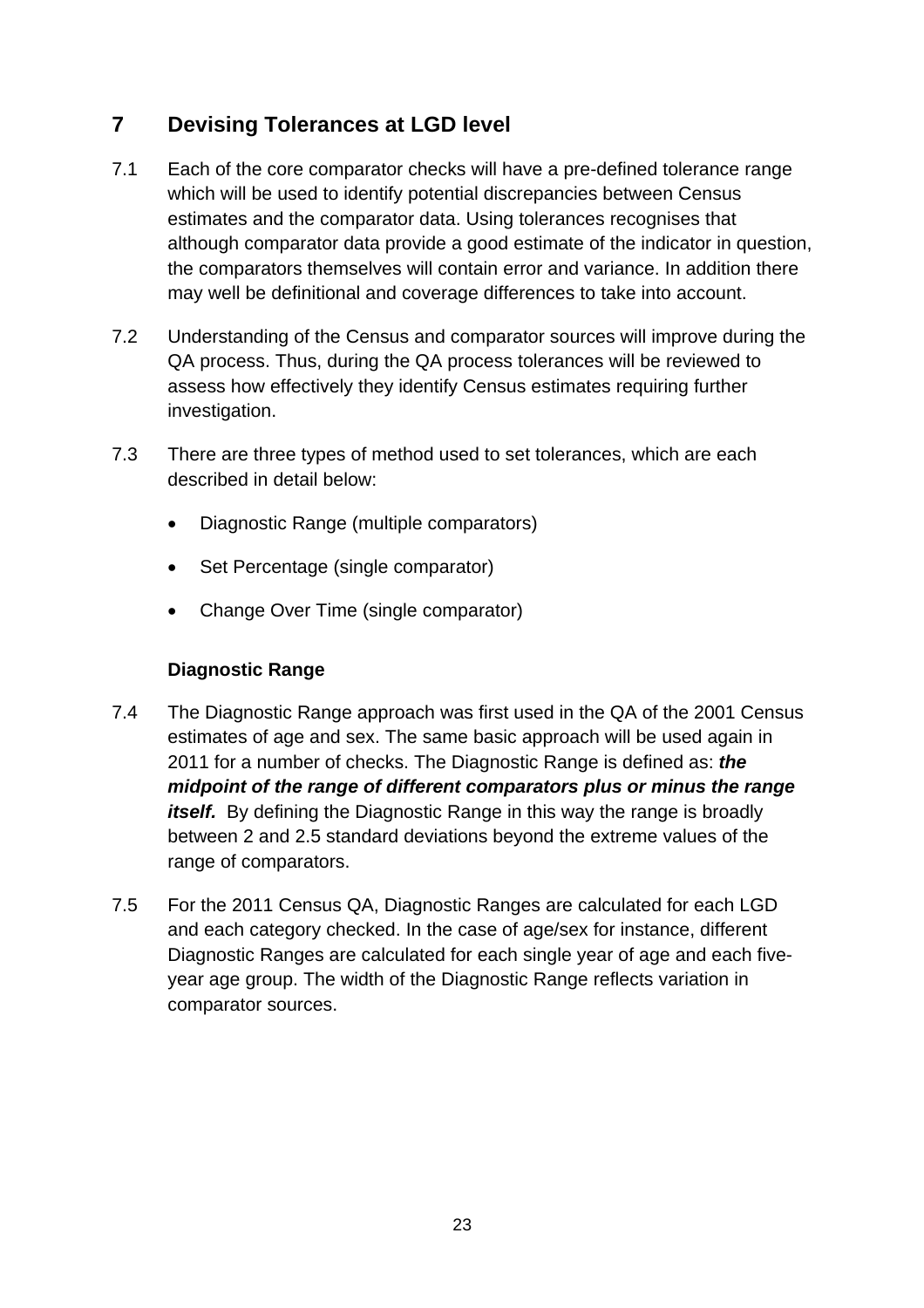#### *Worked example of Diagnostic Range*

- 7.6 The Diagnostic Range can be demonstrated when applied to 20-24 year old males for a hypothetical Local Government District with two comparator data sources. If for this age group there were 9,102 men in the Mid-Year Population estimates and 10,293 in the Patient Register this would give a range (or difference) of 1,191.
- 7.7 Taking the mid-point of the two estimates gives  $9.102 + (1.191 / 2) = 9.697.5$ (9698). Using this, the mid-point  $+/-$  the range (9.698  $+/-$  1.191) gives a Diagnostic Range of 8,507 to 10,889.
- 7.8 A Diagnostic Range is then calculated for each age/sex group using the sources available. Figure 1 shows the Diagnostic Range for all ages based on the hypothetical example above. The lower bound for under one year olds and children aged 5 to 14 have been constrained to the Patient Register and School Census respectively as described below.

<span id="page-23-0"></span>

*Figure 1 – Worked Example of Age/Sex Diagnostic Range* 

- 7.9 QA Checks using the Diagnostic Range will include a number of households and age/sex distributions. There are two refinements made to the Diagnostic Range approach when applied to age/sex. These are:
	- 1) Some comparator data may be used to derive lower bounds (where sources of sufficient quality exist) rather than those generated from the Diagnostic Range e.g. Electoral Register data may be used. Replacing the lower bound of the Diagnostic Range in this way will be in effect controlling to these values. This amendment was introduced following a recommendation made by the Independent Review of Coverage Assessment/Adjustment and Quality Assurance (Plewis, 2011).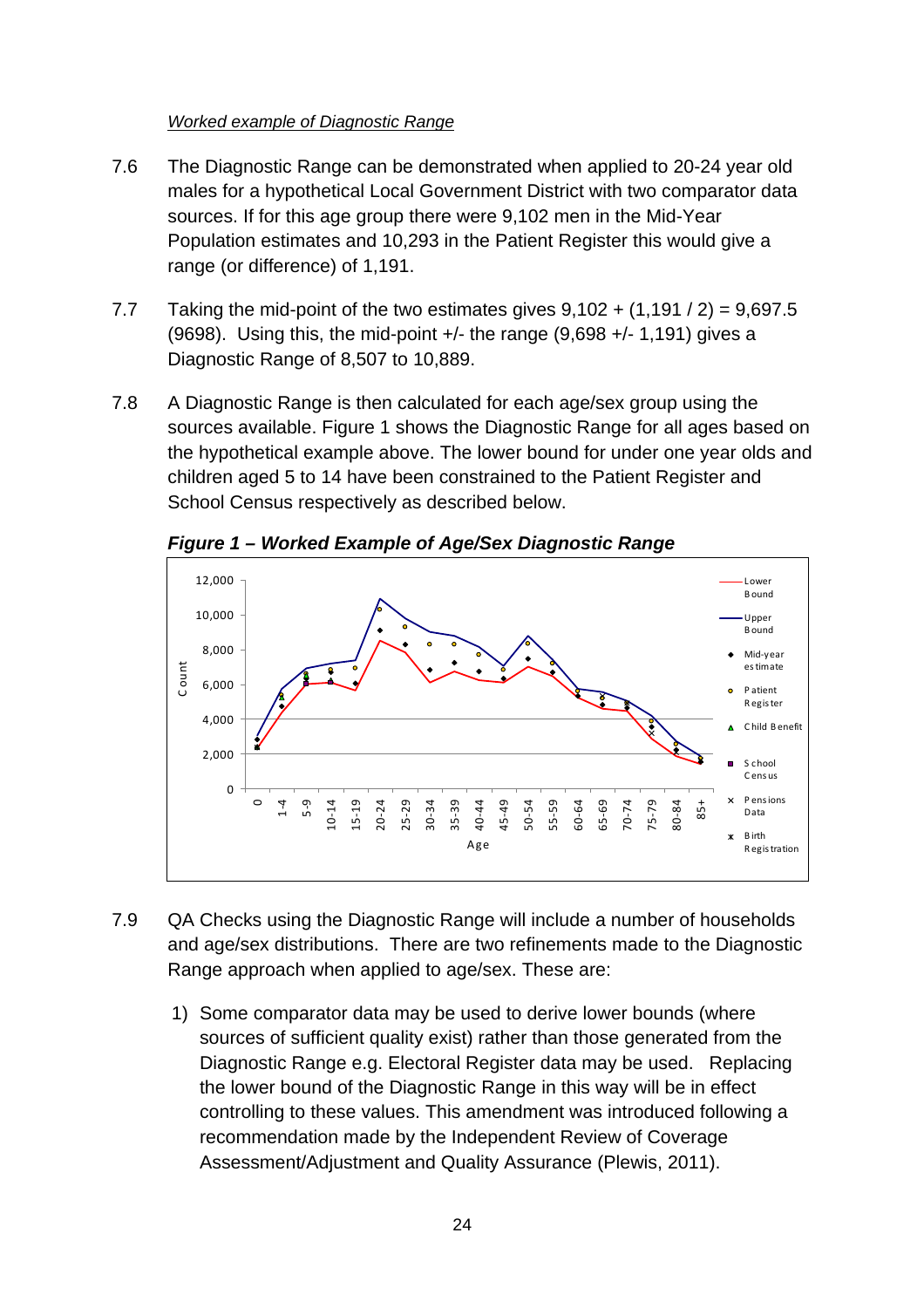Development of the QA approach showed that using the sources in this way narrowed the Diagnostic Range in almost all cases.

The Patient Register count of babies under one year of age is likely to be particularly accurate because of the regular contact with the health system for new born babies. At other ages there is greater uncertainty in the Patient Register because individuals are not required to register when they move (either within Northern Ireland, the UK or when emigrating overseas), there is less likely to be contact with doctors, and because (for young adults in particular) more moves take place. Compulsory birth registration data is of very high quality but is not updated to include changes of address.

2) Where the Diagnostic Ranges vary greatly, they will be restricted to ensure that they are not implausibly wide or implausibly narrow, using the evidence available from the appropriate comparator datasets.

#### **Set Percentage**

- <span id="page-24-0"></span>7.10 Where only a single comparator dataset is available, it is not possible to use the Diagnostic Range approach. In such cases indicative tolerances will be set after an assessment has been made of the quality and coverage of the comparator data. In such cases, it will be necessary to use set percentages above and below the comparator.
- 7.11 Initially, tolerances will be set at +/- 5% but will be reviewed during the QA process. By way of example, QA checks on Household size will follow this approach.

#### **Change Over Time**

- <span id="page-24-1"></span>7.12 The third approach sets tolerances in relation to past trends in comparator data. The approach is used for checks where there is a single comparator data source and a time series of data available.
- 7.13 To use the change over time approach, there was a requirement for the comparator to be particularly well understood and for the comparator data to be of high quality. As births and deaths registration data are both of very high quality (as registration is compulsory) these datasets will be utilised in QA checks of this nature.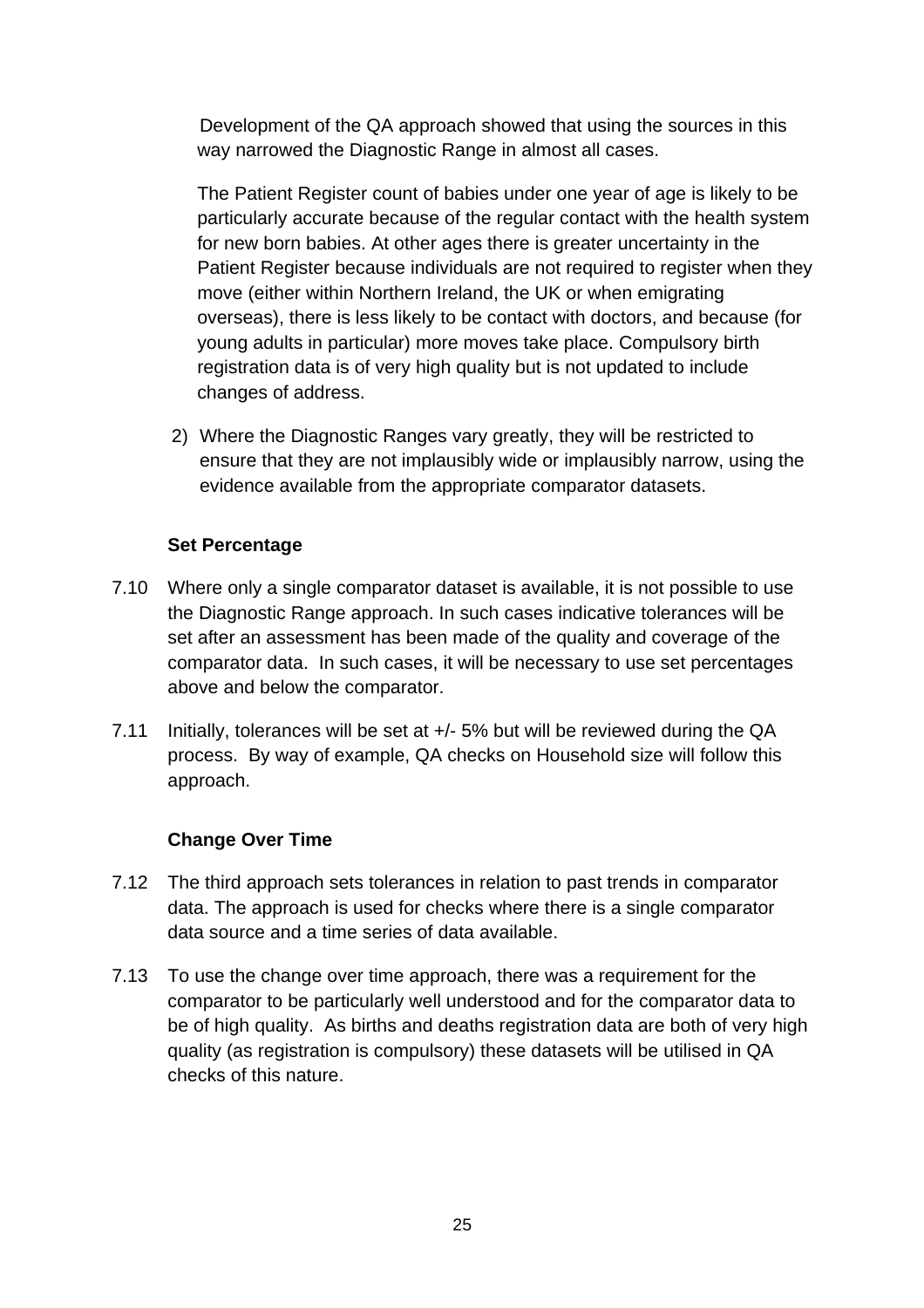# <span id="page-25-0"></span>**8 Options for improving Census Population Estimates should they be considered too low or two high**

- 8.1 As outlined earlier, the ONS has taken the lead in developing the Coverage Assessment & Adjustment methodologies that will be applied across the UK. As part of that work they have considered a variety of options for changing the assessment and adjustment approach should the available evidence conclude that the Census estimates are either too low or too high.
- 8.2 One, or a combination, of the following improvements could be deployed:
	- revisit coverage estimation (post-stratification by alternative characteristics, post-stratification by re-grouping estimation areas, borrowing strength from other Local Government Districts);
	- adjust coverage estimation to account for between and within household bias; and
	- calibrate the estimates using external data (e.g. NI adjustment, direct calibration for small geographical areas/ population sub-groups).
- 8.3 The improvement to be applied would very much depend on the nature of the problem and will be heavily informed by the intelligence gained during the QA checks already undertaken and our understanding of the different QA data sources and their associated quality.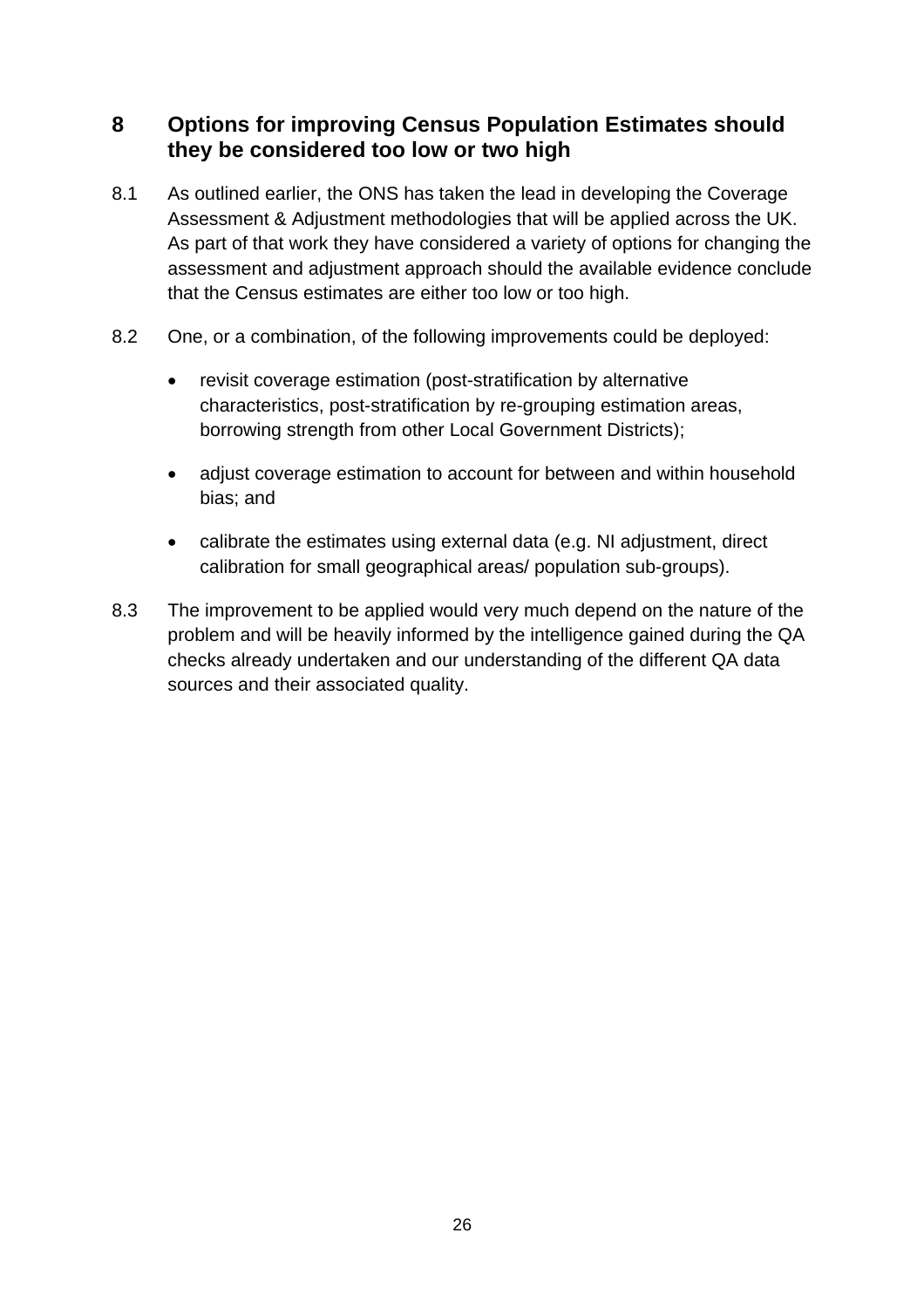# **9 Signing-off the 2011 Census Population Estimates**

- 9.1 The Census population estimates will be subject to three levels of review and sign-off prior to being deemed suitable for release. The three levels will involve:
	- The Census Quality Assurance Team,
	- The NISRA Demographic Policy Board, and
	- An Expert Quality Assurance Panel.
- 9.2 The role of these groups will be to deliver a set of approved population estimates for each Local Government District in Northern Ireland.

#### **Role of the Census Quality Assurance Team**

<span id="page-26-1"></span>9.3 At the working level, the Census Quality Assurance Team will have the dayto-day responsibility for undertaking all of the agreed checks. The evidence for the checks and any further checks considered necessary will be discussed with the Head of Census who will approve the work prior to it being presented to the senior leadership team of NISRA's Demographic Policy Board.

#### **Role of the NISRA Demographic Policy Board**

<span id="page-26-2"></span><span id="page-26-0"></span>9.4 The role of this panel, whose membership includes both Census and NISRA's demography leads, will be to review the evidence presented by the Census Quality Assurance Team with the aim of signing-off the Census population estimates at Local Government District level for review by the Expert Panel. The group may defer their decision and ask for further exploratory work to be undertaken should they consider that additional supporting information is required (e.g. for lower-level geographies, or with the tolerance methodology amended). Once content with the results, the Board will approve them for release to the Expert Panel for review.

#### **Role of the Expert Quality Assurance Panel**

<span id="page-26-3"></span>9.5 In moving to the final stage of the review, the Demographic Policy Board panel will be strengthened by a small number of Topic Experts from across NISRA and the Census Advisory Group. The Expert Panel will be responsible for signing-off the estimates and making the recommendation to the Registrar General for Northern Ireland (NISRA's Chief Executive) that the Census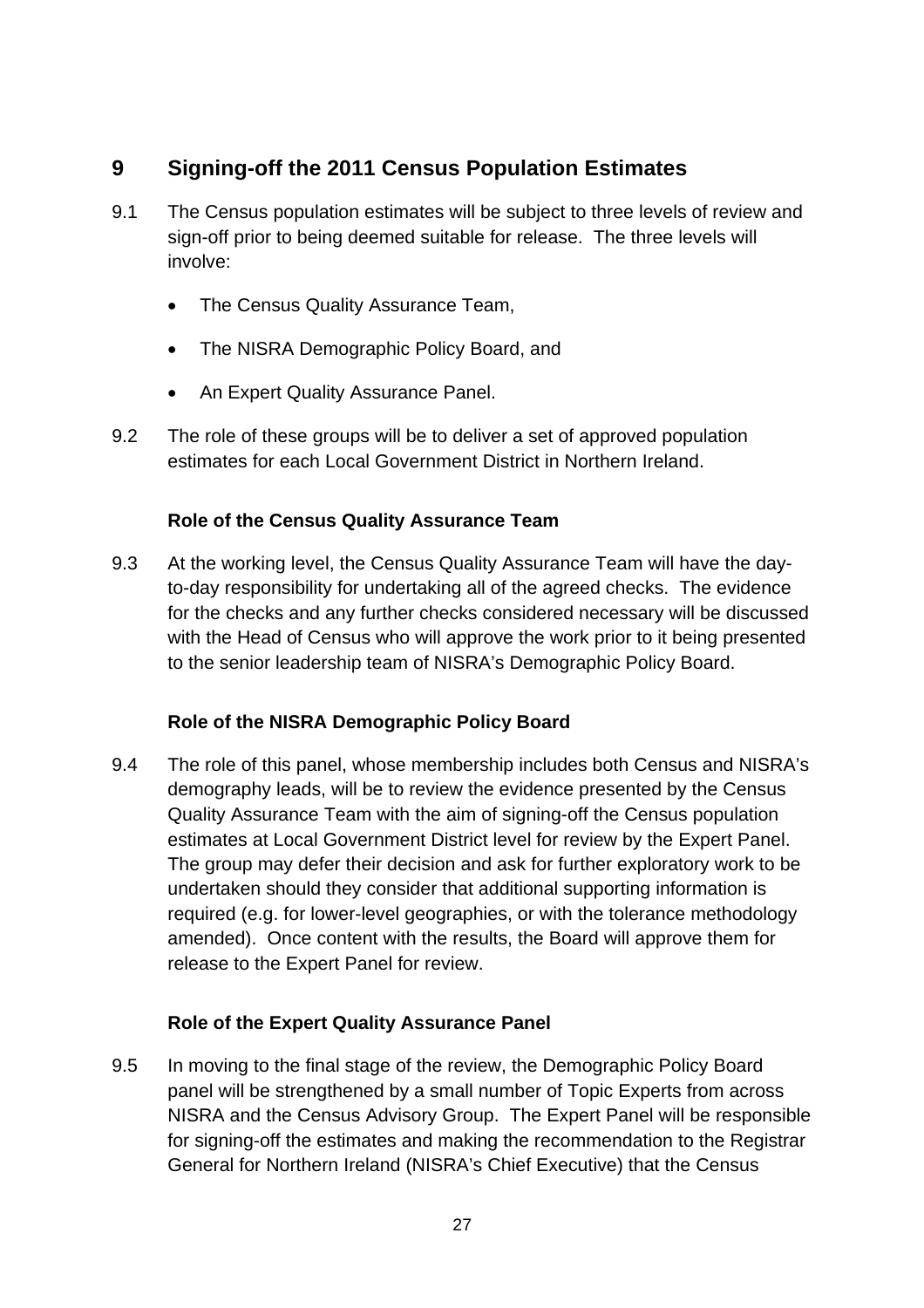## **Protocols**

<span id="page-27-0"></span>9.6 All of the above arrangements will be conducted in accordance with the relevant National Statistics Protocols.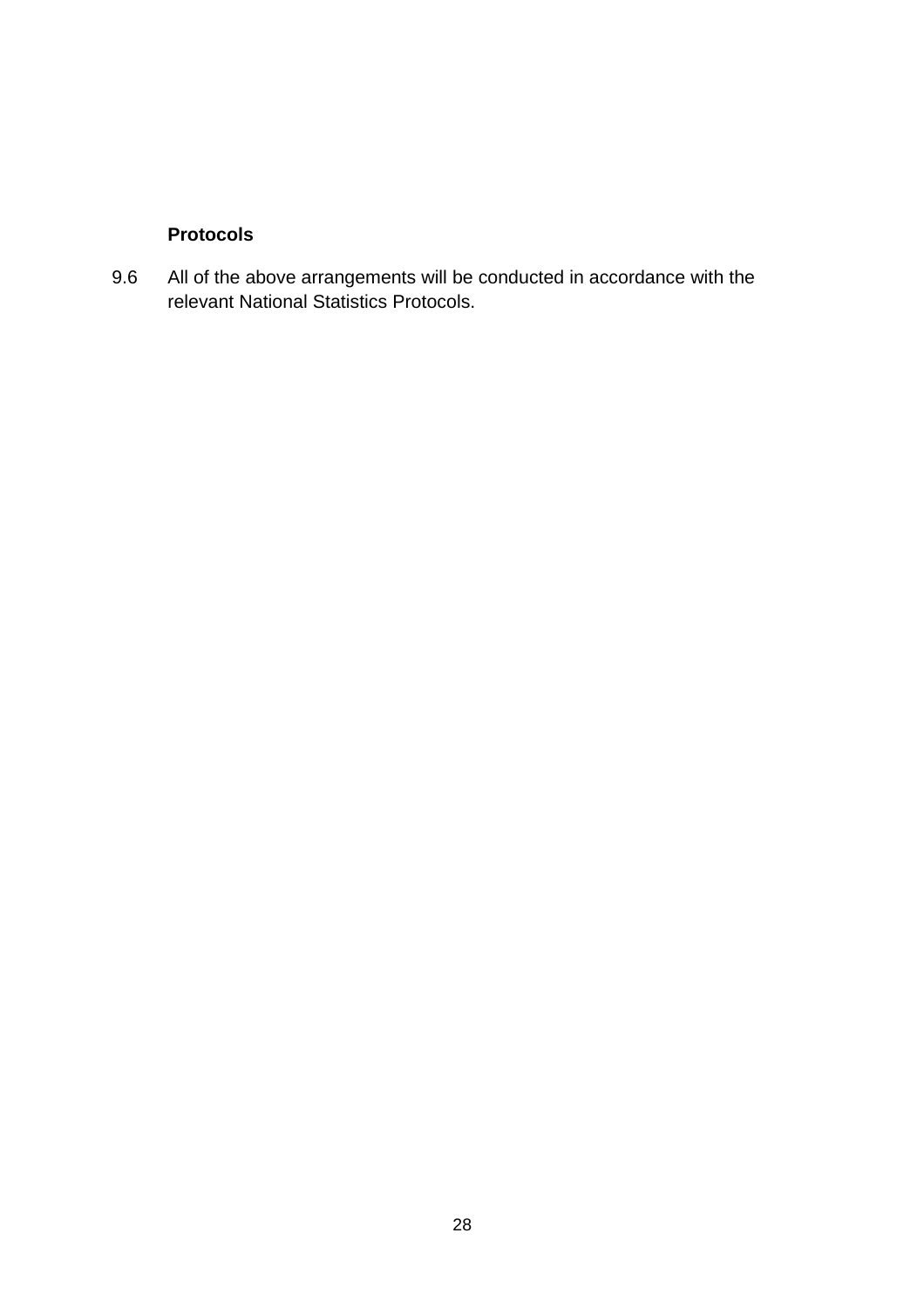## **Annex 1**

## <span id="page-28-0"></span>**Northern Ireland Delivery Groups and their associated Local Government Districts (LGDs)**

| <b>Delivery</b><br>group   | <b>Downstream</b><br><b>Processing</b><br>Code | <b>Description</b>                            | <b>LGD Code</b>  | <b>LGD Name</b>  |
|----------------------------|------------------------------------------------|-----------------------------------------------|------------------|------------------|
|                            |                                                |                                               | 95GG             | <b>Belfast</b>   |
| <b>Delivery</b><br>Group 1 | <b>DG509</b>                                   | <b>Belfast and</b><br><b>Surrounding Area</b> | <b>95II</b>      | Castlereagh      |
|                            |                                                |                                               | 95SS             | Lisburn          |
|                            |                                                |                                               | <b>95AA</b>      | Antrim           |
|                            |                                                |                                               | 95BB             | Ards             |
|                            |                                                |                                               | <b>95CC</b>      | Armagh           |
|                            |                                                |                                               | 95 <sub>DD</sub> | <b>Ballymena</b> |
|                            |                                                |                                               | 95FF             | Banbridge        |
| Delivery                   | <b>DG527</b>                                   | East of Northern                              | 95HH             | Carrickfergus    |
| Group 2                    |                                                | Ireland                                       | 95LL             | Craigavon        |
|                            |                                                |                                               | <b>95NN</b>      | Down             |
|                            |                                                |                                               | 95QQ             | Larne            |
|                            |                                                |                                               | 95VV             | Newry & Mourne   |
|                            |                                                |                                               | 95WW             | Newtownabbey     |
|                            |                                                |                                               | 95XX             | North Down       |
|                            |                                                |                                               | 95EE             | Ballymoney       |
|                            |                                                |                                               | 95JJ             | Coleraine        |
|                            |                                                |                                               | <b>95KK</b>      | Cookstown        |
|                            |                                                |                                               | 95MM             | Derry            |
|                            |                                                |                                               | <b>95OO</b>      | Dungannon        |
| Delivery<br>Group 3        | <b>DG539</b>                                   | West of Northern<br>Ireland                   | 95PP             | Fermanagh        |
|                            |                                                |                                               | <b>95RR</b>      | Limavady         |
|                            |                                                |                                               | 95TT             | Magherafelt      |
|                            |                                                |                                               | <b>95UU</b>      | Moyle            |
|                            |                                                |                                               | 95YY             | Omagh            |
|                            |                                                |                                               | 95ZZ             | Strabane         |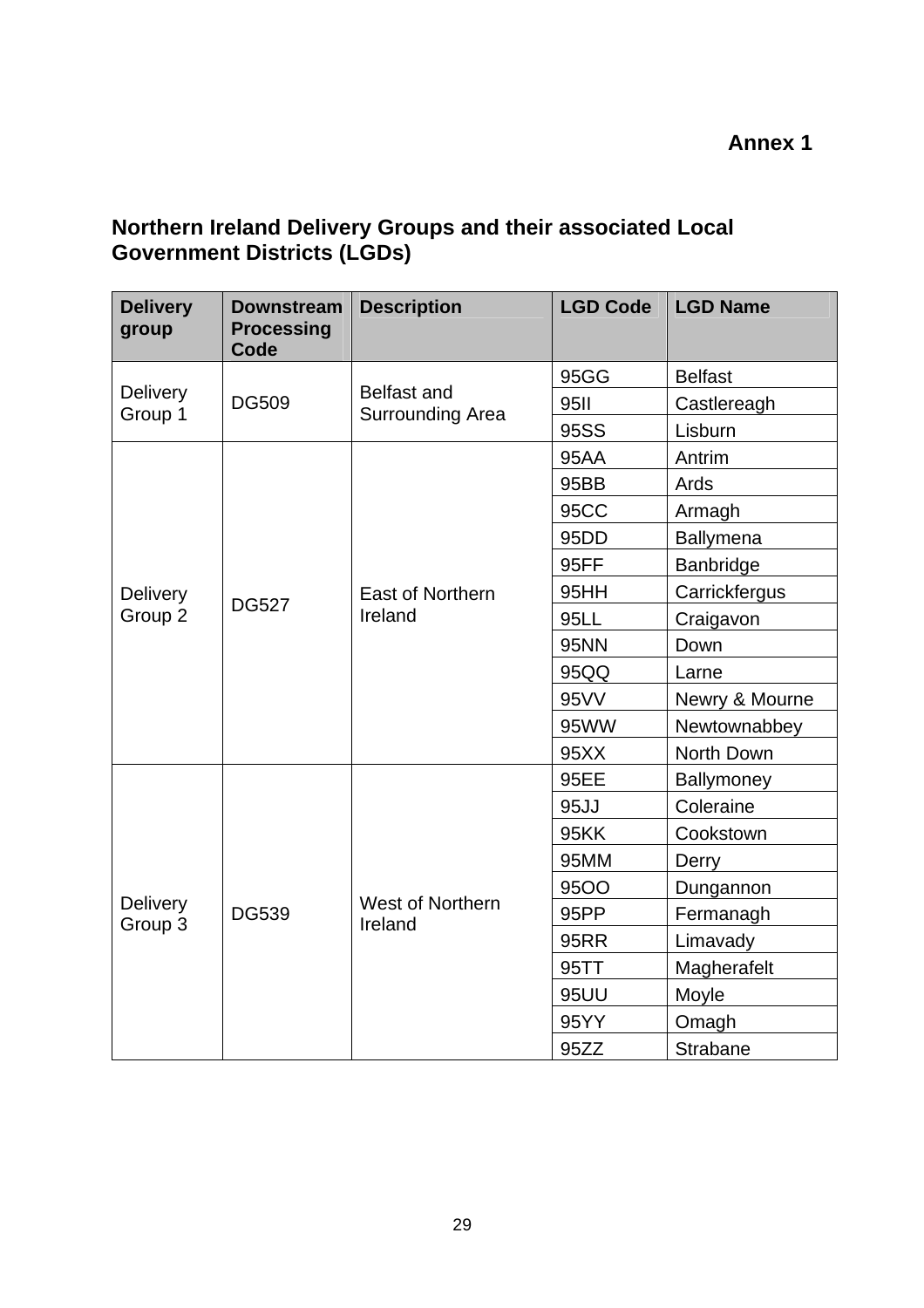## **Comparator Datasets used in the Quality Assurance exercise – Metadata**

| <b>Variables:</b><br><b>Geographic Coverage:</b><br>Super Output Area<br><b>Local Government District</b><br>Single Year of Age<br>Northern Ireland<br>Sex<br>Super Output Area<br><b>Local Government District</b><br>Source:<br>The General Register Office via<br>Demography and Methodology Branch<br>Northern Ireland<br>Northern Ireland Statistics and Research<br>Agency                                                                                                                                                                                                                                                                                                                                                                                                                                                                                                                                                                                                                                                                                                                                                                                                                                                                                                                                                                                                                                      | <b>Comparator Dataset Metadata Tool: Births</b> |  |  |  |  |
|-----------------------------------------------------------------------------------------------------------------------------------------------------------------------------------------------------------------------------------------------------------------------------------------------------------------------------------------------------------------------------------------------------------------------------------------------------------------------------------------------------------------------------------------------------------------------------------------------------------------------------------------------------------------------------------------------------------------------------------------------------------------------------------------------------------------------------------------------------------------------------------------------------------------------------------------------------------------------------------------------------------------------------------------------------------------------------------------------------------------------------------------------------------------------------------------------------------------------------------------------------------------------------------------------------------------------------------------------------------------------------------------------------------------------|-------------------------------------------------|--|--|--|--|
|                                                                                                                                                                                                                                                                                                                                                                                                                                                                                                                                                                                                                                                                                                                                                                                                                                                                                                                                                                                                                                                                                                                                                                                                                                                                                                                                                                                                                       |                                                 |  |  |  |  |
|                                                                                                                                                                                                                                                                                                                                                                                                                                                                                                                                                                                                                                                                                                                                                                                                                                                                                                                                                                                                                                                                                                                                                                                                                                                                                                                                                                                                                       |                                                 |  |  |  |  |
| <b>Classification and</b><br>Administrative dataset provided in Excel<br>Format:<br>format.                                                                                                                                                                                                                                                                                                                                                                                                                                                                                                                                                                                                                                                                                                                                                                                                                                                                                                                                                                                                                                                                                                                                                                                                                                                                                                                           |                                                 |  |  |  |  |
| <b>National</b><br>Yes<br><b>Statistics Data?</b>                                                                                                                                                                                                                                                                                                                                                                                                                                                                                                                                                                                                                                                                                                                                                                                                                                                                                                                                                                                                                                                                                                                                                                                                                                                                                                                                                                     |                                                 |  |  |  |  |
| Theme?<br>Population                                                                                                                                                                                                                                                                                                                                                                                                                                                                                                                                                                                                                                                                                                                                                                                                                                                                                                                                                                                                                                                                                                                                                                                                                                                                                                                                                                                                  |                                                 |  |  |  |  |
| <b>Description of</b><br>Births registrations are obtained from the General Register Office (GRO). Counts<br>provided to Census for Quality Assurance purposes are based on the date of<br>Data<br>occurrence.<br>Births to mothers who are resident outside Northern Ireland are counted separately,<br>as there are a considerable number of mothers from outside Northern Ireland (most<br>resident in the Republic of Ireland) who give birth in Northern Ireland every year.<br>Counts of all births for the past two years are provided to get an indication of the<br>numbers in the 0-1 age group.<br>In the 2011 Census Quality Assurance process Births data is used, in conjunction<br>with other datasets, to assess the coverage and quality of the Census estimates of 0<br>and 1 year olds.<br>Specifically, it will be used for the following checks:<br>Age/Sex estimates at Northern Ireland, Local Government District (LGD) and<br>Super Output Area (SOA) levels,<br>Fertility at Northern Ireland, Local Government District (LGD) and Super<br>Output Area (SOA) levels; and,<br>Sex Ratios (i.e. the number of males per female) at Northern Ireland, Local<br>Government District (LGD) and Super Output Area (SOA) levels.<br>In addition, the data is used by NISRA's Demography and Methodology Branch to<br>compile estimates of Migration that will be used as part of the 2011 Quality |                                                 |  |  |  |  |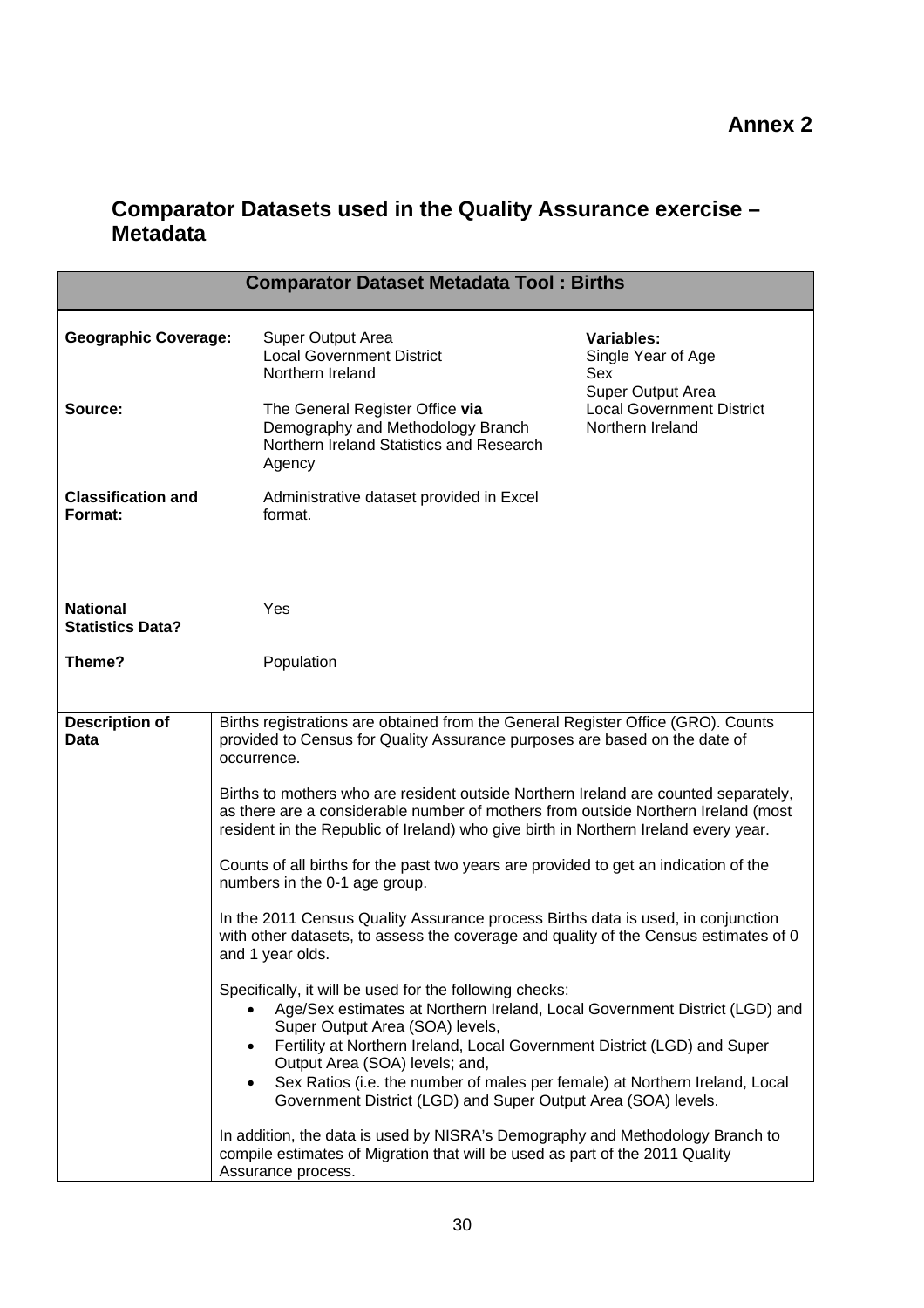| <b>Topic Coverage</b> | All births for the two years prior to Census day $(27th$ March 2011) by the geographical                                                                                                                                                                                                                                                                                                                                                                                                                                                                                                                                                                                                                                                                                                                                                                                                                                                             |  |  |  |  |
|-----------------------|------------------------------------------------------------------------------------------------------------------------------------------------------------------------------------------------------------------------------------------------------------------------------------------------------------------------------------------------------------------------------------------------------------------------------------------------------------------------------------------------------------------------------------------------------------------------------------------------------------------------------------------------------------------------------------------------------------------------------------------------------------------------------------------------------------------------------------------------------------------------------------------------------------------------------------------------------|--|--|--|--|
|                       | area of the mother's usual residence are included (see above).                                                                                                                                                                                                                                                                                                                                                                                                                                                                                                                                                                                                                                                                                                                                                                                                                                                                                       |  |  |  |  |
| <b>Accuracy</b>       | For Census Quality Assurance purposes, Births data are considered to provide<br>robust and reliable estimates of the 0 and 1 year olds.                                                                                                                                                                                                                                                                                                                                                                                                                                                                                                                                                                                                                                                                                                                                                                                                              |  |  |  |  |
|                       | However, it is also worth noting that births may not be registered for up to 42 days<br>after the birth and therefore births occurring, for example, in December of a given<br>year may not be registered until January of the next year.                                                                                                                                                                                                                                                                                                                                                                                                                                                                                                                                                                                                                                                                                                            |  |  |  |  |
|                       | Various quality checks are carried out on births and stillbirths data. Examples of<br>births registration checks include:<br>Mother's and father's age at time of birth is calculated along with age at<br>$\bullet$<br>marriage, where applicable, and extreme values or large differences in<br>mother's and father's ages are manually checked with GRO by tracing the<br>parents birth/marriage certificates to confirm the date of birth.<br>Place of birth is checked against country of birth to ensure they correspond.<br>$\bullet$<br>If a birth is recorded as a multiple birth all other siblings are traced in the<br>$\bullet$<br>births and/or stillbirths to ensure figures are accurate.<br>Check all stillbirths have a valid gestation period.<br>$\bullet$<br>Any large numbers of previous live and/or still births are queried and<br>$\bullet$<br>confirmed with GRO by rechecking the initial data provided by the informant |  |  |  |  |
|                       | or tracing previous sibling's birth certificates.                                                                                                                                                                                                                                                                                                                                                                                                                                                                                                                                                                                                                                                                                                                                                                                                                                                                                                    |  |  |  |  |
| <b>Timeliness</b>     | For Census Quality Assurance purposes, the extract was taken in July 2011<br>reflecting the time period 28 <sup>th</sup> March 2009-27 <sup>th</sup> March 2011 thus including all those<br>who were age 0 or age 1 on Census Day.                                                                                                                                                                                                                                                                                                                                                                                                                                                                                                                                                                                                                                                                                                                   |  |  |  |  |
| <b>References</b>     | http://www.nisra.gov.uk/archive/demography/publications/vital_stats_QA.pdf                                                                                                                                                                                                                                                                                                                                                                                                                                                                                                                                                                                                                                                                                                                                                                                                                                                                           |  |  |  |  |
|                       | http://www.statisticsauthority.gov.uk/assessment/assessment/assessment-<br>reports/assessment-report-124---statistics-on-demography-and-vital-events-in-<br>northern-ireland.pdf                                                                                                                                                                                                                                                                                                                                                                                                                                                                                                                                                                                                                                                                                                                                                                     |  |  |  |  |
|                       | http://www.nisra.gov.uk/archive/demography/publications/<br>births deaths/births 2009.pdf                                                                                                                                                                                                                                                                                                                                                                                                                                                                                                                                                                                                                                                                                                                                                                                                                                                            |  |  |  |  |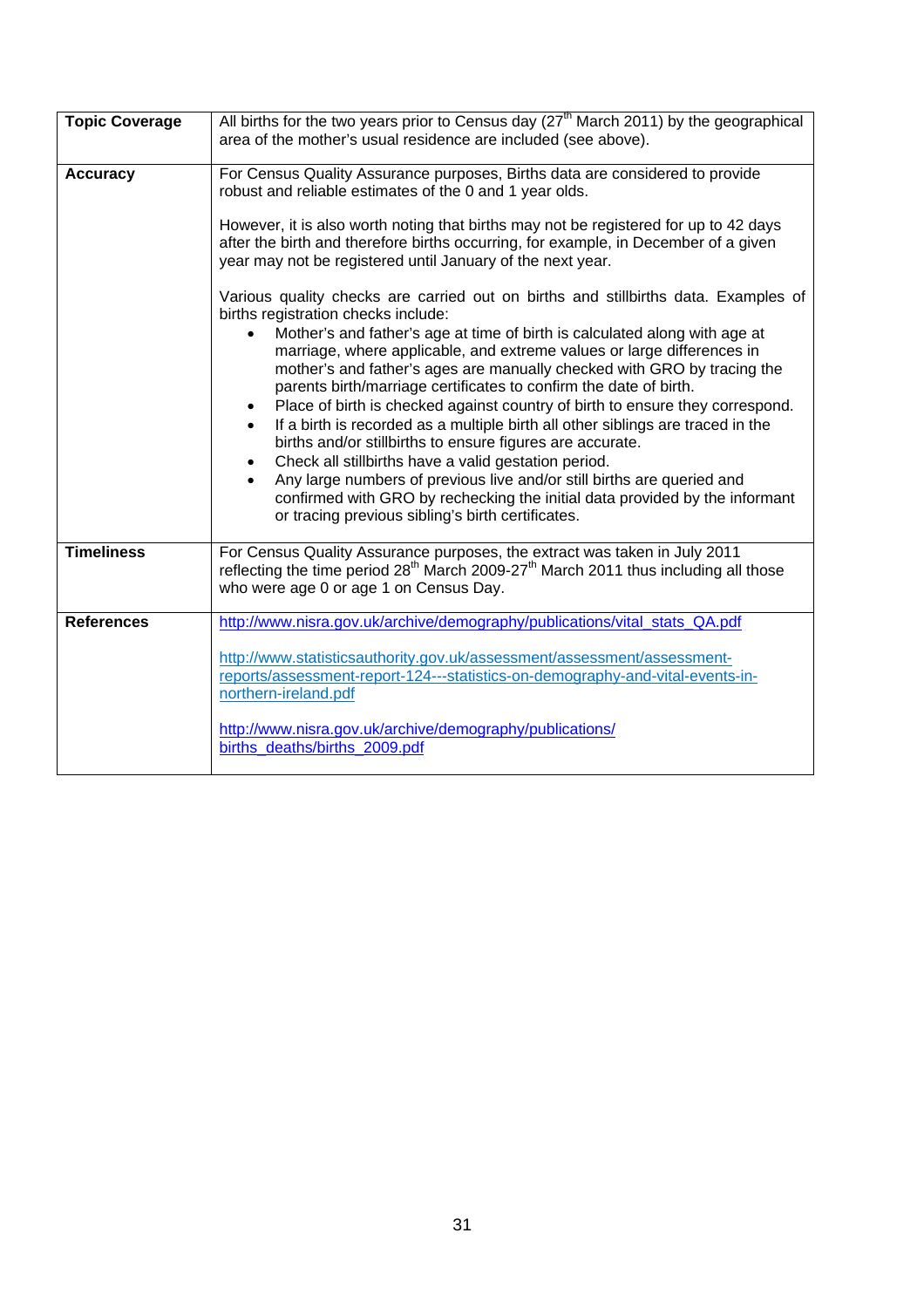|                                      |                                                                                                                                                                                                                                        | <b>Comparator Dataset Metadata Tool: Small Area Population Estimates</b>                                                                                                                                                                                                                                                                                                                                                                                                      |                                |  |
|--------------------------------------|----------------------------------------------------------------------------------------------------------------------------------------------------------------------------------------------------------------------------------------|-------------------------------------------------------------------------------------------------------------------------------------------------------------------------------------------------------------------------------------------------------------------------------------------------------------------------------------------------------------------------------------------------------------------------------------------------------------------------------|--------------------------------|--|
| <b>Geographic Coverage:</b>          |                                                                                                                                                                                                                                        | Super Output Area                                                                                                                                                                                                                                                                                                                                                                                                                                                             | Variables:<br>5 year age bands |  |
| Source:                              |                                                                                                                                                                                                                                        | Department of Finance and Personnel<br>Demography and Methodology Branch<br>Northern Ireland Statistics and Research Agency                                                                                                                                                                                                                                                                                                                                                   | Sex<br>Super Output Area       |  |
| <b>Classification and</b><br>Format: |                                                                                                                                                                                                                                        | Derived from a composite of administrative and<br>statistical datasets, provided in Excel format.                                                                                                                                                                                                                                                                                                                                                                             |                                |  |
| <b>National Statistics Data?</b>     |                                                                                                                                                                                                                                        | Yes                                                                                                                                                                                                                                                                                                                                                                                                                                                                           |                                |  |
| Theme?                               |                                                                                                                                                                                                                                        | Population                                                                                                                                                                                                                                                                                                                                                                                                                                                                    |                                |  |
| <b>Description of</b><br>Data        | March 2011).                                                                                                                                                                                                                           | The Small Area Population Estimates (SAPE) provide an estimate of the population in<br>Northern Ireland by 5 year age bands and Sex at SOA Level. For the purposes of 2011<br>Census Quality Assurance work, these have been rolled forward to Census Day (27th                                                                                                                                                                                                               |                                |  |
|                                      |                                                                                                                                                                                                                                        | The SAPE can be regarded as a composite of all comparator datasets and 'aged-on'<br>Mid-Year Population Estimates.                                                                                                                                                                                                                                                                                                                                                            |                                |  |
|                                      | are as follows:                                                                                                                                                                                                                        | The most commonly used methods for producing the Small Area Population Estimates                                                                                                                                                                                                                                                                                                                                                                                              |                                |  |
| $\bullet$<br>$\bullet$               |                                                                                                                                                                                                                                        | The Cohort Component method.<br>The Ratio Change method.                                                                                                                                                                                                                                                                                                                                                                                                                      |                                |  |
| population.                          |                                                                                                                                                                                                                                        | The central feature of the Cohort Component method is that it seeks to estimate<br>population change by taking account of the components of change from one time<br>period to another (i.e. births, deaths and migration).<br>In the Ratio Change method, selected indicators of population change are used to<br>update the population from some earlier or base period. The method assumes an<br>unchanged relationship over time between the chosen indicator and the true |                                |  |
|                                      |                                                                                                                                                                                                                                        | The inherent uncertainty in the estimation process has been managed by adopting the<br>mixed approach to the production of the statistics, ensuring that all the available<br>information is brought to bear in producing the estimates.                                                                                                                                                                                                                                      |                                |  |
|                                      |                                                                                                                                                                                                                                        | In the 2011 Census quality assurance process SAPE are used, in conjunction with<br>other datasets to assess the coverage and quality of the Census Estimates.                                                                                                                                                                                                                                                                                                                 |                                |  |
|                                      |                                                                                                                                                                                                                                        | Specifically, this data will be used for the following checks:<br>Age/Sex estimates at Super Output Area level.<br>Sex Ratios (i.e. the number of males per female) at Super Output Area level.                                                                                                                                                                                                                                                                               |                                |  |
| <b>Timeliness</b>                    | The 2010 SAPE were published in September 2011. For 2011 Census Quality<br>Assurance purposes, these estimates have been rolled forward consistent with the<br>Local Government District level Mid-Year Population Estimates approach. |                                                                                                                                                                                                                                                                                                                                                                                                                                                                               |                                |  |
| <b>Accuracy</b>                      |                                                                                                                                                                                                                                        | The Small Area Population Estimates have been produced and quality assured using<br>all of the available intelligence from a range of comparator data sources including the<br>Mid-Year Population Estimates.                                                                                                                                                                                                                                                                 |                                |  |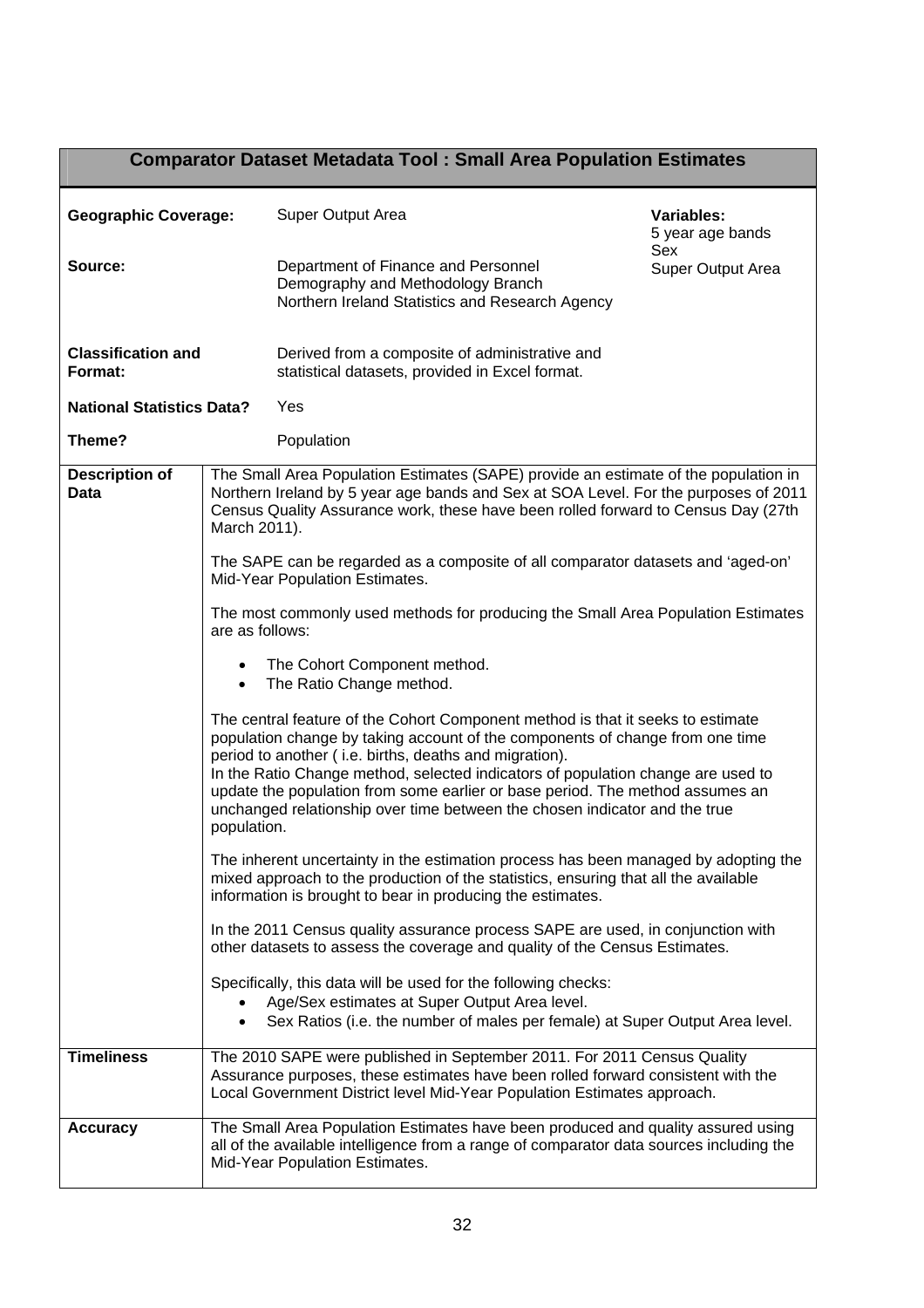| As such, they are considered to provide robust and reliable estimates for Census<br>Quality Assurance purposes, at the Super Output Area level.<br>Having said that, given the dependency on the Mid-Year Population Estimates, it could<br>be argued that any issues with accuracy in the Mid-Year Population Estimates are also<br>applicable to SAPE (See references below).<br>SAPE are, in part, created from relative changes since 2001 of alternative data<br>sources and hence, cannot be regarded as fully independent of Child Benefit, School<br>Census, Pensions or Patient Registrations.<br>It should also be noted that population turnover can be higher at lower geographical |                                                                                                                                                                                                                                         |
|-------------------------------------------------------------------------------------------------------------------------------------------------------------------------------------------------------------------------------------------------------------------------------------------------------------------------------------------------------------------------------------------------------------------------------------------------------------------------------------------------------------------------------------------------------------------------------------------------------------------------------------------------------------------------------------------------|-----------------------------------------------------------------------------------------------------------------------------------------------------------------------------------------------------------------------------------------|
|                                                                                                                                                                                                                                                                                                                                                                                                                                                                                                                                                                                                                                                                                                 | areas as people tend to move into and out of small areas for a variety of reasons. For<br>some age and Sex groups, such as young males, such movements can be difficult to<br>track from administrative sources (See references below). |
| <b>References</b>                                                                                                                                                                                                                                                                                                                                                                                                                                                                                                                                                                                                                                                                               | http://www.nisra.gov.uk/archive/demography/population/<br>small area/SAPEdocFinal.pdf                                                                                                                                                   |
|                                                                                                                                                                                                                                                                                                                                                                                                                                                                                                                                                                                                                                                                                                 | http://www.nisra.gov.uk/demography/default.asp125.htm                                                                                                                                                                                   |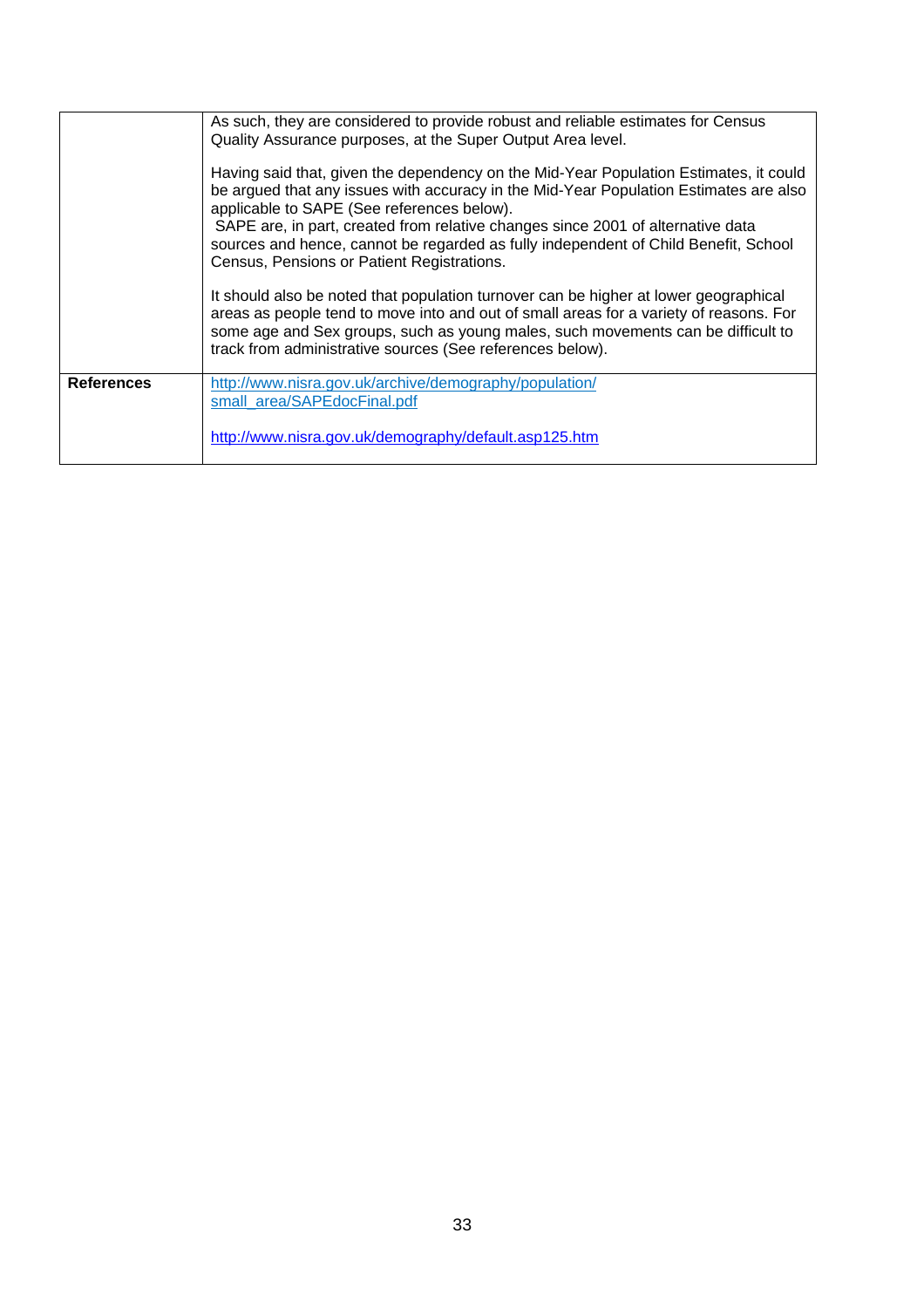# **Comparator Dataset Metadata Tool : Mid-Year Population Estimates**

| <b>Geographic Coverage:</b>          |  | <b>Local Government District</b><br>Northern Ireland                                                                                                                                                                                                                                                                                                                                                                  | Variables:<br>Single Year of Age<br>Sex              |  |
|--------------------------------------|--|-----------------------------------------------------------------------------------------------------------------------------------------------------------------------------------------------------------------------------------------------------------------------------------------------------------------------------------------------------------------------------------------------------------------------|------------------------------------------------------|--|
| Source:                              |  | Department of Finance and Personnel<br>Demography and Methodology Branch -<br>Northern Ireland Statistics and Research<br>Agency (NISRA)                                                                                                                                                                                                                                                                              | <b>Local Government District</b><br>Northern Ireland |  |
| <b>Classification and</b><br>Format: |  | Derived from a composite of administrative<br>and statistical datasets, provided in Excel<br>format.                                                                                                                                                                                                                                                                                                                  |                                                      |  |
| <b>National Statistics</b><br>Data?  |  | Yes                                                                                                                                                                                                                                                                                                                                                                                                                   |                                                      |  |
| Theme?                               |  | Population                                                                                                                                                                                                                                                                                                                                                                                                            |                                                      |  |
| <b>Description of</b><br><b>Data</b> |  | The Mid-Year Population Estimates provide an estimate of the population of NI by single<br>year of age and Sex at LGD Level. For the purposes of the 2011 Census Quality<br>Assurance work, these have been rolled forward to Census Day (27th March 2011).                                                                                                                                                           |                                                      |  |
|                                      |  | The estimates for a particular year are derived by taking the population for the preceding<br>year, adding on births and subtracting of the deaths and making adjustments for<br>migration. The estimates were benchmarked to the 2001 Census.                                                                                                                                                                        |                                                      |  |
|                                      |  | Each year the population by single year of age is aged on by one year (for example all<br>two-year-olds become three-year-olds one year later).                                                                                                                                                                                                                                                                       |                                                      |  |
|                                      |  | Birth figures by Sex are obtained from registrations with the General Register Office and<br>any births registered between the 1 July and 30 June in the preceding year are included.<br>Within NI, births are distributed by mapping the mother's home address to LGDs.                                                                                                                                              |                                                      |  |
|                                      |  | Death figures by Sex and single year of age are obtained from registrations with the<br>General Register Office and any deaths registered between the 1 July and 30 June the<br>preceding year are included. Within Northern Ireland, deaths are distributed by mapping<br>the deceased person's home address to LGDs.                                                                                                |                                                      |  |
|                                      |  | Internal (or within) Northern Ireland migration is estimated between one year and the<br>next by examining changes in the list of patients registered with a family doctor. This<br>data is available by age, Sex and LGD.                                                                                                                                                                                            |                                                      |  |
|                                      |  | Migration into Northern Ireland (or in-flows) is estimated from the list of patients<br>registered with a family doctor by counting the number of people who joined or rejoined<br>the list within a one-year period (i.e. this will include people who previously resided here,<br>but left and then returned). This data is available by age, Sex and LGD.                                                          |                                                      |  |
|                                      |  | Migration flows between UK countries are agreed between the Northern Ireland<br>Statistics and Research Agency, National Records of Scotland and the Office for<br>National Statistics to ensure a zero sum internal migration, for example, the number of<br>people counted as leaving Northern Ireland to go to Scotland is the same as the number<br>of people from Northern Ireland counted as entering Scotland. |                                                      |  |
|                                      |  | Migration out of the UK (or outflows) is estimated from the list of patients registered with<br>a family doctor by counting the number of people who de-registered. This data is<br>available by age, Sex and LGD.                                                                                                                                                                                                    |                                                      |  |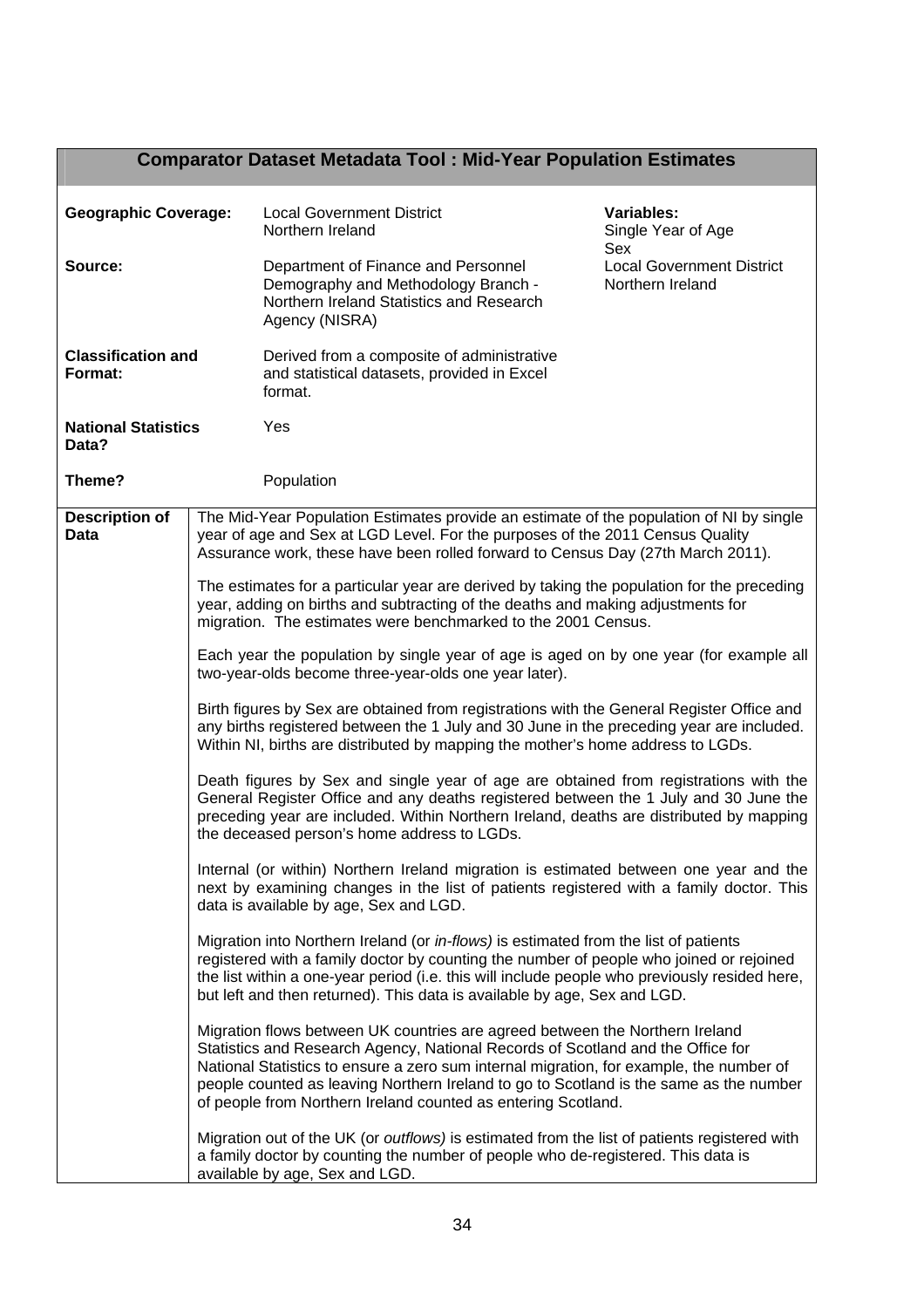|                   | Data is also used from the Irish Quarterly National Household Survey (QNHS) to<br>estimate migration to the Republic of Ireland.                                                                                                                                                                                                                                                                                                                                                                            |
|-------------------|-------------------------------------------------------------------------------------------------------------------------------------------------------------------------------------------------------------------------------------------------------------------------------------------------------------------------------------------------------------------------------------------------------------------------------------------------------------------------------------------------------------|
|                   | In the 2011 Census Quality Assurance process Mid-Year Population Estimates (MYE)<br>are used to assess the coverage and quality of the Census Estimates in conjunction with<br>other datasets. Specifically, the MYE data will be used for the following checks:<br>Age/Sex estimates at Northern Ireland, Local Government District (LGD) levels;<br>and<br>Sex Ratios (i.e. the number of males per female) at Northern Ireland and Local<br>$\bullet$<br>Government District (LGD) levels.               |
| <b>Accuracy</b>   | A range of data sources have been used in the production and quality assurance of Mid-<br>Year Population Estimates. These sources are selected based on very high coverage of<br>the population: School Census and Child Benefit data provide excellent coverage of the<br>number of children, whilst the claimants of pension and other age related benefits are an<br>excellent proxy for the population aged 65 and over. Finally, the Health Card Register<br>provides comparators for all age groups. |
|                   | As such, Mid-Year Population Estimates are considered to provide robust and reliable<br>estimates for Census Quality Assurance purposes.                                                                                                                                                                                                                                                                                                                                                                    |
|                   | A detailed discussion on the quality of Mid-Year Population Estimates can be found in<br>Reference 2 below.                                                                                                                                                                                                                                                                                                                                                                                                 |
| <b>Timeliness</b> | The 2010 Mid-Year Population Estimates were published in June 2011. For Census<br>Quality assurance purposes, these estimates have been rolled forward by ageing the<br>population by 9 months, and adjusting for births, deaths and migration between mid-<br>2010 and Census Day (27/3/2011).                                                                                                                                                                                                             |
| <b>References</b> | http://www.nisra.gov.uk/archive/demography/population/midyear/mye_methodology.<br>pdf                                                                                                                                                                                                                                                                                                                                                                                                                       |
|                   | http://www.nisra.gov.uk/archive/demography/population/midyear/<br>Quality%20Report%20and%20Users%20Guide%20-%20MYE%20NI%202010.pdf                                                                                                                                                                                                                                                                                                                                                                          |
|                   | http://www.nisra.gov.uk/archive/demography/population/migration/dev_est_mig.pdf                                                                                                                                                                                                                                                                                                                                                                                                                             |
|                   | http://www.nisra.gov.uk/archive/demography/population/migration/UK_migration_pa<br>per(2005).pdf                                                                                                                                                                                                                                                                                                                                                                                                            |
|                   | http://www.nisra.gov.uk/archive/demography/population/migration/NI_Migration_Rep<br>ort(2005).pdf                                                                                                                                                                                                                                                                                                                                                                                                           |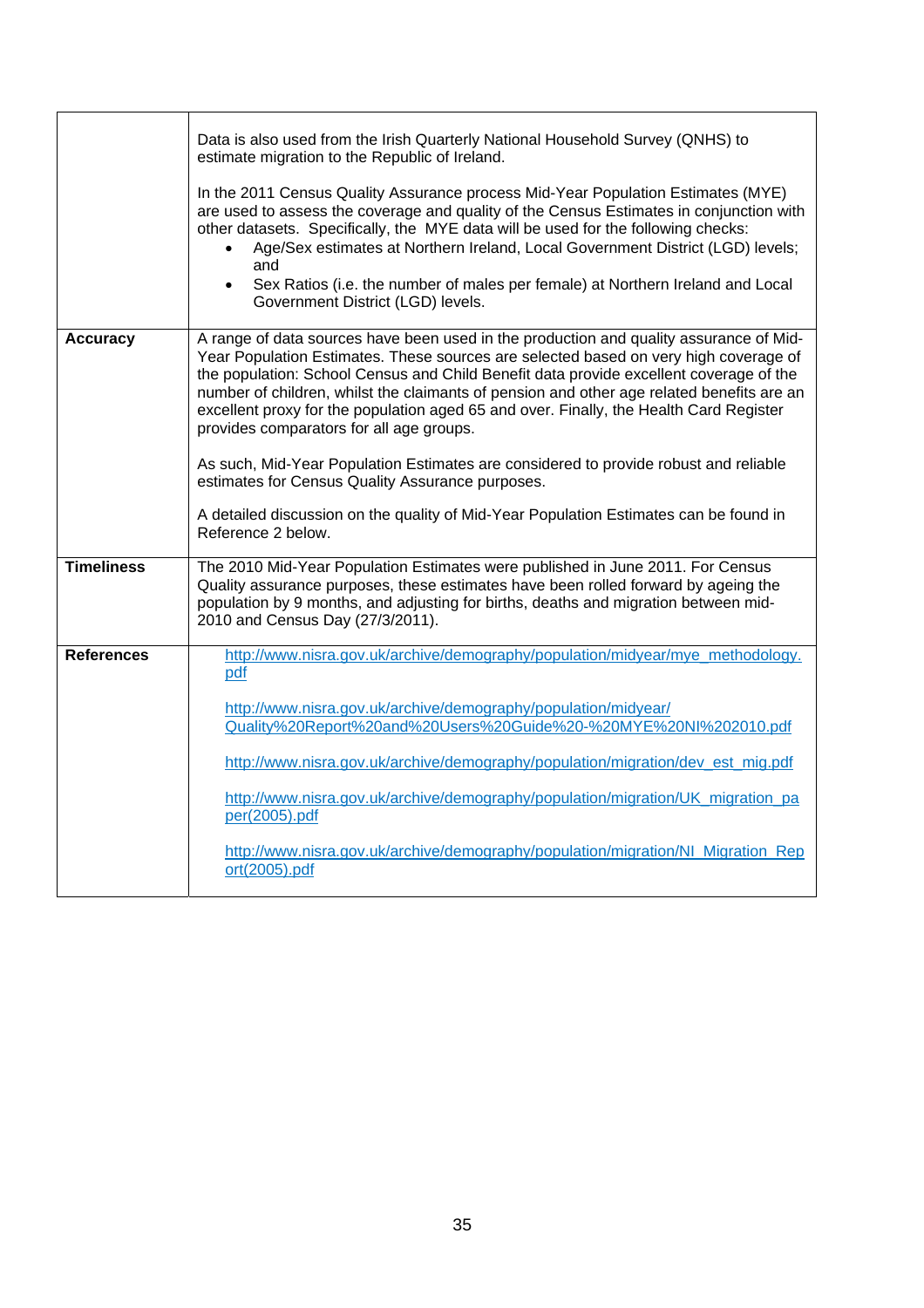# **Comparator Dataset Metadata: Patient Register**

| <b>Geographic Coverage:</b><br>Source: |                                                                                                                                                                                                                                                                                                                                                                                                                                                                                                                                                                                                                                                                                                                                                                                                                                                                                                                                                                                                                                                                                                                                                                                                                                                                                                                                                                                                                       | Super Output Area,<br><b>Local Government District,</b><br>Northern Ireland<br>Business Services Organisation, Information and<br>Research Unit, via<br>Demography and Methodology Branch<br>Northern Ireland Statistics and Research Agency                                                                                                                                                                                                                                                                                                                                                                                                                                                                                                                                                                                 | <b>Variables:</b><br>Single Year of Age<br>Sex<br>Country of Birth<br>Super Output Area<br><b>Local Government District</b><br>Northern Ireland |
|----------------------------------------|-----------------------------------------------------------------------------------------------------------------------------------------------------------------------------------------------------------------------------------------------------------------------------------------------------------------------------------------------------------------------------------------------------------------------------------------------------------------------------------------------------------------------------------------------------------------------------------------------------------------------------------------------------------------------------------------------------------------------------------------------------------------------------------------------------------------------------------------------------------------------------------------------------------------------------------------------------------------------------------------------------------------------------------------------------------------------------------------------------------------------------------------------------------------------------------------------------------------------------------------------------------------------------------------------------------------------------------------------------------------------------------------------------------------------|------------------------------------------------------------------------------------------------------------------------------------------------------------------------------------------------------------------------------------------------------------------------------------------------------------------------------------------------------------------------------------------------------------------------------------------------------------------------------------------------------------------------------------------------------------------------------------------------------------------------------------------------------------------------------------------------------------------------------------------------------------------------------------------------------------------------------|-------------------------------------------------------------------------------------------------------------------------------------------------|
| <b>Classification and</b><br>Format:   |                                                                                                                                                                                                                                                                                                                                                                                                                                                                                                                                                                                                                                                                                                                                                                                                                                                                                                                                                                                                                                                                                                                                                                                                                                                                                                                                                                                                                       | Administrative dataset provided in Excel format.                                                                                                                                                                                                                                                                                                                                                                                                                                                                                                                                                                                                                                                                                                                                                                             |                                                                                                                                                 |
| <b>National Statistics</b><br>Data?    |                                                                                                                                                                                                                                                                                                                                                                                                                                                                                                                                                                                                                                                                                                                                                                                                                                                                                                                                                                                                                                                                                                                                                                                                                                                                                                                                                                                                                       | No.                                                                                                                                                                                                                                                                                                                                                                                                                                                                                                                                                                                                                                                                                                                                                                                                                          |                                                                                                                                                 |
| Theme?                                 |                                                                                                                                                                                                                                                                                                                                                                                                                                                                                                                                                                                                                                                                                                                                                                                                                                                                                                                                                                                                                                                                                                                                                                                                                                                                                                                                                                                                                       | N/A                                                                                                                                                                                                                                                                                                                                                                                                                                                                                                                                                                                                                                                                                                                                                                                                                          |                                                                                                                                                 |
| <b>Description of</b><br>Data          | The Patient Register data provide the number of registrations on the Health Card<br>Register at Super Output Area (SOA) level by Sex and Single Year of Age. Registrations<br>are provided by GPs to the Business Services Organisation who compile and administer<br>the Register.<br>Country of Birth is also provided for those people born outside Northern Ireland who<br>have registered with a GP in Northern Ireland since 2005 (Country of Birth was not<br>recorded prior to this).<br>The Patient Register is the basis for a subset of registrations that contain only health<br>cards with recent activity - the Active Patient Register (see Metadata for the Active<br>Patient Register).<br>In the 2011 Census Quality Assurance process Patient Register data are used, in<br>conjunction with other datasets, to assess the coverage and quality of the Census<br>Estimates. Specifically, they will be used for the following checks:<br>Age/Sex estimates at Northern Ireland, Local Government District (LGD) and<br>Super Output Area (SOA) levels; and<br>Sex Ratios (i.e. the number of males per female) at Northern Ireland, Local<br>Government District (LGD) and Super Output Area (SOA) levels.<br>In addition, the data are used by NISRA's Demography and Methodology Branch to<br>compile estimates of Migration that will be used as part of the 2011 Quality Assurance<br>process. |                                                                                                                                                                                                                                                                                                                                                                                                                                                                                                                                                                                                                                                                                                                                                                                                                              |                                                                                                                                                 |
| <b>Topic</b><br>Coverage               |                                                                                                                                                                                                                                                                                                                                                                                                                                                                                                                                                                                                                                                                                                                                                                                                                                                                                                                                                                                                                                                                                                                                                                                                                                                                                                                                                                                                                       | As a list of where individuals are registered, coverage only extends to those people who<br>have registered with a GP. Certain groups, such as Armed Forces personnel (and<br>prisoners), are excluded from Patient Registers.<br>Individuals intending to stay in the United Kingdom for longer than three months can<br>register with an NHS GP. This will mean that the Patient Register may include some<br>individuals who would be excluded from the 2011 Census definition of usual residence<br>(i.e. individuals who have lived in NI or intended to stay for longer than twelve months).<br>Individuals arriving in Northern Ireland on a Visa are automatically deducted according to<br>the expiry date on the Visa.<br>It is not possible to distinguish between short-term migrants and usual residents on the |                                                                                                                                                 |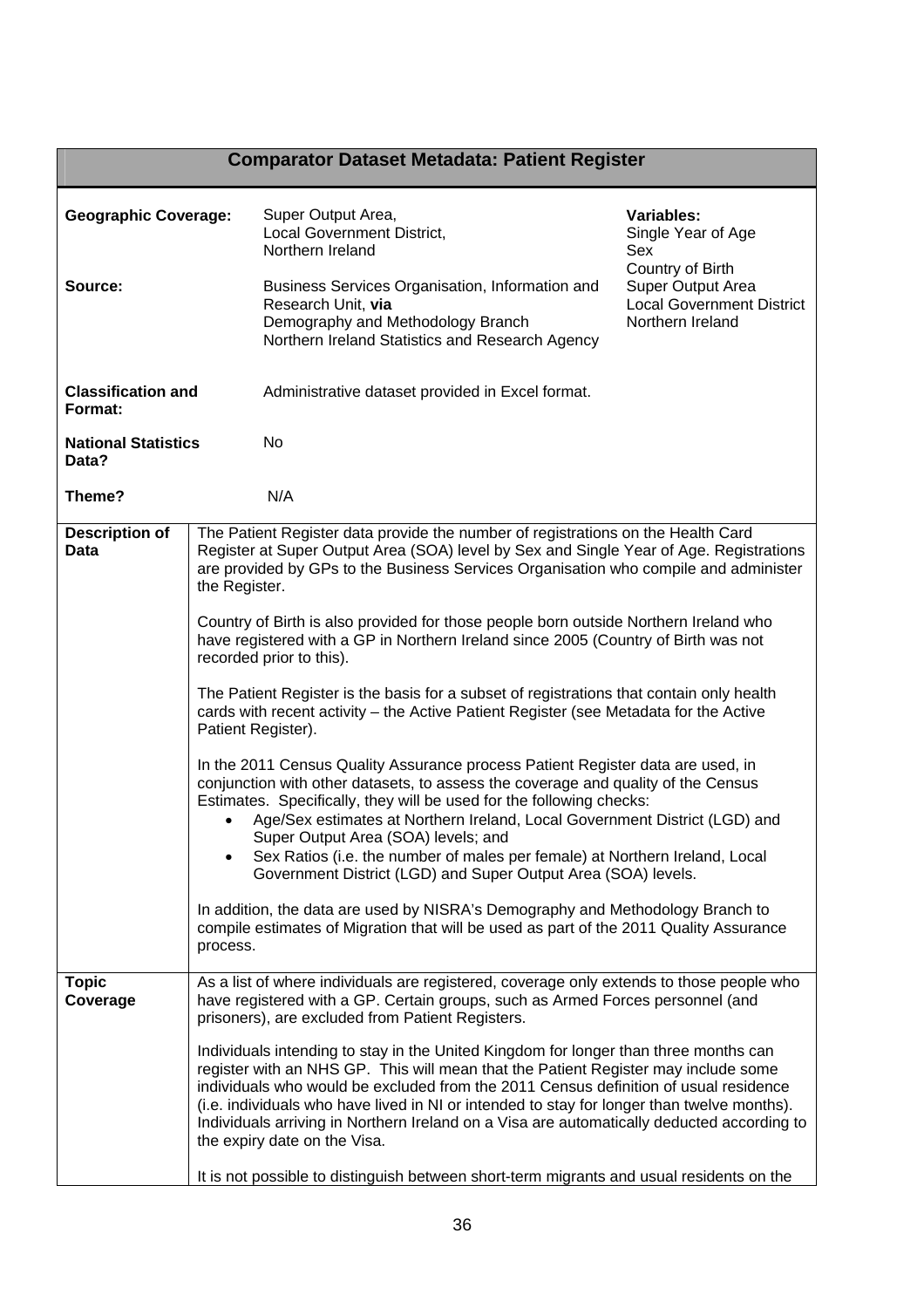|                   | Patient Register. Furthermore, it is also not possible to identify if people (both short-term<br>migrants and usual residents) who have left NI to live elsewhere have been removed<br>from the Patient Register.                                                                                               |
|-------------------|-----------------------------------------------------------------------------------------------------------------------------------------------------------------------------------------------------------------------------------------------------------------------------------------------------------------|
| <b>Accuracy</b>   | The coverage and accuracy of the Patient Register depends on all patients registering<br>with an NHS GP when they move into or within Northern Ireland.                                                                                                                                                         |
|                   | NHS Patient Registers are prone to list inflation, caused by delays in people who have<br>died or moved out of a Health Trust being removed from the relevant Register, duplicate<br>entries, and people having more than one NHS number.                                                                       |
|                   | The degree of list inflation varies geographically - for instance, it tends to be higher in<br>border areas and areas with large numbers of students, who tend to be slow in<br>re-registering with a GP when they leave higher education.                                                                      |
|                   | A rough indication for list inflation has been calculated (from the number of records in the<br>Patient Register data and the population estimates) as approximately 4-5%. The issue of<br>list inflation is partly addressed by the Active Patient Register (see Metadata for the<br>Active Patient Register). |
|                   | As such, Patient Register data are considered a robust and reliable source of<br>comparator data for Census Quality Assurance purposes.                                                                                                                                                                         |
| <b>Timeliness</b> | This extract was taken in April 2011 and age was calculated as of 27th March 2011 to<br>reflect Census Day.                                                                                                                                                                                                     |
| <b>References</b> | http://www.hscbusiness.hscni.net/services/1802.htm                                                                                                                                                                                                                                                              |
|                   | http://www.hscbusiness.hscni.net/services/1785.htm                                                                                                                                                                                                                                                              |
|                   | http://www.hscbusiness.hscni.net/1814.htm                                                                                                                                                                                                                                                                       |
|                   | http://www.nisra.gov.uk/archive/demography/population/small_area/SAPEdocFinal.pdf                                                                                                                                                                                                                               |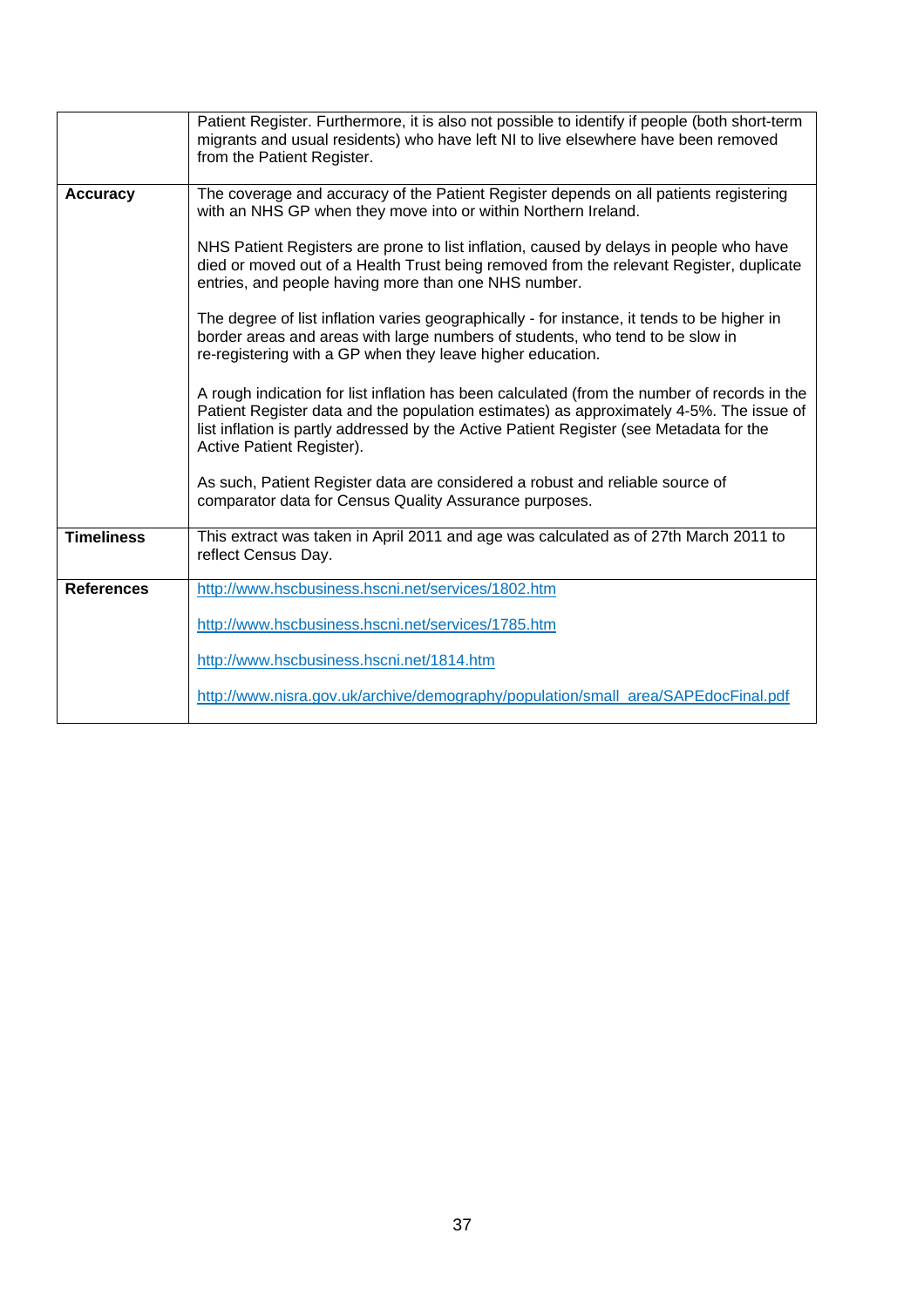# **Comparator Dataset Metadata: Active Patient Register**

| <b>Geographic Coverage:</b>          |                                                                                                                                                                                                                                                                                             | Super Output Area,<br><b>Local Government District,</b><br>Northern Ireland                                                                                                                                                                                                                                                                                                                                                                                                                    | Variables:<br>Single Year of Age<br>Sex                                                       |  |
|--------------------------------------|---------------------------------------------------------------------------------------------------------------------------------------------------------------------------------------------------------------------------------------------------------------------------------------------|------------------------------------------------------------------------------------------------------------------------------------------------------------------------------------------------------------------------------------------------------------------------------------------------------------------------------------------------------------------------------------------------------------------------------------------------------------------------------------------------|-----------------------------------------------------------------------------------------------|--|
| Source:                              |                                                                                                                                                                                                                                                                                             | Business Services Organisation, Information and<br>Research Unit, via<br>Demography and Methodology Branch<br>Northern Ireland Statistics and Research Agency                                                                                                                                                                                                                                                                                                                                  | Country of Birth<br>Super Output Area<br><b>Local Government District</b><br>Northern Ireland |  |
| <b>Classification and</b><br>Format: |                                                                                                                                                                                                                                                                                             | Administrative dataset provided in Excel format.                                                                                                                                                                                                                                                                                                                                                                                                                                               |                                                                                               |  |
| <b>National Statistics</b><br>Data?  |                                                                                                                                                                                                                                                                                             | No                                                                                                                                                                                                                                                                                                                                                                                                                                                                                             |                                                                                               |  |
| Theme?                               |                                                                                                                                                                                                                                                                                             | N/A                                                                                                                                                                                                                                                                                                                                                                                                                                                                                            |                                                                                               |  |
| <b>Description of</b><br><b>Data</b> | The Active Patient Register data provide the number of "live records" on the Health Card<br>Register at Super Output Area (SOA) level by Sex and Single Year of Age. Registrations<br>are provided by GPs to the Business Services Organisation who compile and administer<br>the Register. |                                                                                                                                                                                                                                                                                                                                                                                                                                                                                                |                                                                                               |  |
|                                      |                                                                                                                                                                                                                                                                                             | Country of Birth is also provided for those people born outside Northern Ireland who<br>have registered with a GP in Northern Ireland since 2005 (Country of Birth was not<br>recorded prior to this).                                                                                                                                                                                                                                                                                         |                                                                                               |  |
|                                      |                                                                                                                                                                                                                                                                                             | A record is considered as "live" if there has been any activity in the previous 24 months.<br>Activities include the dispensing of prescriptions, treatment by a dentist or an optician, or<br>changes in the registration details such as change of address or change of family doctor.<br>Such activities can be seen as evidence of residence.                                                                                                                                              |                                                                                               |  |
| $\bullet$                            |                                                                                                                                                                                                                                                                                             | In the 2011 Census Quality Assurance process Active Patient Register data are used, in<br>conjunction with other datasets, to assess the coverage and quality of the Census<br>Estimates. Specifically, they will be used for the following checks:<br>Age/Sex estimates at Northern Ireland, Local Government District (LGD) and<br>Super Output Area (SOA) levels; and                                                                                                                       |                                                                                               |  |
|                                      |                                                                                                                                                                                                                                                                                             | Sex Ratios (i.e. the number of males per female) at Northern Ireland, Local<br>Government District (LGD) and Super Output Area (SOA) levels.                                                                                                                                                                                                                                                                                                                                                   |                                                                                               |  |
|                                      | process.                                                                                                                                                                                                                                                                                    | In addition, the data are used by NISRA's Demography and Methodology Branch to<br>compile estimates of Migration that will be used as part of the 2011 Quality Assurance                                                                                                                                                                                                                                                                                                                       |                                                                                               |  |
| <b>Topic</b><br>Coverage             | As a list of where individuals are registered, coverage only extends to those people who<br>have registered with a GP. Certain groups, such as Armed Forces personnel (and<br>prisoners), are excluded from Patient Registers.                                                              |                                                                                                                                                                                                                                                                                                                                                                                                                                                                                                |                                                                                               |  |
|                                      |                                                                                                                                                                                                                                                                                             | Individuals intending to stay in the United Kingdom for longer than three months can<br>register with an NHS GP. This will mean that the Patient Register may include some<br>individuals who would be excluded from the 2011 Census definition of usual residence<br>(i.e. individuals who have lived in NI or intended to stay for longer than twelve months).<br>Individuals arriving in Northern Ireland on a Visa are automatically deducted according to<br>the expiry date on the Visa. |                                                                                               |  |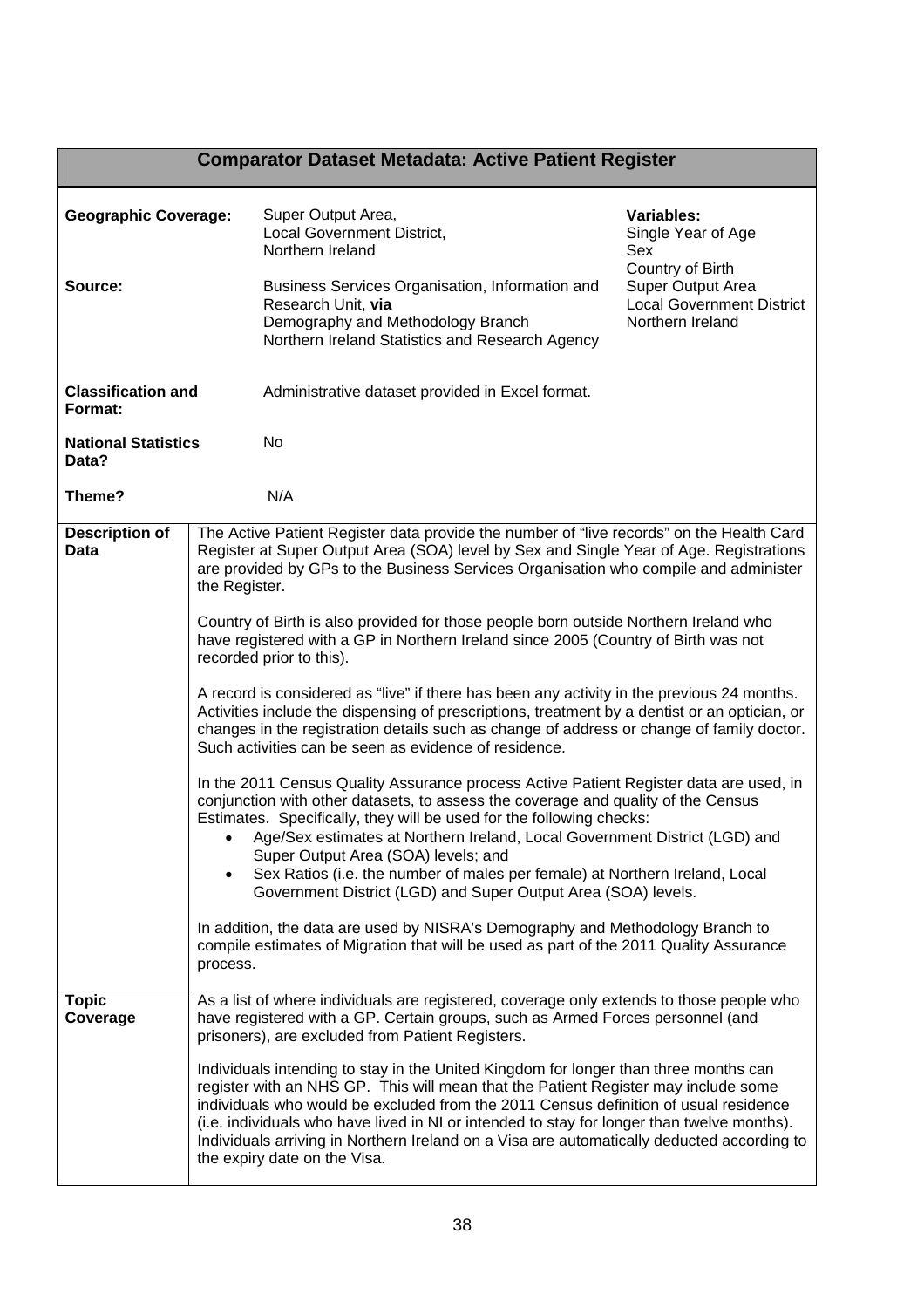|                   | It is not possible to distinguish between short-term migrants and usual residents on the<br>Patient Register. Furthermore, it is also not possible to identify if people (both short-term<br>migrants and usual residents) who have left NI to live elsewhere have been removed<br>from the Patient Register.                                                                                                                                                                                                                                                                                     |
|-------------------|---------------------------------------------------------------------------------------------------------------------------------------------------------------------------------------------------------------------------------------------------------------------------------------------------------------------------------------------------------------------------------------------------------------------------------------------------------------------------------------------------------------------------------------------------------------------------------------------------|
| <b>Accuracy</b>   | The coverage and accuracy of the Patient Register depends on all patients registering<br>with an NHS GP when they move into or within Northern Ireland.                                                                                                                                                                                                                                                                                                                                                                                                                                           |
|                   | NHS Patient Registers are prone to list inflation, caused by delays in people who have<br>died or moved out of a Health Trust being removed from the relevant Register, duplicate<br>entries, and people having more than one NHS number.                                                                                                                                                                                                                                                                                                                                                         |
|                   | The degree of list inflation varies geographically - for instance, it tends to be higher in<br>border areas and areas with large numbers of students, who tend to be slow in re-<br>registering with a GP when they leave higher education.                                                                                                                                                                                                                                                                                                                                                       |
|                   | A rough indication for list inflation has been calculated (from the number of records in the<br>Patient Register data and the population estimates) as approximately 4-5%. However,<br>the activity indicator (indicating "live" status) provides further assurances that individuals<br>are still in Northern Ireland and, therefore, addresses the issue of list inflation. For<br>example, when comparing the Northern Ireland total number of Patient Register records<br>(1,888k) to those that are active (1792k), the difference of 5% is comparable with the<br>estimated list inflation. |
|                   | As such, Active Patient Register data are considered a robust and reliable source of<br>comparator data for Census Quality Assurance purposes.                                                                                                                                                                                                                                                                                                                                                                                                                                                    |
| <b>Timeliness</b> | This extract was taken in April 2011 and age was calculated as of 27th March 2011 to<br>reflect Census Day.                                                                                                                                                                                                                                                                                                                                                                                                                                                                                       |
| <b>References</b> | http://www.hscbusiness.hscni.net/services/1802.htm                                                                                                                                                                                                                                                                                                                                                                                                                                                                                                                                                |
|                   | http://www.hscbusiness.hscni.net/services/1785.htm                                                                                                                                                                                                                                                                                                                                                                                                                                                                                                                                                |
|                   | http://www.hscbusiness.hscni.net/1814.htm                                                                                                                                                                                                                                                                                                                                                                                                                                                                                                                                                         |
|                   | http://www.nisra.gov.uk/archive/demography/population/small_area/SAPEdocFinal.pdf                                                                                                                                                                                                                                                                                                                                                                                                                                                                                                                 |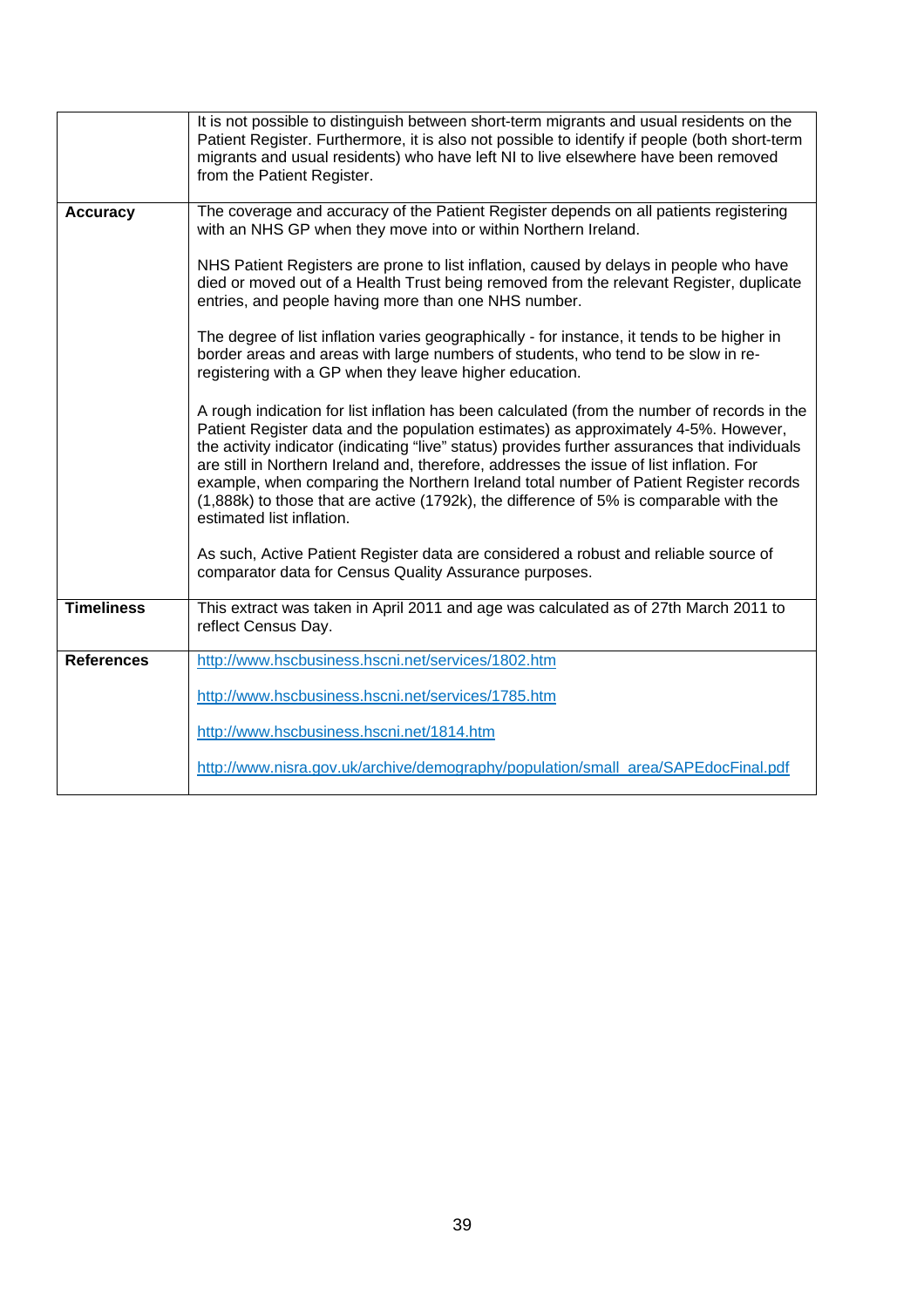#### **Comparator Dataset Metadata Tool : School Census Geographic Coverage:** Super Output Area Local Government District Northern Ireland **Source:** Department of Education, Northern Ireland **via** Demography and Methodology Branch Northern Ireland Statistics and Research Agency **Classification and Format:**  Administrative dataset provided in Excel format. **National Statistics Data? Theme?**  Yes Children, Education and Skills **Variables:** Single Year of Age (5-15 years) Sex Super Output Area Local Government District Northern Ireland **Description of Data** | The School Census takes place in October of each year and provides a count of all pupils attending schools in Northern Ireland at their usual residence. Data is collected from schools using both paper forms and electronic data interchange. The School Census gathers a variety of information on pupils including, for example, details on their gender and year group. Schools are classified according to type (for example, nursery, special, primary, post primary, voluntary, independent) to allow analysis of various sectors to take place. In the 2011 Census quality assurance process School Census data are used to assess the coverage and quality of Census estimates of children aged 5 - 15 years old. Specifically, they will be used for the following checks: Age/Sex estimates at Northern Ireland, Local Government District (LGD) and Super Output Area (SOA) levels; and Sex Ratios (i.e. the number of males per female) at Northern Ireland, Local Government District (LGD) and Super Output Area (SOA) levels. Because of the timing of the Census of the population (27<sup>th</sup> March 2011), data from the School Census in both 2010/11 and 2011/12 academic years have been utilised for Census Quality Assurance purposes. **Topic Coverage** All pupils on the school roll, whether or not accommodated in the school premises, are included in the School Census. For Census Quality Assurance purposes this includes each child who was a registered pupil in the school on 8 October 2010 and 7 October 2011 respectively (see: Reference 1) and who has attended for at least one day. **Accuracy** The coverage and accuracy of School Census data clearly depends on the quality and accuracy of records maintained by the schools. While they do not include children who are home educated, who attend independent schools or who board outside Northern Ireland, they are considered to provide robust and reliable estimates of those aged 5-15 years (i.e. compulsory school age) for Census Quality Assurance purposes. Such numbers are small in Northern Ireland. **Timeliness** School Census for the 2010/11 and 2011/12 academic years took place in October 2010 and October 2011 respectively. For Census Quality Assurance purposes, the age of children was calculated as on Census day  $(27<sup>th</sup>$  March 2011).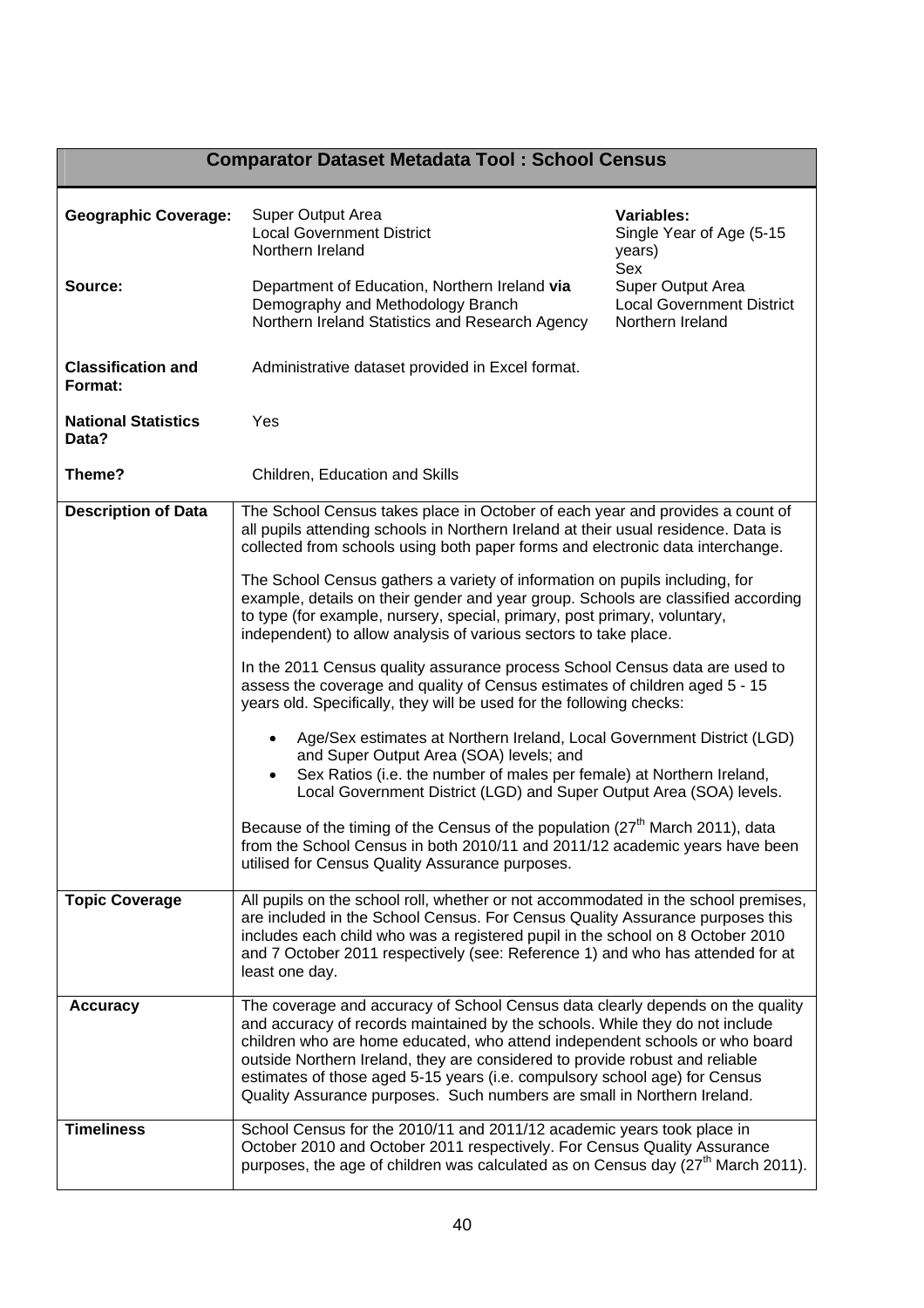| <b>References</b> | http://www.deni.gov.uk/index/32-statisticsandresearch_pg/32-<br>statistics and research statistics on education pg/32 statistics and research-<br>numbersofschoolsandpupils pg/statistics and research-<br>school census documentation.htm                                                                                                                       |
|-------------------|------------------------------------------------------------------------------------------------------------------------------------------------------------------------------------------------------------------------------------------------------------------------------------------------------------------------------------------------------------------|
|                   | http://www.deni.gov.uk/index/32-statisticsandresearch_pg/32-<br>statistics_and_research_statistics_on_education_pg/32_statistics_and_research-<br>numbersofschoolsandpupils_pg/statistics_and_research-<br>school_census_documentation/statistics_and_research-primary_non_im.htm<br>http://www.deni.gov.uk/enrolments assessment requirements action plan-2.doc |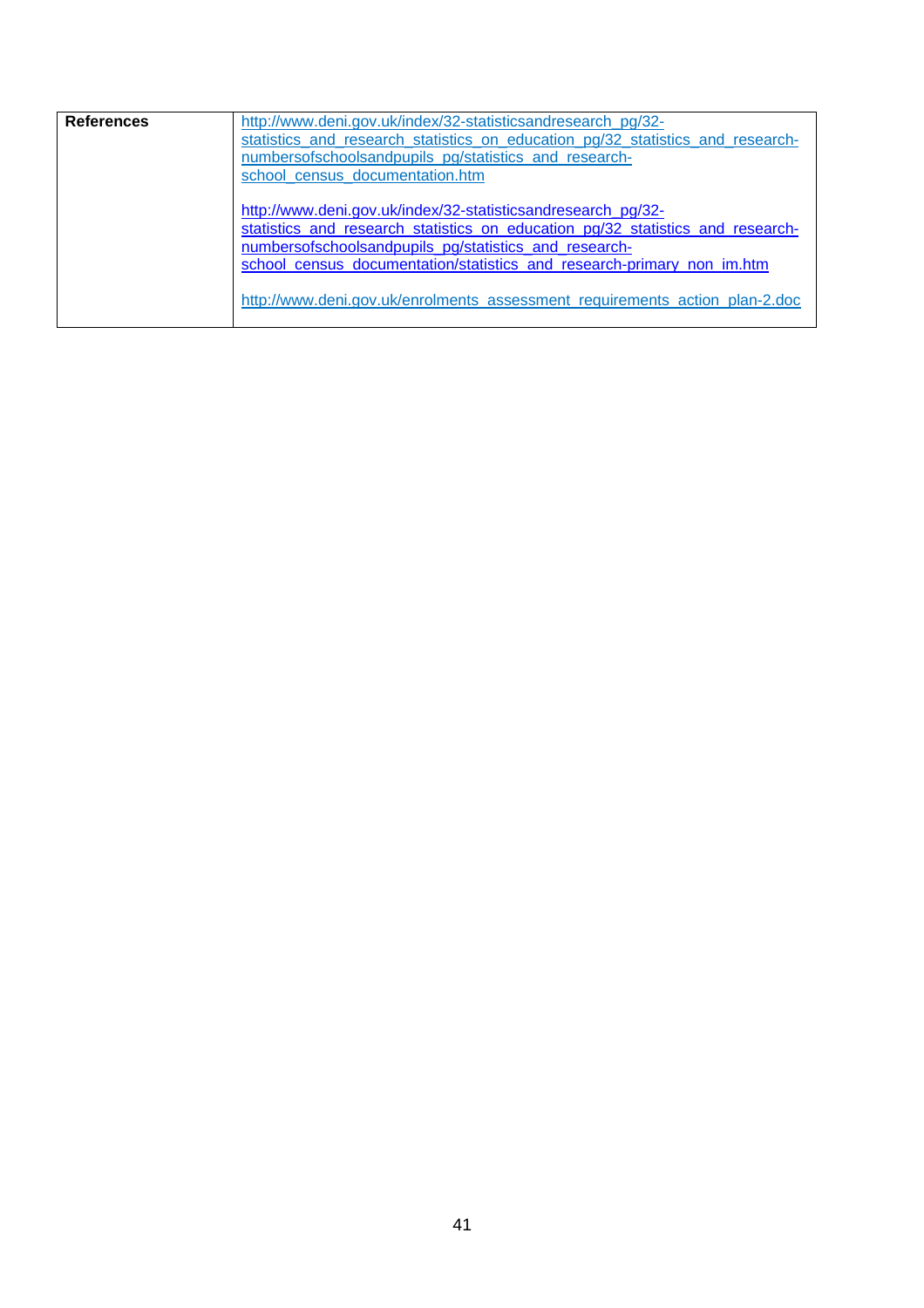# **Comparator Dataset Metadata Tool : Child Benefit**

| <b>Geographic Coverage:</b>          |                                                                                                                                                                             | Super Output Area<br><b>Local Government District</b><br>Northern Ireland                                                                                                             | <b>Variables:</b><br>Single Year Of Age<br>Sex                            |  |
|--------------------------------------|-----------------------------------------------------------------------------------------------------------------------------------------------------------------------------|---------------------------------------------------------------------------------------------------------------------------------------------------------------------------------------|---------------------------------------------------------------------------|--|
| Source:                              |                                                                                                                                                                             | Her Majesty's Revenue and Customs (HMRC) via<br>Demography and Methodology Branch<br>Northern Ireland Statistics and Research Agency                                                  | Super Output Area<br><b>Local Government District</b><br>Northern Ireland |  |
| <b>Classification and</b><br>Format: |                                                                                                                                                                             | Administrative dataset provided in Excel format.                                                                                                                                      |                                                                           |  |
| <b>National Statistics</b><br>Data?  |                                                                                                                                                                             | Yes                                                                                                                                                                                   |                                                                           |  |
| Theme?                               |                                                                                                                                                                             | Economy                                                                                                                                                                               |                                                                           |  |
| <b>Description of</b><br>Data        |                                                                                                                                                                             | Child Benefit is available to families with children who are:                                                                                                                         |                                                                           |  |
|                                      | $\bullet$                                                                                                                                                                   | under $16$ ;                                                                                                                                                                          |                                                                           |  |
|                                      | $\bullet$                                                                                                                                                                   | over 16 and up to age 20, and in education or training that qualifies for Child                                                                                                       |                                                                           |  |
|                                      | $\bullet$                                                                                                                                                                   | Benefit; or<br>16 or 17, have left education or training that qualifies for Child Benefit and are                                                                                     |                                                                           |  |
|                                      |                                                                                                                                                                             | registered for work, education or training with an approved body.                                                                                                                     |                                                                           |  |
|                                      |                                                                                                                                                                             |                                                                                                                                                                                       |                                                                           |  |
|                                      |                                                                                                                                                                             | In the 2011 Census quality assurance process, Child Benefit data (i.e. the information on                                                                                             |                                                                           |  |
|                                      |                                                                                                                                                                             | the children that the benefit is paid in respect of) are used to assess the coverage and<br>quality of the Census Estimates in conjunction with other datasets.                       |                                                                           |  |
|                                      |                                                                                                                                                                             |                                                                                                                                                                                       |                                                                           |  |
|                                      |                                                                                                                                                                             | Specifically, they will be used for the following checks:                                                                                                                             |                                                                           |  |
| $\bullet$                            |                                                                                                                                                                             | Age/Sex estimates at Northern Ireland, Local Government District (LGD) and<br>Super Output Area (SOA) levels; and                                                                     |                                                                           |  |
|                                      | $\bullet$                                                                                                                                                                   | Sex Ratios (i.e. the number of males per female) at Northern Ireland, Local                                                                                                           |                                                                           |  |
|                                      |                                                                                                                                                                             | Government District (LGD) and Super Output Area (SOA) levels.                                                                                                                         |                                                                           |  |
| <b>Topic</b>                         |                                                                                                                                                                             |                                                                                                                                                                                       |                                                                           |  |
| Coverage                             | As a list of benefit claimants, coverage only extends to those individuals who claim Child<br>Benefit. Child Benefit is not means tested and hence has good coverage of the |                                                                                                                                                                                       |                                                                           |  |
|                                      |                                                                                                                                                                             | population aged under 16. The May 2011 download has been used to address the                                                                                                          |                                                                           |  |
|                                      |                                                                                                                                                                             | possible effect of late registration of new born babies and recent migrants.                                                                                                          |                                                                           |  |
| <b>Accuracy</b>                      |                                                                                                                                                                             | The coverage and accuracy of Child Benefit data depends on all those who are entitled<br>to the benefit, actually claiming it.                                                        |                                                                           |  |
|                                      |                                                                                                                                                                             | Child Benefit data are extracted directly from the Child Benefit Computer System<br>(CBCS) and sent securely and electronically to Her Majesty's Revenue and Customs                  |                                                                           |  |
|                                      | (HMRC).                                                                                                                                                                     |                                                                                                                                                                                       |                                                                           |  |
|                                      |                                                                                                                                                                             | Robust Quality Assurance checks are in place to ensure that a) no records go missing                                                                                                  |                                                                           |  |
|                                      |                                                                                                                                                                             | during the transfer process, b) any duplicates are identified and removed, and c) that the<br>numbers of claimants of the benefit (and their associated children) are consistent with |                                                                           |  |
|                                      |                                                                                                                                                                             | previous data.                                                                                                                                                                        |                                                                           |  |
|                                      |                                                                                                                                                                             | In addition, the data are cross checked against other administrative sources, notably                                                                                                 |                                                                           |  |
|                                      |                                                                                                                                                                             | registrations of newborn children and population estimates compiled by the Office for<br>National Statistics. Quality assurance is carried out at the UK, country, region and local   |                                                                           |  |
|                                      |                                                                                                                                                                             |                                                                                                                                                                                       |                                                                           |  |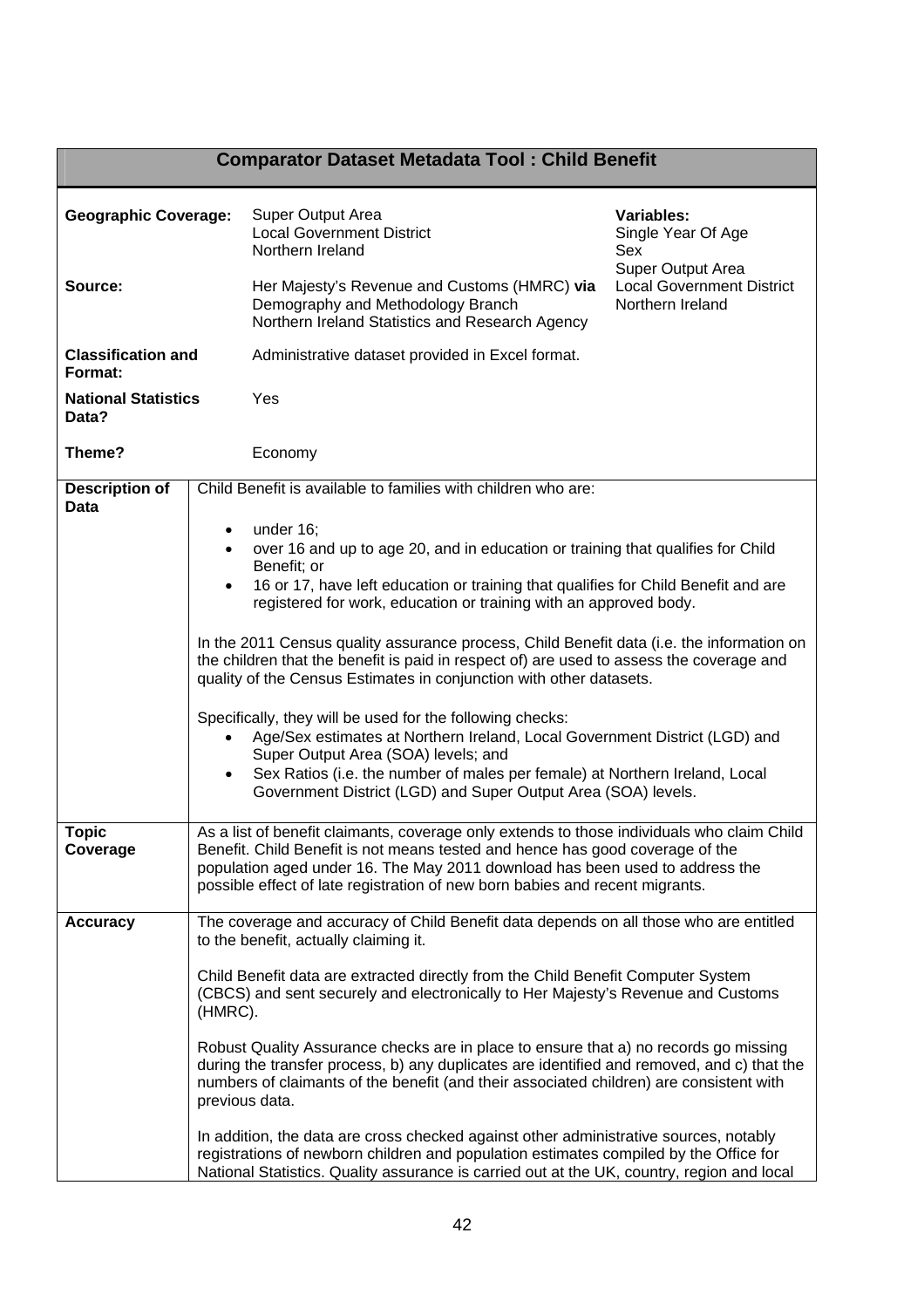|                   | authority level.<br>For Census Quality Assurance purposes, Child Benefit data are considered to provide<br>robust and reliable estimates of those aged under 16.                                                                                                                    |
|-------------------|-------------------------------------------------------------------------------------------------------------------------------------------------------------------------------------------------------------------------------------------------------------------------------------|
| <b>Timeliness</b> | For Census Quality Assurance purposes, extracts were taken from February and May<br>2011 downloads and provided to Demography Branch in June 2011. The ages of<br>children are calculated (using a combination of both extracts) as on Census Day (27 <sup>th</sup><br>March 2011). |
| <b>References</b> | http://www.hmrc.gov.uk/stats/child_benefit/menu.htm<br>http://www.hmrc.gov.uk/stats/child_benefit/chb-geog-aug10.pdf<br>http://www.dsdni.gov.uk/index/stats_and_research/stats-publications/stats-family-<br>resource/family resources/frs-2009-10                                  |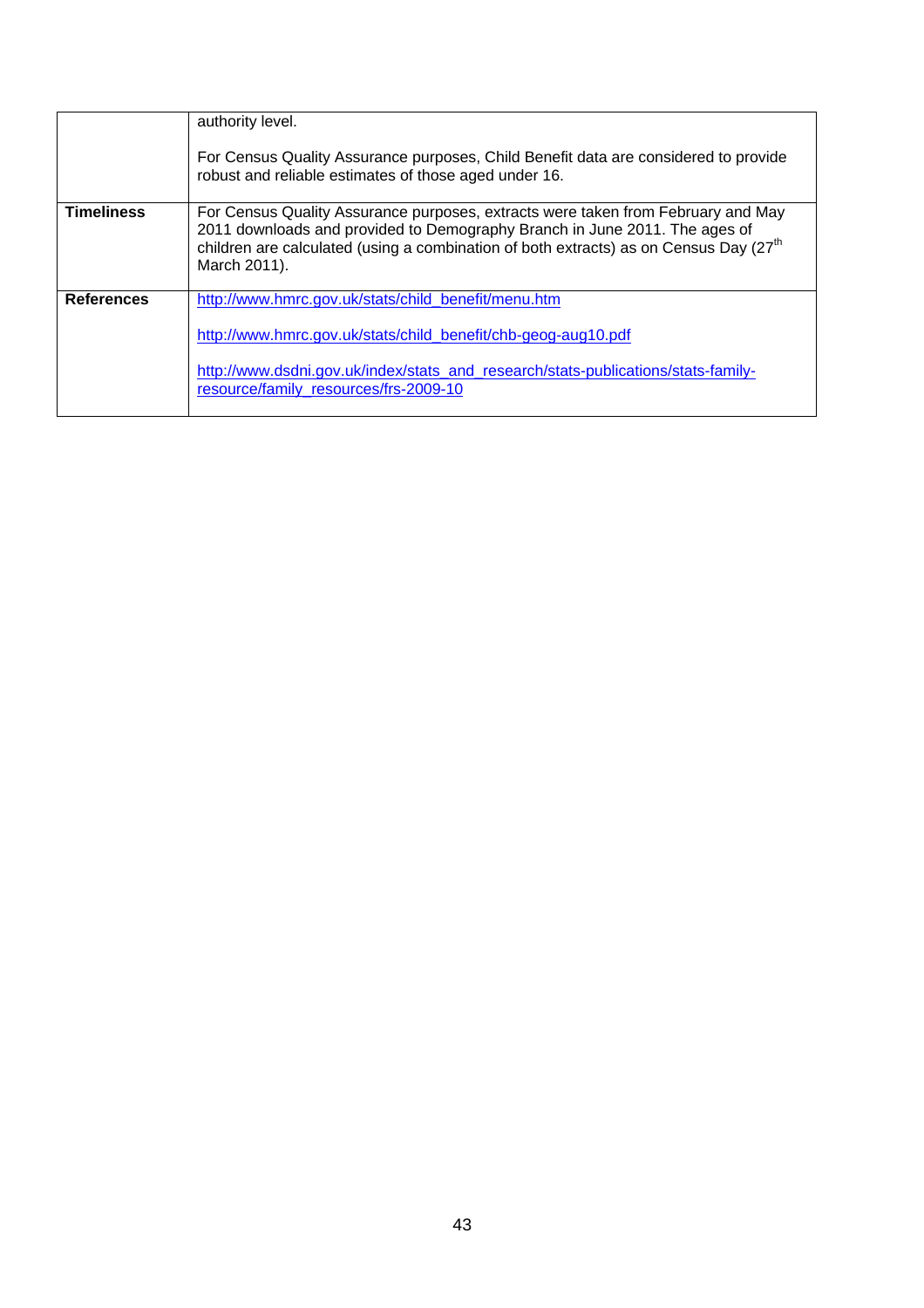|                                      | <b>Comparator Dataset Metadata Tool: Electoral Register</b>                                                                                                                                                                                                                                                                                                                                                                                                                                                                                                                                                                                                                                                                                                                                                                                                                                                                                                                                                                                                                                                                                                                                                                                                                            |  |  |
|--------------------------------------|----------------------------------------------------------------------------------------------------------------------------------------------------------------------------------------------------------------------------------------------------------------------------------------------------------------------------------------------------------------------------------------------------------------------------------------------------------------------------------------------------------------------------------------------------------------------------------------------------------------------------------------------------------------------------------------------------------------------------------------------------------------------------------------------------------------------------------------------------------------------------------------------------------------------------------------------------------------------------------------------------------------------------------------------------------------------------------------------------------------------------------------------------------------------------------------------------------------------------------------------------------------------------------------|--|--|
| Geographic<br>Coverage:<br>Source:   | <b>Variables:</b><br><b>Local Government District</b><br>Northern Ireland<br>5 year age bands<br><b>Local Government District</b><br>Northern Ireland<br>Electoral Office for Northern Ireland (EONI) via<br>Demography and Methodology Branch (DMB)<br>Northern Ireland Statistics and Research Agency                                                                                                                                                                                                                                                                                                                                                                                                                                                                                                                                                                                                                                                                                                                                                                                                                                                                                                                                                                                |  |  |
| <b>Classification and</b><br>Format: | Administrative dataset provided in excel format.                                                                                                                                                                                                                                                                                                                                                                                                                                                                                                                                                                                                                                                                                                                                                                                                                                                                                                                                                                                                                                                                                                                                                                                                                                       |  |  |
| <b>National Statistics</b><br>Data?  | No                                                                                                                                                                                                                                                                                                                                                                                                                                                                                                                                                                                                                                                                                                                                                                                                                                                                                                                                                                                                                                                                                                                                                                                                                                                                                     |  |  |
| Theme?                               | N/A                                                                                                                                                                                                                                                                                                                                                                                                                                                                                                                                                                                                                                                                                                                                                                                                                                                                                                                                                                                                                                                                                                                                                                                                                                                                                    |  |  |
| <b>Description</b><br>of Data        | The Electoral Register lists the names and addresses of everyone registered to vote in<br>Northern Ireland.<br>For Census purposes, people were registered/counted at their usual residence if they<br>were:<br>a British, Irish or Commonwealth citizen, or a citizen of a Member State of the<br>European Union,<br>over 17 or had turned 17 by 30 November 2011; and,<br>were resident in Northern Ireland for the three months (prior to their entry on the<br>Electoral Register).<br>Electoral Office for Northern Ireland supplies counts of registered voters by electoral ward.<br>NISRA's Demography and Methodology Branch then uses the individual addresses to<br>derive Local Government District.<br>In the 2011 Census Quality Assurance process Electoral Register data are used, in<br>conjunction with other datasets to assess the coverage and quality of the Census<br>Estimates. Specifically, they will be used to check the estimates of the age distribution of<br>"All Persons" age 18 and over, at Northern Ireland and Local Government District (LGD)<br>levels.<br>In addition, the data are used by NISRA's Demography and Methodology Branch to<br>compile estimates of Migration that will be used as part of the 2011 Quality Assurance<br>process. |  |  |
| <b>Topic</b><br>Coverage             | Prisoners, persons resident in a mental hospital, and citizens from outside the UK, Ireland,<br>Commonwealth or another EU state are excluded from the Electoral Register.<br>Furthermore, the Electoral Register does not contain information on Sex.                                                                                                                                                                                                                                                                                                                                                                                                                                                                                                                                                                                                                                                                                                                                                                                                                                                                                                                                                                                                                                 |  |  |
| <b>Accuracy</b>                      | Clearly, only those who have elected to register to vote will be included in the Electoral<br>Register.<br>NISRA's Demography and Methodology Branch have completed an exercise to assess<br>the level of coverage in the Electoral Register data. By comparing counts of All Persons in<br>the Electoral Register with All Persons in the Mid-Year Population Estimates (at NI level),<br>percentage coverage for each 5 year age band was estimated as:                                                                                                                                                                                                                                                                                                                                                                                                                                                                                                                                                                                                                                                                                                                                                                                                                              |  |  |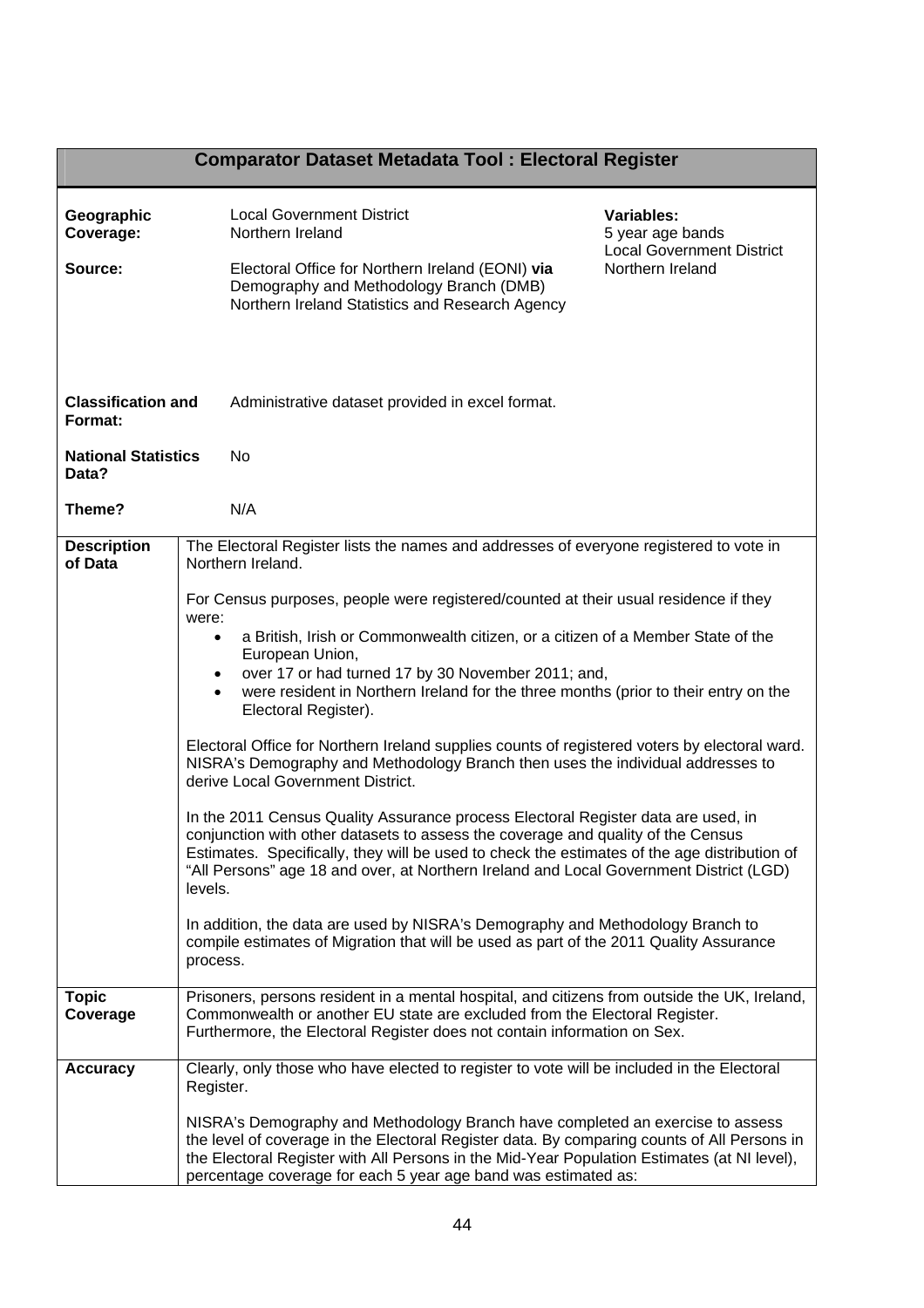|                   | 74% for 20-24,                                                                                                                                                                                                                                                                                                                                                                                                                    |
|-------------------|-----------------------------------------------------------------------------------------------------------------------------------------------------------------------------------------------------------------------------------------------------------------------------------------------------------------------------------------------------------------------------------------------------------------------------------|
|                   | 80% for 25-29,<br>$\bullet$                                                                                                                                                                                                                                                                                                                                                                                                       |
|                   | 84% for 30-34,<br>$\bullet$                                                                                                                                                                                                                                                                                                                                                                                                       |
|                   | 85% for 35-39,<br>$\bullet$                                                                                                                                                                                                                                                                                                                                                                                                       |
|                   | $\bullet$ 88% for 40-44.                                                                                                                                                                                                                                                                                                                                                                                                          |
|                   | • 89% for 45-49,                                                                                                                                                                                                                                                                                                                                                                                                                  |
|                   | • 91% for 50-54,                                                                                                                                                                                                                                                                                                                                                                                                                  |
|                   | $\bullet$ 92% for 55-59.                                                                                                                                                                                                                                                                                                                                                                                                          |
|                   | 94% for 60-64,                                                                                                                                                                                                                                                                                                                                                                                                                    |
|                   | 96% for 65+.<br>$\bullet$                                                                                                                                                                                                                                                                                                                                                                                                         |
|                   | The Register is updated every month and a new version is published on 1 December each<br>year. Any person who is eligible can register at any time and many are contacted by the<br>Electoral Office as a result of information obtained from government bodies (such as<br>Driver and Vehicle Licensing Northern Ireland, Local Government District's and the<br>Business Services Organisation) regarding changes of residence. |
|                   | For Census Quality Assurance purposes, Electoral Register data provide a robust and<br>reliable lower bound estimate of the number of individuals (age 18+) at the geographical<br>levels stated above.                                                                                                                                                                                                                           |
| <b>References</b> | www.eoni.org.uk                                                                                                                                                                                                                                                                                                                                                                                                                   |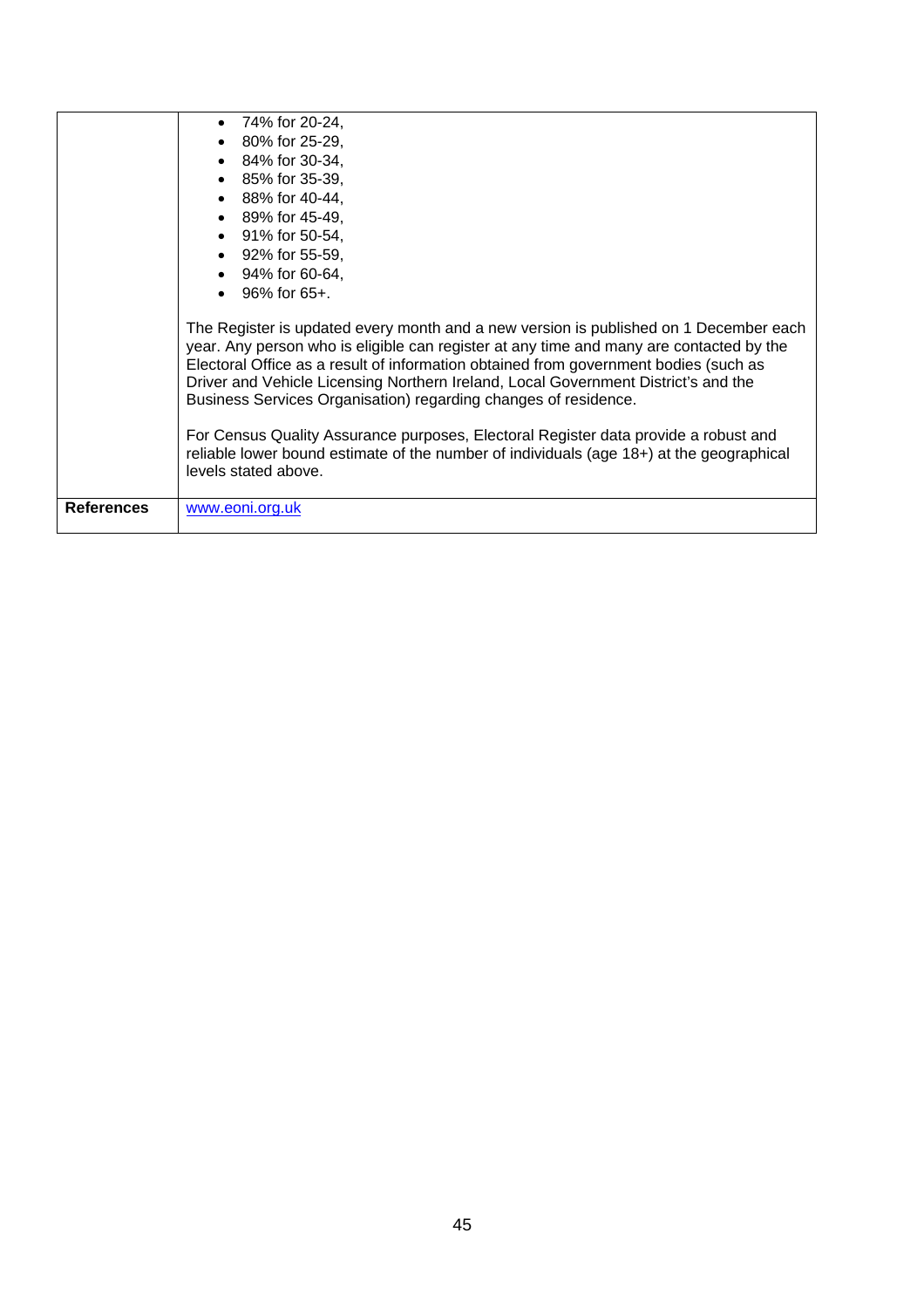# **Comparator Dataset Metadata: 2001 Census**

| <b>Geographic Coverage:</b>          |                 | Super Output Area<br><b>Local Government District</b><br>Northern Ireland                                                                                                                                                                                                                                                                         | Variables:<br>Single Year Of Age<br>Sex                                   |  |
|--------------------------------------|-----------------|---------------------------------------------------------------------------------------------------------------------------------------------------------------------------------------------------------------------------------------------------------------------------------------------------------------------------------------------------|---------------------------------------------------------------------------|--|
| Source:                              |                 | Census Branch<br>Northern Ireland Statistics and Research<br>Agency                                                                                                                                                                                                                                                                               | Super Output Area<br><b>Local Government District</b><br>Northern Ireland |  |
| <b>Classification and</b><br>Format: |                 | Census dataset used in a range of formats as<br>required.                                                                                                                                                                                                                                                                                         |                                                                           |  |
| <b>National Statistics</b><br>Data?  |                 | Yes                                                                                                                                                                                                                                                                                                                                               |                                                                           |  |
| Theme?                               |                 | Population                                                                                                                                                                                                                                                                                                                                        |                                                                           |  |
| <b>Description of</b><br>Data        |                 | The 2001 Census was taken on Sunday 29th April 2001 and sought to include every<br>household and individual in Northern Ireland as it was compulsory to complete the<br>Census questionnaire.                                                                                                                                                     |                                                                           |  |
|                                      | final database. | An independent Census Coverage Survey was also conducted to measure how<br>accurately the Census counted both households and individuals by interviewing a cross-<br>section of the population and matching the results to the Census to identify any under-<br>enumeration. Additional households and individuals were then imputed to produce a |                                                                           |  |
|                                      |                 | The method used to assess the under-coverage and adjust the Census database, known<br>as the One Number Census process, was subject to both academic and international<br>peer review. This process enabled estimates to be produced that represented all of<br>Northern Ireland, and has been enhanced for use in the 2011 Census operation.     |                                                                           |  |
|                                      |                 | In the 2011 Census Quality Assurance process, 2001 Census data are used, in<br>conjunction with other datasets, to assess the coverage and quality of the Census<br>estimates. The 2001 Census data is primarily used to check those variables in the 2011<br>Census data that are consistent with those included in the 2001 Census.             |                                                                           |  |
| <b>Topic</b><br>Coverage             |                 | Following adjustment for any under-enumeration, the 2001 Census estimates cover<br>every household and individual in Northern Ireland.                                                                                                                                                                                                            |                                                                           |  |
| <b>Accuracy</b>                      | outlined above. | At 95.2%, the response rate for the 2001 Census was considered to be good. The<br>remaining 4.8% of people were imputed through the One Number Census process                                                                                                                                                                                     |                                                                           |  |
|                                      |                 | The 2001 Census database has been designated as a National Statistic. It is considered<br>to provide a robust and reliable Comparator dataset for the 2011 Census Quality<br>Assurance exercise.                                                                                                                                                  |                                                                           |  |
| <b>Timeliness</b>                    |                 | The 2001 Census database represents the characteristics of the Northern Ireland<br>population at that time. Although 10 years old, it provides access to a raft of variable<br>distributions for Quality Assurance purposes, that are simply not available from other<br>datasets at the geographical levels required.                            |                                                                           |  |
| <b>References</b>                    |                 | http://www.nisra.gov.uk/Census/2001Census.html                                                                                                                                                                                                                                                                                                    |                                                                           |  |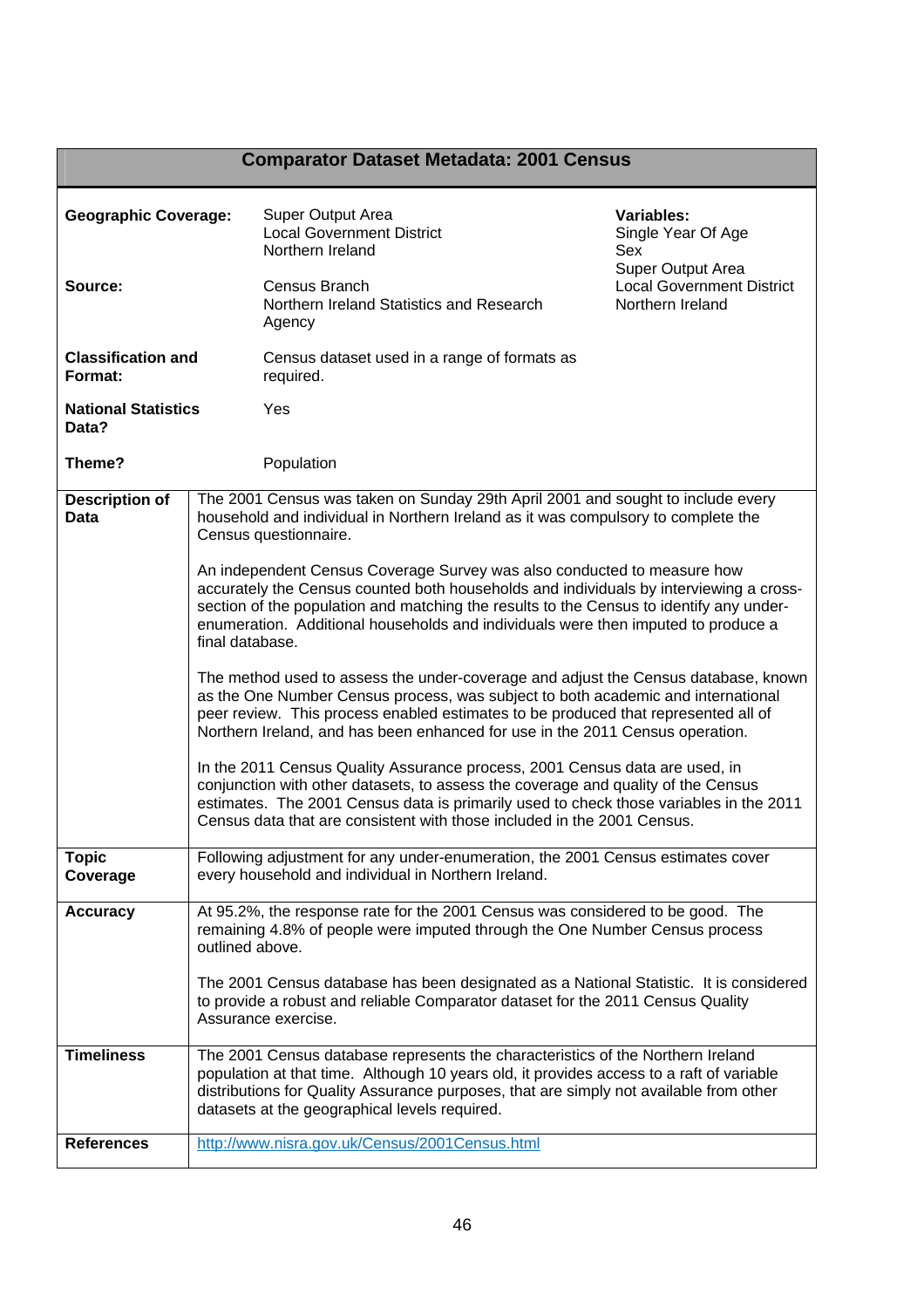# **Comparator Dataset Metadata: Household Projections**

| Geographic<br>Coverage:<br>Source:   | <b>Local Government District</b><br>Northern Ireland<br>Demography and Methodology Branch<br>Northern Ireland Statistics and Research Agency                                                                                                                                                                                                                                                                                                                                                                                                                                                                                                                                                                                                                                                                                                        | Variables:<br>Household size<br>Household type<br><b>Local Government District</b><br>Northern Ireland |  |  |
|--------------------------------------|-----------------------------------------------------------------------------------------------------------------------------------------------------------------------------------------------------------------------------------------------------------------------------------------------------------------------------------------------------------------------------------------------------------------------------------------------------------------------------------------------------------------------------------------------------------------------------------------------------------------------------------------------------------------------------------------------------------------------------------------------------------------------------------------------------------------------------------------------------|--------------------------------------------------------------------------------------------------------|--|--|
| <b>Classification and</b><br>Format: | Derived from a composite of administrative and<br>statistical datasets, provided in Excel format.                                                                                                                                                                                                                                                                                                                                                                                                                                                                                                                                                                                                                                                                                                                                                   |                                                                                                        |  |  |
| <b>National Statistics</b><br>Data?  | No                                                                                                                                                                                                                                                                                                                                                                                                                                                                                                                                                                                                                                                                                                                                                                                                                                                  |                                                                                                        |  |  |
| Theme?                               | N/A                                                                                                                                                                                                                                                                                                                                                                                                                                                                                                                                                                                                                                                                                                                                                                                                                                                 |                                                                                                        |  |  |
| <b>Description of</b><br>Data        | The latest Household Projections, published in 2010 were based on the 2008-based<br>Population Projections. The Household Projections model applies the Age-Sex specific<br>probability of household membership to population estimates. The probabilities for 2011<br>are extrapolations from the trend in household formation between the 1991 and 2001<br>Census.<br>In the 2011 Census Quality Assurance process Household Projections data are used, in<br>conjunction with other datasets, to assess the coverage and quality of the Census<br>Estimates.<br>Specifically, they will be used for the following checks:<br>Number of occupied households at Northern Ireland and Local Government<br>District (LGD); and<br>Distribution of households by size at Northern Ireland and Local Government<br>$\bullet$<br>District (LGD) levels. |                                                                                                        |  |  |
| <b>Topic</b><br>Coverage             | Household Projections are available by Local Government District. A breakdown is<br>available by size (1, 2  7+ persons) and type (single, couple and other, with/without<br>children).                                                                                                                                                                                                                                                                                                                                                                                                                                                                                                                                                                                                                                                             |                                                                                                        |  |  |
| <b>Accuracy</b>                      | The projected household size has been quality assured using information from the<br>Continuous Household Survey. Although, given the methodology for deriving them,<br>Household Projections are not entirely independent from the 2001 Census and Mid-Year<br>Population Estimates; they are considered a robust and reliable source of comparator<br>data for Census Quality assurance purposes.                                                                                                                                                                                                                                                                                                                                                                                                                                                  |                                                                                                        |  |  |
| <b>Timeliness</b>                    | For Census Quality Assurance purposes, the Mid-Year Population Estimates have been<br>rolled forward by ageing the population by 9 months, and adjusting for births, deaths and<br>migration between mid-2010 and Census Day (27/3/2011). These estimates were<br>included in the Household Projection model, alongside the 2011 projected probabilities<br>of household membership.                                                                                                                                                                                                                                                                                                                                                                                                                                                                |                                                                                                        |  |  |
| <b>References</b>                    | http://www.nisra.gov.uk/demography/default.asp21.htm                                                                                                                                                                                                                                                                                                                                                                                                                                                                                                                                                                                                                                                                                                                                                                                                |                                                                                                        |  |  |
|                                      | http://www.nisra.gov.uk/archive/demography/population/household/HProjs_methodology.<br>pdf                                                                                                                                                                                                                                                                                                                                                                                                                                                                                                                                                                                                                                                                                                                                                          |                                                                                                        |  |  |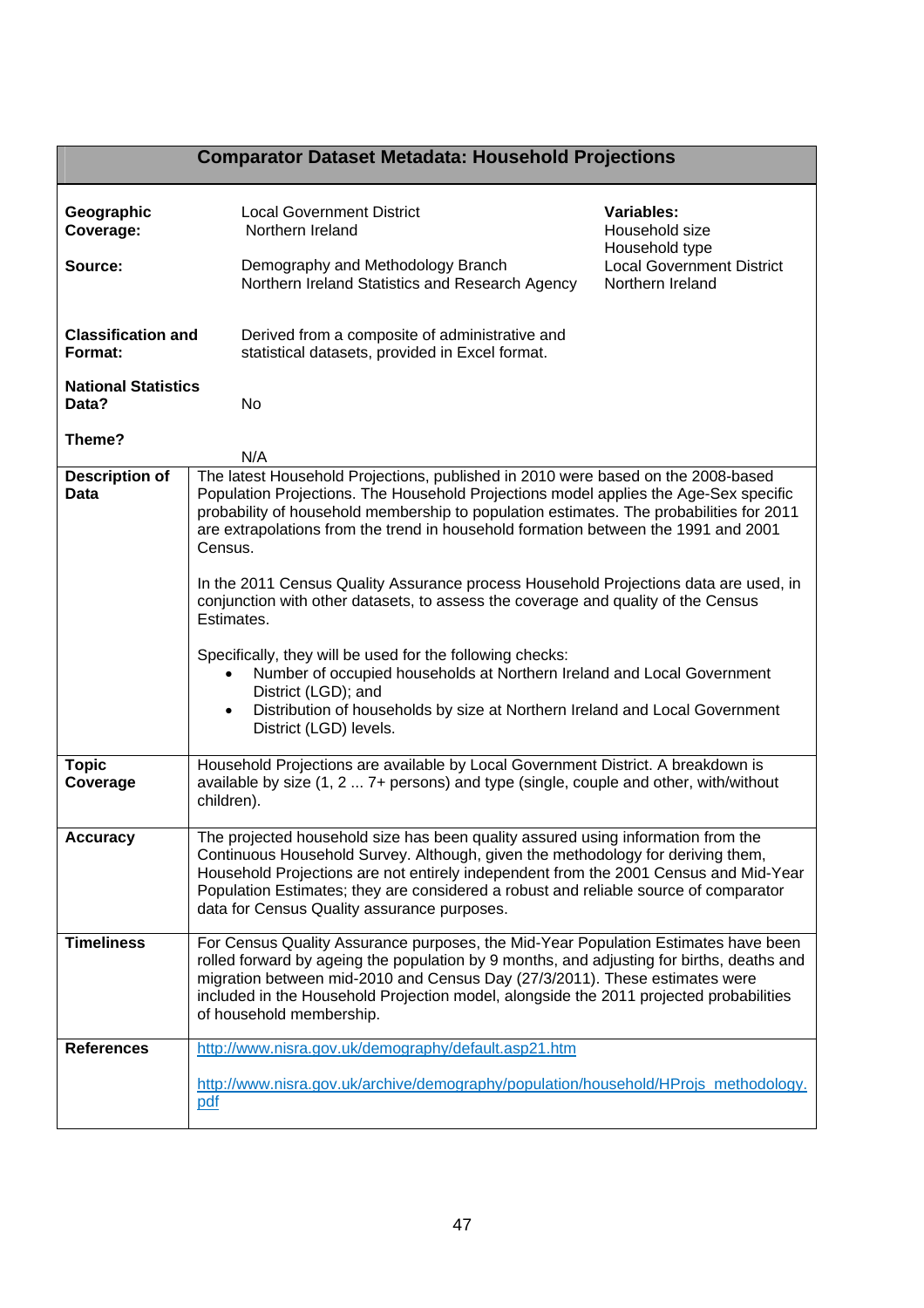# **Comparator Dataset Metadata: Migration**

| <b>Geographic Coverage:</b><br>Source: |                                                                                                                                                                                                                                                                                                                                                                                                                                                                            | Super Output Area<br><b>Local Government District</b><br>Northern Ireland                                                                                                                                                                                                                                                                                                                                             | Variables:<br><b>All Persons</b><br>Country of Birth                      |  |
|----------------------------------------|----------------------------------------------------------------------------------------------------------------------------------------------------------------------------------------------------------------------------------------------------------------------------------------------------------------------------------------------------------------------------------------------------------------------------------------------------------------------------|-----------------------------------------------------------------------------------------------------------------------------------------------------------------------------------------------------------------------------------------------------------------------------------------------------------------------------------------------------------------------------------------------------------------------|---------------------------------------------------------------------------|--|
|                                        |                                                                                                                                                                                                                                                                                                                                                                                                                                                                            | Demography and Methodology Branch<br>Northern Ireland Statistics and Research Agency                                                                                                                                                                                                                                                                                                                                  | Super Output Area<br><b>Local Government District</b><br>Northern Ireland |  |
| <b>Classification and</b><br>Format:   |                                                                                                                                                                                                                                                                                                                                                                                                                                                                            | Administrative dataset provided in Excel format.                                                                                                                                                                                                                                                                                                                                                                      |                                                                           |  |
| <b>National Statistics</b><br>Data?    |                                                                                                                                                                                                                                                                                                                                                                                                                                                                            | No                                                                                                                                                                                                                                                                                                                                                                                                                    |                                                                           |  |
| Theme?                                 |                                                                                                                                                                                                                                                                                                                                                                                                                                                                            | N/A                                                                                                                                                                                                                                                                                                                                                                                                                   |                                                                           |  |
| <b>Description of</b><br>Data          | Estimates of international in-migration are based on new health card registrations, as<br>provided by Business Services Organisation (HSC-BSO). Registrations are provided by<br>GPs to the HSC-BSO who compile and administer the Patient Register.<br>Migration out of the UK (or outflows) is estimated from the list of patients registered with<br>a family doctor by counting the number of people who de-registered. This data is<br>available by age, Sex and LGD. |                                                                                                                                                                                                                                                                                                                                                                                                                       |                                                                           |  |
|                                        |                                                                                                                                                                                                                                                                                                                                                                                                                                                                            |                                                                                                                                                                                                                                                                                                                                                                                                                       |                                                                           |  |
|                                        |                                                                                                                                                                                                                                                                                                                                                                                                                                                                            | Migration flows between UK countries are agreed between the Northern Ireland<br>Statistics and Research Agency, National Records of Scotland and the Office for<br>National Statistics to ensure a zero sum internal migration, for example, the number of<br>people counted as leaving Northern Ireland to go to Scotland is the same as the number<br>of people from Northern Ireland counted as entering Scotland. |                                                                           |  |
|                                        | Estimates.                                                                                                                                                                                                                                                                                                                                                                                                                                                                 | In the 2011 Census Quality Assurance process migration estimates are used, in<br>conjunction with other datasets, to assess the coverage and quality of the Census                                                                                                                                                                                                                                                    |                                                                           |  |
|                                        | Specifically, the Migration Estimates will be used to check in-migration estimates at<br>Northern Ireland, Local Government District (LGD) and Super Output Area (SOA) level,<br>using information from the 'Address One Year Ago' question in the Census.                                                                                                                                                                                                                 |                                                                                                                                                                                                                                                                                                                                                                                                                       |                                                                           |  |
| <b>Topic</b><br>Coverage               | International in-migration for the year up to Census day is available at Northern Ireland,<br>Local Government District (LGD) and Super Output Area level (SOA).                                                                                                                                                                                                                                                                                                           |                                                                                                                                                                                                                                                                                                                                                                                                                       |                                                                           |  |
| <b>Accuracy</b>                        |                                                                                                                                                                                                                                                                                                                                                                                                                                                                            | Migration estimates are used as a component of change in the production of Mid-Year<br>Population Estimates. A recent report on long-term international migration has validated<br>these estimates against other comparator data sources such as the Workers<br>Registration Scheme, new National Insurance numbers, etc.                                                                                             |                                                                           |  |
|                                        |                                                                                                                                                                                                                                                                                                                                                                                                                                                                            | Migration estimates are geo-referenced according to the usual address of first<br>registration of health cards; subsequent migration within Northern Ireland and out<br>migration in the period between registration and Census day are not accounted for.                                                                                                                                                            |                                                                           |  |
|                                        |                                                                                                                                                                                                                                                                                                                                                                                                                                                                            | As such, Migration Estimates are considered a robust and reliable source of comparator<br>data for Census Quality Assurance purposes.                                                                                                                                                                                                                                                                                 |                                                                           |  |
| <b>Timeliness</b>                      |                                                                                                                                                                                                                                                                                                                                                                                                                                                                            | Migration Estimates for the year up to Census Day (27/3/2011).                                                                                                                                                                                                                                                                                                                                                        |                                                                           |  |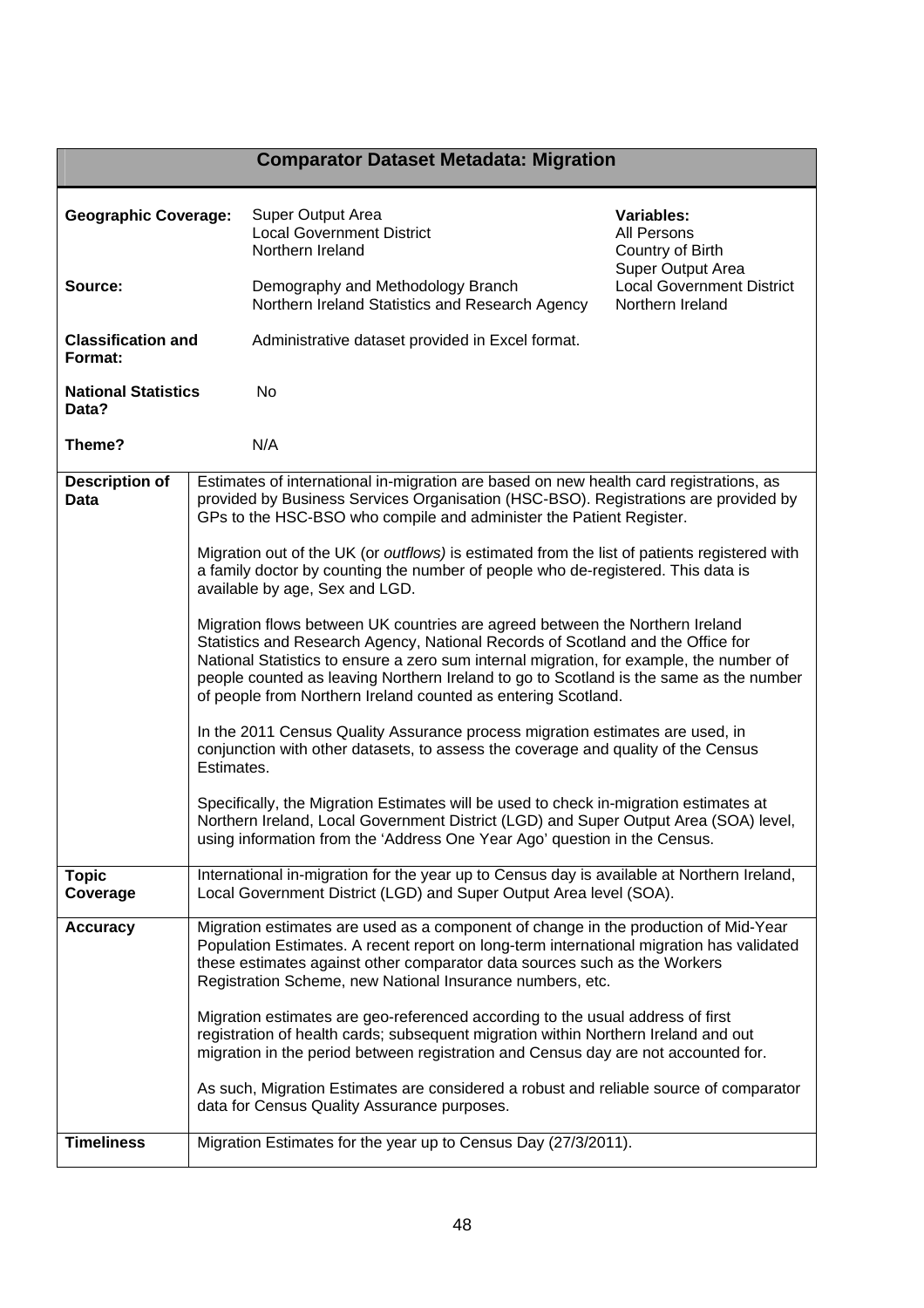| References | http://www.nisra.gov.uk/demography/default.asp18.htm                                              |
|------------|---------------------------------------------------------------------------------------------------|
|            | http://www.nisra.gov.uk/archive/demography/population/migration/dev_est_mig.pdf                   |
|            | http://www.nisra.gov.uk/archive/demography/population/migration/Migration%20Report%<br>202009.pdf |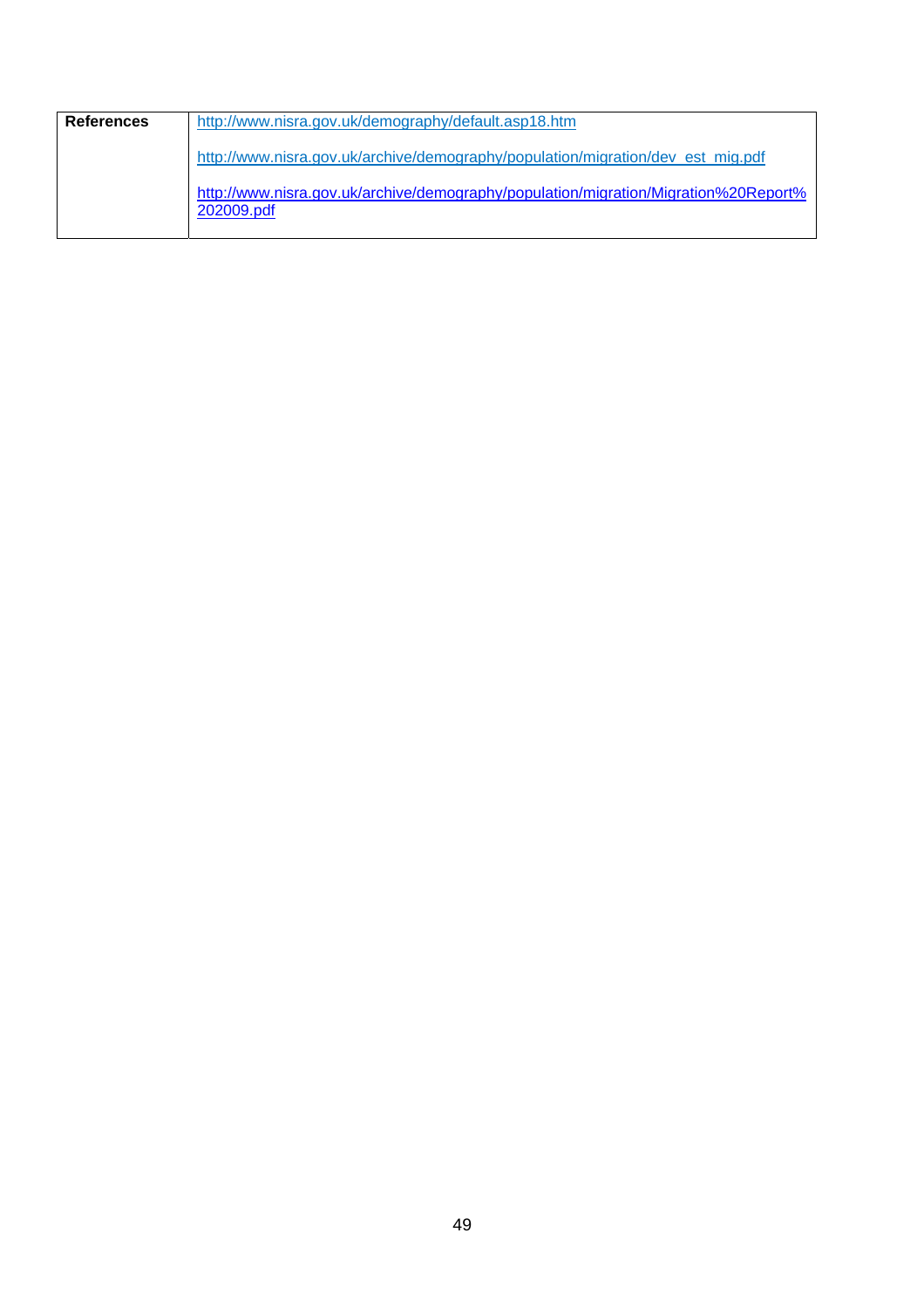| <b>Comparator Dataset Metadata: Higher Education Statistics (HESA)</b> |                                                                                                                                                                                                                                                                                                                                                                                                                                                                                                                                                                                                                                                                                                                                                               |                                                                                                                                                                                     |                                                             |  |
|------------------------------------------------------------------------|---------------------------------------------------------------------------------------------------------------------------------------------------------------------------------------------------------------------------------------------------------------------------------------------------------------------------------------------------------------------------------------------------------------------------------------------------------------------------------------------------------------------------------------------------------------------------------------------------------------------------------------------------------------------------------------------------------------------------------------------------------------|-------------------------------------------------------------------------------------------------------------------------------------------------------------------------------------|-------------------------------------------------------------|--|
| <b>Geographic Coverage:</b>                                            |                                                                                                                                                                                                                                                                                                                                                                                                                                                                                                                                                                                                                                                                                                                                                               | <b>Local Government District</b><br>Northern Ireland                                                                                                                                | Variables:<br>Single Year of age (18+)                      |  |
| Source:                                                                |                                                                                                                                                                                                                                                                                                                                                                                                                                                                                                                                                                                                                                                                                                                                                               | <b>Higher Education Statistics Agency (HESA)</b><br>via<br>NI Department for Employment and Learning<br>(DEL)                                                                       | Sex<br><b>Local Government District</b><br>Northern Ireland |  |
| <b>Classification and Format:</b>                                      |                                                                                                                                                                                                                                                                                                                                                                                                                                                                                                                                                                                                                                                                                                                                                               | Administrative dataset provided in Excel<br>format.                                                                                                                                 |                                                             |  |
| <b>National Statistics Data?</b>                                       |                                                                                                                                                                                                                                                                                                                                                                                                                                                                                                                                                                                                                                                                                                                                                               | Yes                                                                                                                                                                                 |                                                             |  |
| Theme?                                                                 |                                                                                                                                                                                                                                                                                                                                                                                                                                                                                                                                                                                                                                                                                                                                                               | Children, Education and Skills                                                                                                                                                      |                                                             |  |
| <b>Description</b><br>of Data                                          | for each of the following: -                                                                                                                                                                                                                                                                                                                                                                                                                                                                                                                                                                                                                                                                                                                                  | Higher Education Statistics Agency (HESA) data provide data by single year of age and Sex                                                                                           |                                                             |  |
|                                                                        | NI domiciles at Higher Education Institutions in Northern Ireland (Home & Term time<br>$\bullet$<br>postcode),<br>Non-NI domiciles at Higher Education Institutions in Northern Ireland (Term time<br>$\bullet$<br>postcode),<br>NI domiciles at Higher Education Institutions in Great Britain (Home postcode &<br>Higher Education Institutions).<br>In the 2011 Census Quality Assurance process, HESA data are used, in conjunction with<br>other datasets, to assess the coverage and quality of the Census Estimates of the student<br>population in NI.<br>Specifically, the HESA data will be used for the following checks:<br>Age/Sex estimates of students age 18+ at Northern Ireland and Local Government<br>$\bullet$<br>District (LGD) levels. |                                                                                                                                                                                     |                                                             |  |
| <b>Topic</b><br>Coverage                                               |                                                                                                                                                                                                                                                                                                                                                                                                                                                                                                                                                                                                                                                                                                                                                               | HESA data reflect a count of all NI domiciled students enrolled at Higher Education<br>Institutions (HEIs) in NI, England, Scotland and Wales (UK) and non NI domiciles at NI HEIs. |                                                             |  |
| <b>Accuracy</b>                                                        | For Census Quality Assurance purpose, HESA data provide a reliable and robust count of the<br>number of NI domiciled students enrolled at Higher Education Institutions in the UK and the<br>number of non NI domiciles at NI HEIs.<br>The data are collected and processed by HESA on behalf of DEL, and are subjected to a<br>range of quality assurance and validation procedures before they are provided to DEL.<br>Further information can be found at References below.                                                                                                                                                                                                                                                                                |                                                                                                                                                                                     |                                                             |  |
| <b>Timeliness</b>                                                      |                                                                                                                                                                                                                                                                                                                                                                                                                                                                                                                                                                                                                                                                                                                                                               | This extract was taken in February 2011 to reflect the number of students attending Higher<br>Education Institutions in the 2010/11 academic year.                                  |                                                             |  |
| <b>References</b>                                                      | methods.htm                                                                                                                                                                                                                                                                                                                                                                                                                                                                                                                                                                                                                                                                                                                                                   | http://www.delni.gov.uk/index/statsandresearch/higher-education-stats/he-statistical-                                                                                               |                                                             |  |
|                                                                        | ref, validation.html/                                                                                                                                                                                                                                                                                                                                                                                                                                                                                                                                                                                                                                                                                                                                         | http://www.hesa.ac.uk/component/option,com_studrec/task,show_file/Itemid,233/mnl,11051/h                                                                                            |                                                             |  |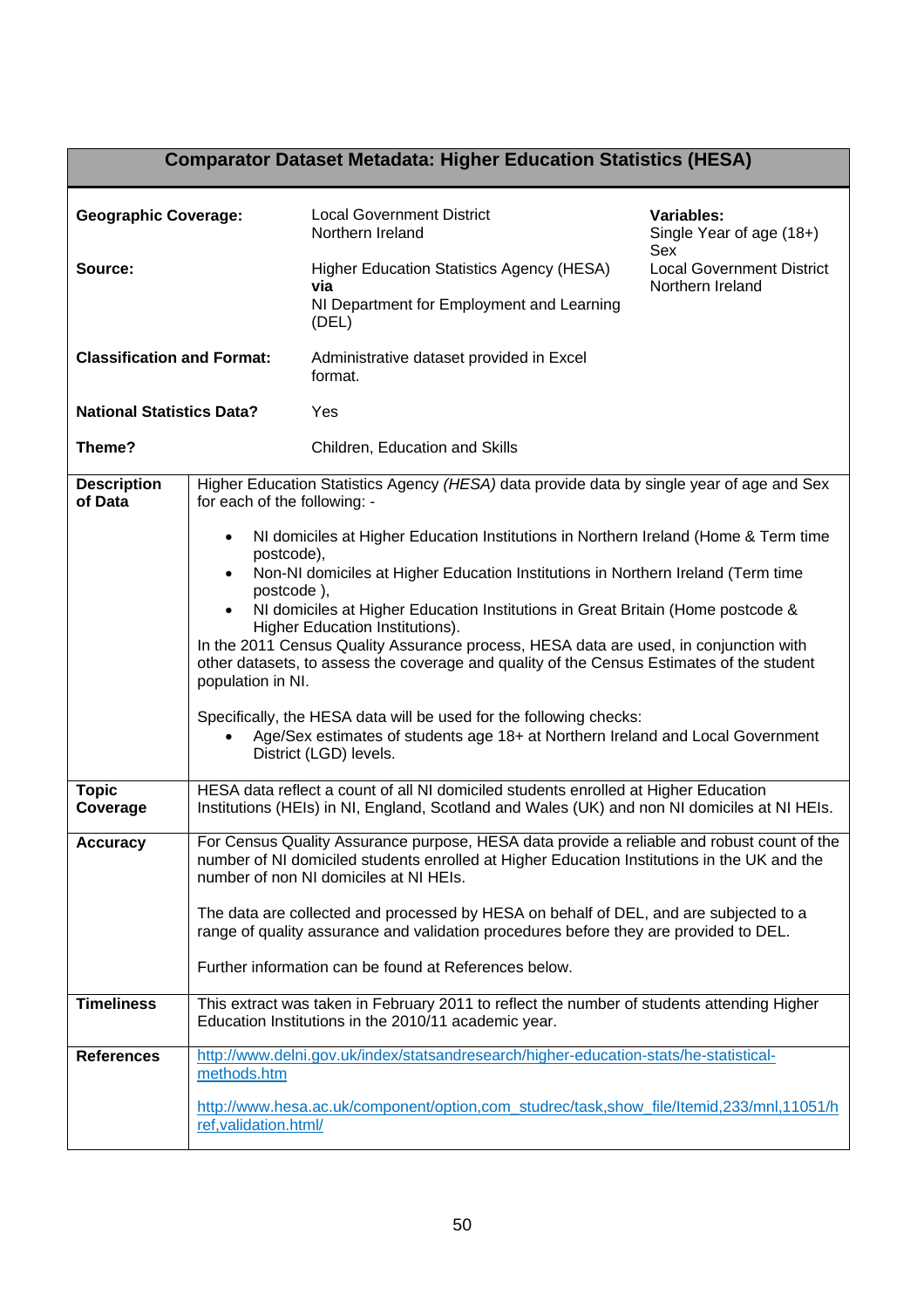| <b>Comparator Dataset Metadata Tool: Further Education Enrolments</b> |            |                                                                                                                                                                                                                                                                           |                                                      |  |
|-----------------------------------------------------------------------|------------|---------------------------------------------------------------------------------------------------------------------------------------------------------------------------------------------------------------------------------------------------------------------------|------------------------------------------------------|--|
| <b>Geographic Coverage:</b>                                           |            | <b>Local Government District</b><br>Northern Ireland                                                                                                                                                                                                                      | Variables:<br>Single Year of Age (18+)<br>Sex        |  |
| Source:                                                               |            | Department for Employment and Learning,<br><b>Tertiary Education Analytical Services Branch</b>                                                                                                                                                                           | <b>Local Government District</b><br>Northern Ireland |  |
| <b>Classification and</b><br>Format:                                  |            | Administrative dataset provided in Excel format.                                                                                                                                                                                                                          |                                                      |  |
| <b>National Statistics</b><br>Data?                                   |            | Yes                                                                                                                                                                                                                                                                       |                                                      |  |
| Theme?                                                                |            | <b>Education and Training</b>                                                                                                                                                                                                                                             |                                                      |  |
| <b>Description of</b>                                                 |            | For Census purposes, the Further Education Enrolments data provide counts of<br>individuals (age 18+) enrolled on a vocational course in any Northern Ireland Further<br>Education Institution (NIFEI).                                                                   |                                                      |  |
| <b>Data</b>                                                           |            | The information provided is data derived from the Further Education Statistical Record, a<br>computerised return consisting of an individual record for each enrolment as at 1 <sup>st</sup><br>November 2010 (referring to academic year 2010/11).                       |                                                      |  |
|                                                                       |            | Individual Colleges collect the information on Enrolment forms. This information is entered<br>onto the Colleges Management Information System. The Department for Employment and<br>Learning extracts and validates the information provided by the colleges.            |                                                      |  |
|                                                                       | Estimates. | In the 2011 Census Quality Assurance process, Further Education Enrolments data are<br>used, in conjunction with other datasets, to assess the coverage and quality of the Census                                                                                         |                                                      |  |
|                                                                       |            | Specifically, they will be used to check the Age/Sex estimates of Students at Northern<br>Ireland and Local Government District (LGD) levels.                                                                                                                             |                                                      |  |
| <b>Topic Coverage</b>                                                 |            | Further Education Enrolments data reflect a count of all enrolments (for individuals aged<br>18+ on a vocational course) at Further Educational Institutions in Northern Ireland. This is<br>a full count of the 2010/11 academic year and is collected at November 2011. |                                                      |  |
| <b>Accuracy</b>                                                       |            | For Census Quality Assurance purposes, Further Education Enrolments data provide a<br>robust and reliable estimate of the number of individuals (age 18+) enrolled in Northern<br>Ireland Further Education Institutions.                                                 |                                                      |  |
|                                                                       | enrolment. | The coverage and accuracy of Further Education Enrolments data depends on the<br>administration of individual Colleges and the completion rate of enrolment forms.<br>Furthermore, the data provide no indication of retention or course completion following             |                                                      |  |
|                                                                       |            | The dataset was created using the May 2010 Central Postcode Directory. Approximately<br>4% of all enrolments are not assigned to a specific geography due to invalid geo-<br>referencing or non Northern Ireland domicile students.                                       |                                                      |  |
| <b>Timeliness</b>                                                     |            | This extract was taken to represent all those enrolled on vocational courses for the<br>academic year 2010/11.                                                                                                                                                            |                                                      |  |
| <b>References</b>                                                     |            | http://www.delni.gov.uk/index/statsandresearch/further-education-stats.htm                                                                                                                                                                                                |                                                      |  |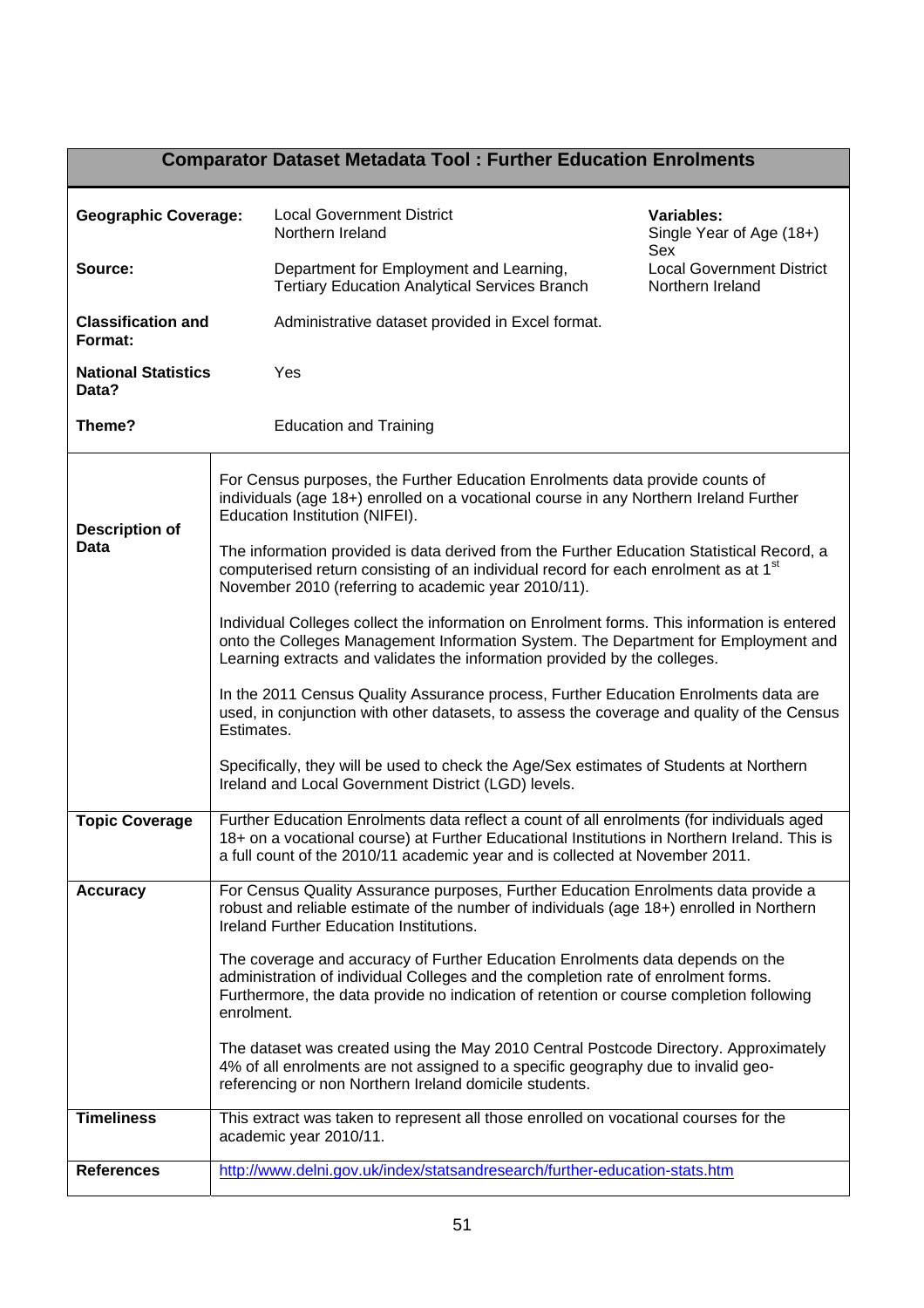|                                              |                              | <b>Comparator Dataset Metadata: Mortality</b>                                                                                                                                                                                                                                                                                                                                                                                                                                                                                                                                                                                                               |                                                                                                                                                                        |
|----------------------------------------------|------------------------------|-------------------------------------------------------------------------------------------------------------------------------------------------------------------------------------------------------------------------------------------------------------------------------------------------------------------------------------------------------------------------------------------------------------------------------------------------------------------------------------------------------------------------------------------------------------------------------------------------------------------------------------------------------------|------------------------------------------------------------------------------------------------------------------------------------------------------------------------|
| <b>Geographic Coverage:</b>                  |                              | Super Output Area<br><b>Local Government District</b><br>Northern Ireland                                                                                                                                                                                                                                                                                                                                                                                                                                                                                                                                                                                   | <b>Variables:</b><br>5 Year Age Bands<br>Sex                                                                                                                           |
| Source:<br><b>Classification and Format:</b> |                              | The General Register Office via<br>Demography and Methodology Branch<br>Northern Ireland Statistics and Research<br>Agency<br>Administrative dataset provided in Excel                                                                                                                                                                                                                                                                                                                                                                                                                                                                                      | Super Output Area<br><b>Local Government District</b><br>Northern Ireland<br><b>Age Specific Mortality</b><br>Rates (2011 & 2001)<br><b>Age Standardised Mortality</b> |
|                                              |                              | format.                                                                                                                                                                                                                                                                                                                                                                                                                                                                                                                                                                                                                                                     | Ratios (2011 & 2001)<br>Deaths (2011 & 2001)                                                                                                                           |
| <b>National Statistics Data?</b>             |                              | Yes                                                                                                                                                                                                                                                                                                                                                                                                                                                                                                                                                                                                                                                         |                                                                                                                                                                        |
| Theme?                                       |                              | Population                                                                                                                                                                                                                                                                                                                                                                                                                                                                                                                                                                                                                                                  |                                                                                                                                                                        |
| <b>Description</b><br>of Data                |                              | Deaths registrations are obtained from the General Register Office (GRO). Counts provided<br>to Census for Quality Assurance purposes are based on the date of registration.                                                                                                                                                                                                                                                                                                                                                                                                                                                                                |                                                                                                                                                                        |
|                                              |                              | Deaths include all deaths which were registered in Northern Ireland including deaths to those<br>who are resident outside Northern Ireland but who died in Northern Ireland, although the<br>numbers of such people are generally small (around 80 per year and are thought to be<br>counter-balanced with NI residents who die elsewhere). Counts of all deaths registered by<br>Sex and 5 year age bands are provided for 2001 and 2011 at LGD level and for Sex and four<br>age groups for 2011 at SOA level.                                                                                                                                            |                                                                                                                                                                        |
|                                              |                              | The Mortality comparator data provide the following:                                                                                                                                                                                                                                                                                                                                                                                                                                                                                                                                                                                                        |                                                                                                                                                                        |
|                                              |                              | 1. The number of Deaths Registered for 2011 at Local Government District (LGD) by 5<br>year age bands (up to 85+) and Super Output Area (SOA) level for four age bands<br>$(0-14, 15-44, 45-74, and 75+).$<br>2. The number of Deaths Registered for 2001 at Local Government District (LGD) level<br>by 5 year age bands (up to 85+).<br>3. The Age Specific Mortality Rates (Crude Death Rates) calculated for 2011 and 2001<br>at Local Government District (LGD) level by Sex and 5 year age bands.<br>4. Age Standardised Mortality Rates (ASMR) calculated for 2011 and 2001 at Local<br>Government District (LGD) level by Sex and 5 year age bands. |                                                                                                                                                                        |
|                                              |                              | In order to calculate the Crude Deaths Rates, the deaths from a particular year for each Sex<br>and age band are divided by the population for that year (using, for example, Mid-Year<br>Population Estimates or Census) and multiplied by 1,000.                                                                                                                                                                                                                                                                                                                                                                                                          |                                                                                                                                                                        |
|                                              |                              | The ASMR is the rate that would have been found if the population of NI had the same age-<br>composition (proportion of total population in each 5 year age bands) as a hypothetical<br>European population. The rates are calculated by applying the age-specific rates for each<br>LGD to a theoretical European standard population, expressed per 100,000 persons per year.                                                                                                                                                                                                                                                                             |                                                                                                                                                                        |
|                                              | 2011 and 2001 similar rates. | The General Register Office has supplied NISRA's Demography and Methodology Branch<br>with the number of deaths for 2011. This will be used in conjunction with 2011 Census<br>outputs to calculate 2011 Crude Death Rates and ASMRs which will be checked alongside                                                                                                                                                                                                                                                                                                                                                                                        |                                                                                                                                                                        |
| <b>Topic</b><br>Coverage                     | residence.                   | All deaths registered in 2001 and 2011 by the geographical area of the deceased's usual                                                                                                                                                                                                                                                                                                                                                                                                                                                                                                                                                                     |                                                                                                                                                                        |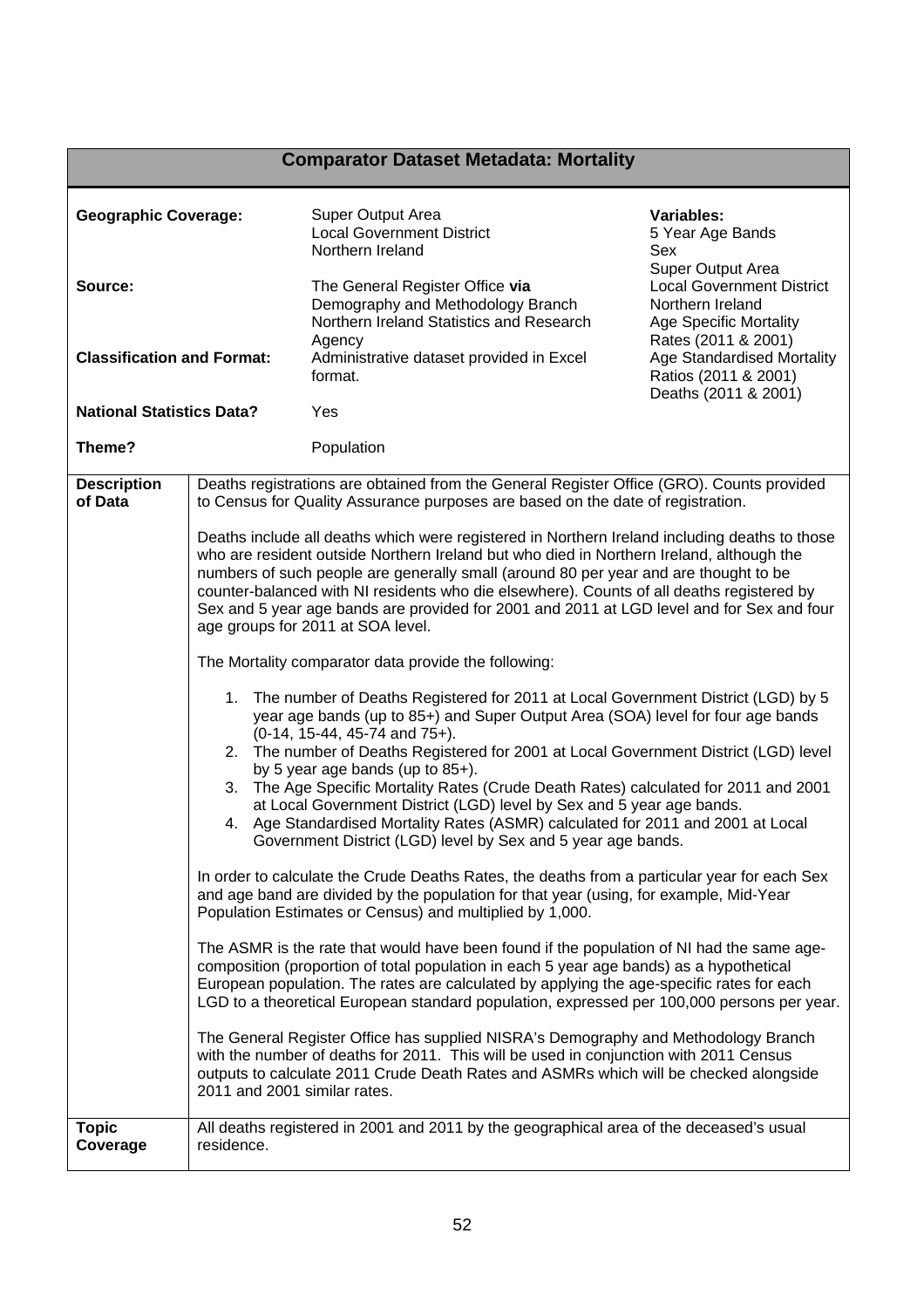| <b>Accuracy</b>   | For Census Quality Assurance purposes, deaths data are considered to provide robust and<br>reliable estimates at the geographical levels stated. All deaths should be registered within five<br>days (to allow funeral arrangements to be made). This is with the exception of deaths which<br>have been referred to the coroner. For events such as infant death or suicide, which are likely<br>to be referred to the coroner, it can take some time for the event to be registered.<br>Various quality checks are carried out on deaths data. For example if the deceased is 100<br>years or older the record is checked with GRO to trace the birth or marriage record where<br>possible to confirm the deceased age.<br>The datasets were created using the Pointer Address database to allocate a unique property<br>reference number (UPRN) and geo-spatial co-ordinates to each home address. These were<br>used to map the address to SOA. Where it has not been possible to assign a unique<br>property reference number to an address using the Pointer database, the Central Postcode<br>Directory (CPD) was used to map home address postcodes to higher geographies. Around<br>0.2% of all deaths cannot be mapped with the Pointer or the CPD and these remain as<br>unknowns at SOA. At LGD level, if Pointer and the CPD cannot provide the area of the<br>deceased's home address then the LGD (allocated by the Registrar) is used instead. Where<br>the deceased was not resident in Northern Ireland the place of death is used as the<br>deceased's home address. |
|-------------------|-----------------------------------------------------------------------------------------------------------------------------------------------------------------------------------------------------------------------------------------------------------------------------------------------------------------------------------------------------------------------------------------------------------------------------------------------------------------------------------------------------------------------------------------------------------------------------------------------------------------------------------------------------------------------------------------------------------------------------------------------------------------------------------------------------------------------------------------------------------------------------------------------------------------------------------------------------------------------------------------------------------------------------------------------------------------------------------------------------------------------------------------------------------------------------------------------------------------------------------------------------------------------------------------------------------------------------------------------------------------------------------------------------------------------------------------------------------------------------------------------------------------------------------------------------------------------------------------|
| <b>Timeliness</b> | 2001 data was finalised in November 2002. 2011 data was published in April 2012 but will<br>not be finalised until November 2012.                                                                                                                                                                                                                                                                                                                                                                                                                                                                                                                                                                                                                                                                                                                                                                                                                                                                                                                                                                                                                                                                                                                                                                                                                                                                                                                                                                                                                                                       |
| <b>References</b> | http://www.nisra.gov.uk/archive/demography/publications/vital_stats_QA.pdf<br>http://www.statisticsauthority.gov.uk/assessment/assessment/assessment-<br>reports/assessment-report-124---statistics-on-demography-and-vital-events-in-northern-<br>ireland.pdf<br>http://www.nisra.gov.uk/demography/default.asp10.htm                                                                                                                                                                                                                                                                                                                                                                                                                                                                                                                                                                                                                                                                                                                                                                                                                                                                                                                                                                                                                                                                                                                                                                                                                                                                  |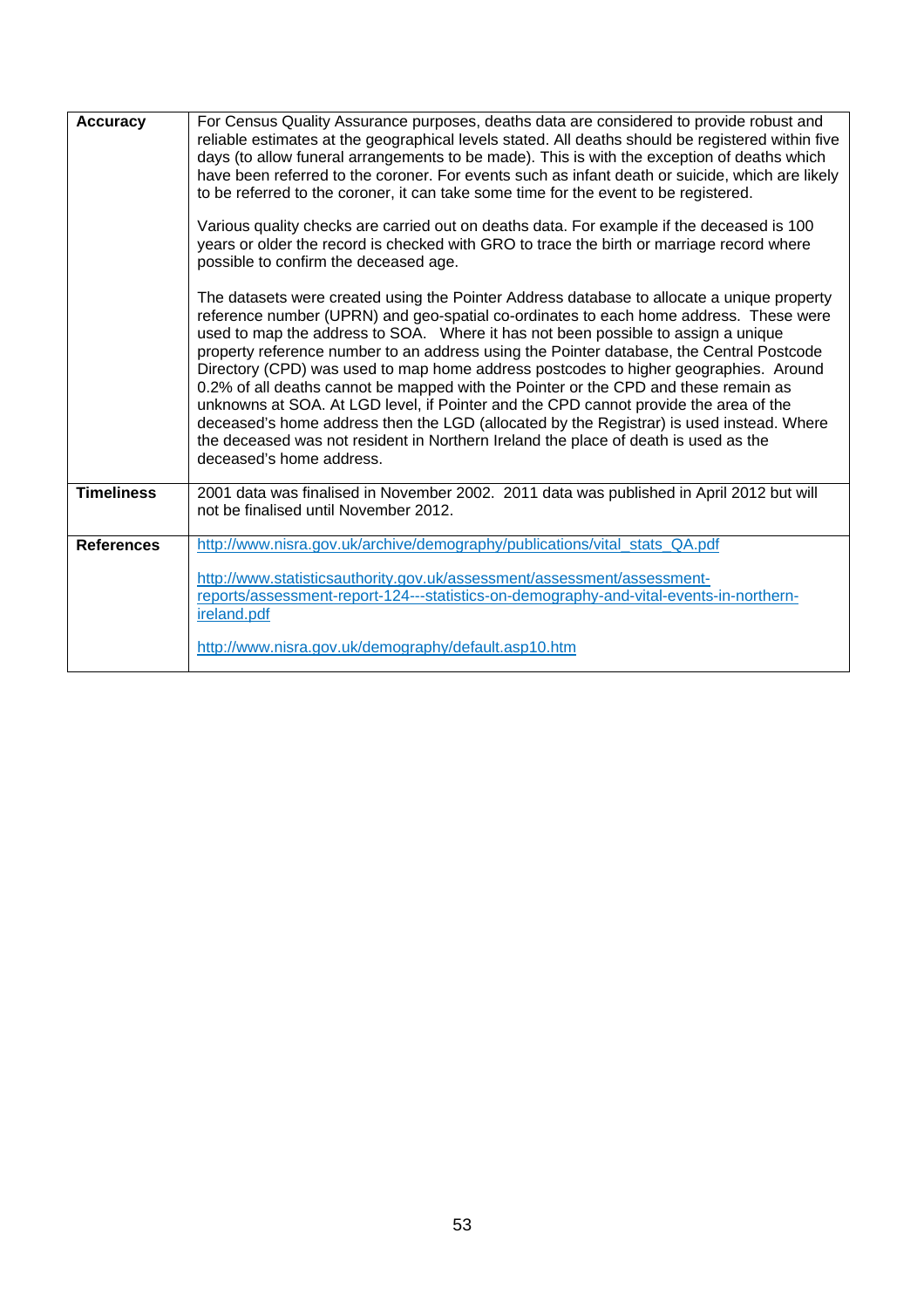|                                   |           | <b>Comparator Dataset Metadata: Pensions</b>                                                                                                                                                                                                                                                                                                  |                                                                           |
|-----------------------------------|-----------|-----------------------------------------------------------------------------------------------------------------------------------------------------------------------------------------------------------------------------------------------------------------------------------------------------------------------------------------------|---------------------------------------------------------------------------|
| <b>Geographic Coverage:</b>       |           | Super Output Area<br><b>Local Government District</b><br>Northern Ireland                                                                                                                                                                                                                                                                     | <b>Variables:</b><br>Single Year of Age (61+)<br>Sex                      |
| Source:                           |           | Department for Social Development via<br>Demography and Methodology Branch<br>Northern Ireland Statistics and Research<br>Agency (NISRA)                                                                                                                                                                                                      | Super Output Area<br><b>Local Government District</b><br>Northern Ireland |
| <b>Classification and Format:</b> |           | Derived from a composite of administrative<br>and statistical datasets, provided in Excel<br>format.                                                                                                                                                                                                                                          |                                                                           |
| <b>National Statistics Data?</b>  |           | Data sources used to compile this dataset are<br><b>National Statistics</b>                                                                                                                                                                                                                                                                   |                                                                           |
| Theme?                            |           | Economy                                                                                                                                                                                                                                                                                                                                       |                                                                           |
| <b>Description</b><br>of Data     |           | This data provides counts of males and females by single year of age for those aged 60 and<br>over in each of the geographical areas presented above.                                                                                                                                                                                         |                                                                           |
|                                   |           | There are several benefits that people aged 60 and over can claim. Pension Benefits and<br>Winter Fuel Payment are universal benefits payable to persons over 60.                                                                                                                                                                             |                                                                           |
|                                   |           | The Department for Social Development (DSD) has supplied anonymised record level data of<br>Pension Benefits and Winter Fuel Payments along with other benefits, including Pension<br>Credit, Disability Living Allowance, Attendance Allowance, and Incapacity Benefit to NISRA's<br>Demography and Methodology Branch (DMB) for processing. |                                                                           |
|                                   |           | For Census Quality Assurance purposes, DMB created a dataset (referred to as 'Pensions<br>Data') of all persons that claim one or more of the benefits listed above. DMB supplied<br>frequencies of the number of persons in this data by sex, single year of age and Super<br>Output Area to Census Office.                                  |                                                                           |
|                                   |           | In the 2011 Quality Assurance process Pensions data is used, in conjunction with other<br>datasets, to assess the coverage and quality of the Census Estimates.                                                                                                                                                                               |                                                                           |
|                                   | $\bullet$ | Specifically, it will be used for the following checks:<br>Age/sex estimates at Northern Ireland, Local Government District (LGD) and Super<br>Output Area (SOA) levels; and,<br>Sex Ratios (i.e. the number of males per female) at Northern Ireland, Local<br>Government District (LGD) and Super Output Area (SOA) levels.                 |                                                                           |
| <b>Topic</b><br>Coverage          |           | Coverage extends to males 65+ and females 61+ in receipt of non-income related benefits<br>(ages were calculated as of 27th March 2011).                                                                                                                                                                                                      |                                                                           |
|                                   |           | Record level data was provided by DSD to DMB. Encrypted National Insurance numbers<br>were used to identify individuals in receipt of multiple benefits. Other variables include sex,<br>age at download and home postcode, the latter being mapped to Super Output Areas using<br>the Central Postcode Directory.                            |                                                                           |
| <b>Accuracy</b>                   |           | Evidence from the Family Resource Survey suggests that 100% of pensioners surveyed<br>receive non-income related benefits.                                                                                                                                                                                                                    |                                                                           |